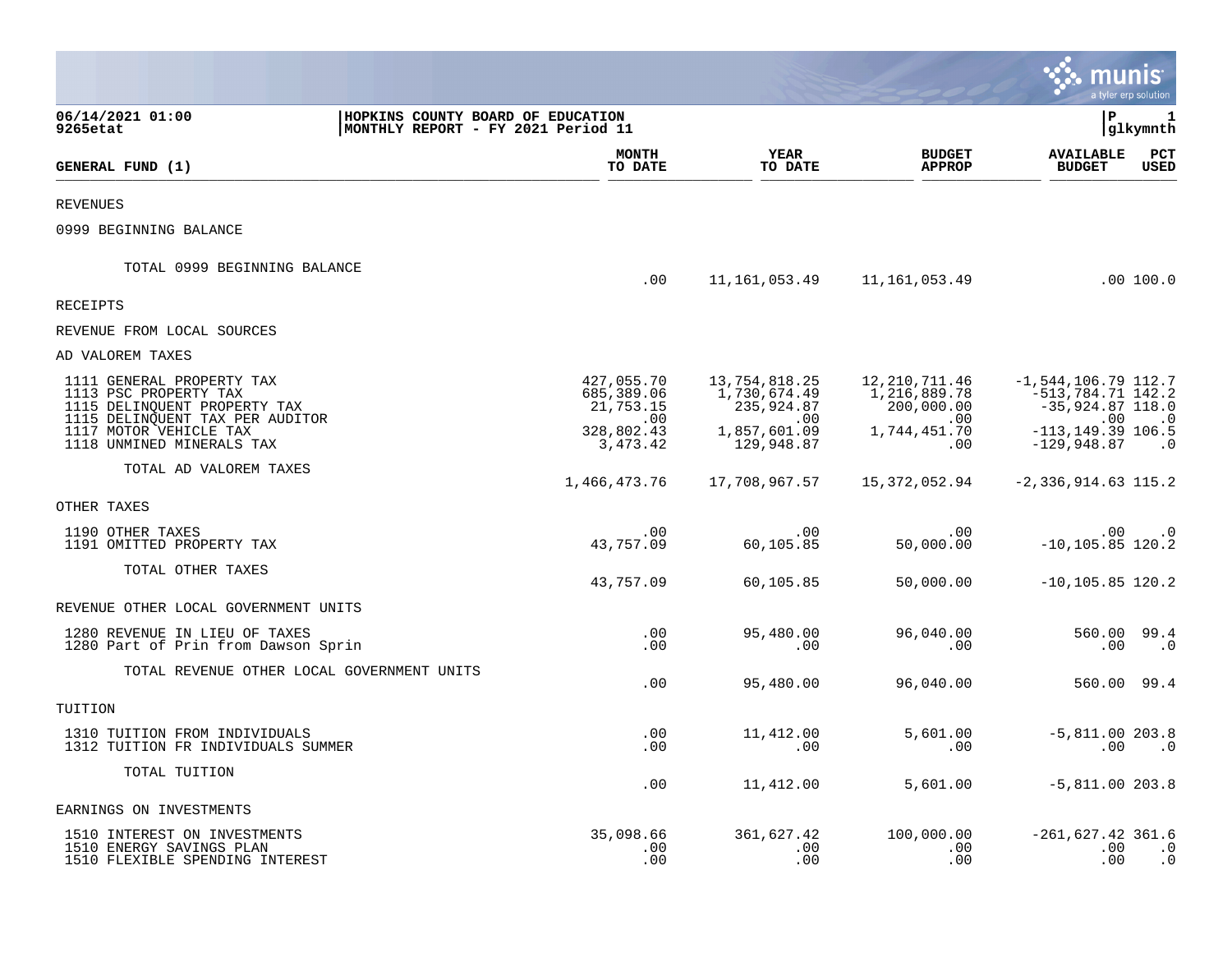|                                                                                                                                                                                                                                                                                                                                                                                                 |                                                                                                |                                                                                                                |                                                                                                        |                                                                                                                               | a tyler erp solution                                                                                                                                                   |
|-------------------------------------------------------------------------------------------------------------------------------------------------------------------------------------------------------------------------------------------------------------------------------------------------------------------------------------------------------------------------------------------------|------------------------------------------------------------------------------------------------|----------------------------------------------------------------------------------------------------------------|--------------------------------------------------------------------------------------------------------|-------------------------------------------------------------------------------------------------------------------------------|------------------------------------------------------------------------------------------------------------------------------------------------------------------------|
| 06/14/2021 01:00<br>9265etat                                                                                                                                                                                                                                                                                                                                                                    | HOPKINS COUNTY BOARD OF EDUCATION<br> MONTHLY REPORT - FY 2021 Period 11                       |                                                                                                                |                                                                                                        | lР                                                                                                                            | $\overline{2}$<br> glkymnth                                                                                                                                            |
| GENERAL FUND (1)                                                                                                                                                                                                                                                                                                                                                                                | <b>MONTH</b><br>TO DATE                                                                        | <b>YEAR</b><br>TO DATE                                                                                         | <b>BUDGET</b><br><b>APPROP</b>                                                                         | <b>AVAILABLE</b><br><b>BUDGET</b>                                                                                             | PCT<br><b>USED</b>                                                                                                                                                     |
| 1510 Interest on Escrow for SFCC<br>1510 INTEREST FROM TRAN                                                                                                                                                                                                                                                                                                                                     | .00<br>.00                                                                                     | .00<br>.00                                                                                                     | .00<br>.00                                                                                             | .00<br>.00                                                                                                                    | $\cdot$ 0<br>$\cdot$ 0                                                                                                                                                 |
| TOTAL EARNINGS ON INVESTMENTS                                                                                                                                                                                                                                                                                                                                                                   | 35,098.66                                                                                      | 361,627.42                                                                                                     | 100,000.00                                                                                             | $-261,627.42$ 361.6                                                                                                           |                                                                                                                                                                        |
| STUDENT ACTIVITIES                                                                                                                                                                                                                                                                                                                                                                              |                                                                                                |                                                                                                                |                                                                                                        |                                                                                                                               |                                                                                                                                                                        |
| 1750 REVENUE FROM ENTERPRISE ACTIVI                                                                                                                                                                                                                                                                                                                                                             | .00                                                                                            | .00                                                                                                            | .00                                                                                                    | .00                                                                                                                           | . $\boldsymbol{0}$                                                                                                                                                     |
| TOTAL STUDENT ACTIVITIES                                                                                                                                                                                                                                                                                                                                                                        | .00                                                                                            | .00                                                                                                            | .00                                                                                                    | .00                                                                                                                           | $\cdot$ 0                                                                                                                                                              |
| COMMUNITY SERVICE ACTIVITIES                                                                                                                                                                                                                                                                                                                                                                    |                                                                                                |                                                                                                                |                                                                                                        |                                                                                                                               |                                                                                                                                                                        |
| 1819 OTHER FEES                                                                                                                                                                                                                                                                                                                                                                                 | .00                                                                                            | .00                                                                                                            | .00                                                                                                    | .00                                                                                                                           | $\cdot$ 0                                                                                                                                                              |
| TOTAL COMMUNITY SERVICE ACTIVITIES                                                                                                                                                                                                                                                                                                                                                              | .00                                                                                            | .00                                                                                                            | .00                                                                                                    | .00                                                                                                                           | $\cdot$ 0                                                                                                                                                              |
| OTHER REVENUE FROM LOCAL SOURCES                                                                                                                                                                                                                                                                                                                                                                |                                                                                                |                                                                                                                |                                                                                                        |                                                                                                                               |                                                                                                                                                                        |
| 1911 BUILDING RENTAL<br>1911 BUILDING RENTAL<br>1912 BUS RENTAL<br>1919 OTHER RENTAL INCOME<br>1920 CONTRIBUTIONS DONATIONS<br>1941 TEXTBOOK SALES<br>1942 TEXTBOOK RENTALS<br>1980 REFUND OF PRIOR YR EXPENDITURE<br>1990 MISCELLANEOUS REVENUE<br>1990 FLU SHOT MONEY TO PAY HEALTH D<br>1997 OTHER REIMBURSEMENTS<br>1998 CRIMINAL CHECKS/FINGERPRINTING<br>1999 OTHER MISCELLANEOUS REVENUE | 2,950.00<br>.00<br>.00<br>.00<br>.00<br>.00<br>.00<br>.00<br>72.61<br>.00<br>.00<br>.00<br>.00 | 6,525.00<br>$.00 \,$<br>.00<br>.00<br>.00<br>.00<br>.00<br>43, 221. 13<br>5,791.56<br>.00<br>.00<br>.00<br>.00 | 4,500.00<br>.00<br>$.00 \,$<br>.00<br>.00<br>.00<br>.00<br>.00<br>2,500.00<br>.00<br>.00<br>.00<br>.00 | $-2,025.00$ 145.0<br>.00<br>.00<br>.00<br>.00<br>.00<br>.00<br>$-43, 221.13$<br>$-3,291.56$ 231.7<br>.00<br>.00<br>.00<br>.00 | $\cdot$ 0<br>$\boldsymbol{\cdot}$ 0<br>$\cdot$ 0<br>$\boldsymbol{\cdot}$ 0<br>$\cdot$ 0<br>$\ddot{0}$<br>$\cdot$ 0<br>$\cdot$ 0<br>$\cdot$ 0<br>$\cdot$ 0<br>$\cdot$ 0 |
| TOTAL OTHER REVENUE FROM LOCAL SOURCES                                                                                                                                                                                                                                                                                                                                                          | 3,022.61                                                                                       | 55,537.69                                                                                                      | 7,000.00                                                                                               | $-48,537.69$ 793.4                                                                                                            |                                                                                                                                                                        |
| TOTAL REVENUE FROM LOCAL SOURCES                                                                                                                                                                                                                                                                                                                                                                | 1,548,352.12                                                                                   | 18, 293, 130. 53 15, 630, 693. 94                                                                              |                                                                                                        | $-2,662,436.59$ 117.0                                                                                                         |                                                                                                                                                                        |
| REVENUE FROM STATE SOURCES                                                                                                                                                                                                                                                                                                                                                                      |                                                                                                |                                                                                                                |                                                                                                        |                                                                                                                               |                                                                                                                                                                        |
| STATE PROGRAM                                                                                                                                                                                                                                                                                                                                                                                   |                                                                                                |                                                                                                                |                                                                                                        |                                                                                                                               |                                                                                                                                                                        |
| 3111 SEEK PROGRAM                                                                                                                                                                                                                                                                                                                                                                               | 1,550,197.00                                                                                   | 21,790,867.00                                                                                                  | 27,194,701.00                                                                                          | 5,403,834.00 80.1                                                                                                             |                                                                                                                                                                        |
| TOTAL STATE PROGRAM                                                                                                                                                                                                                                                                                                                                                                             | 1,550,197.00                                                                                   | 21,790,867.00                                                                                                  | 27, 194, 701.00                                                                                        | 5,403,834.00 80.1                                                                                                             |                                                                                                                                                                        |

 $\ddot{\ddot{\mathbf{u}}}$  munis

OTHER STATE FUNDING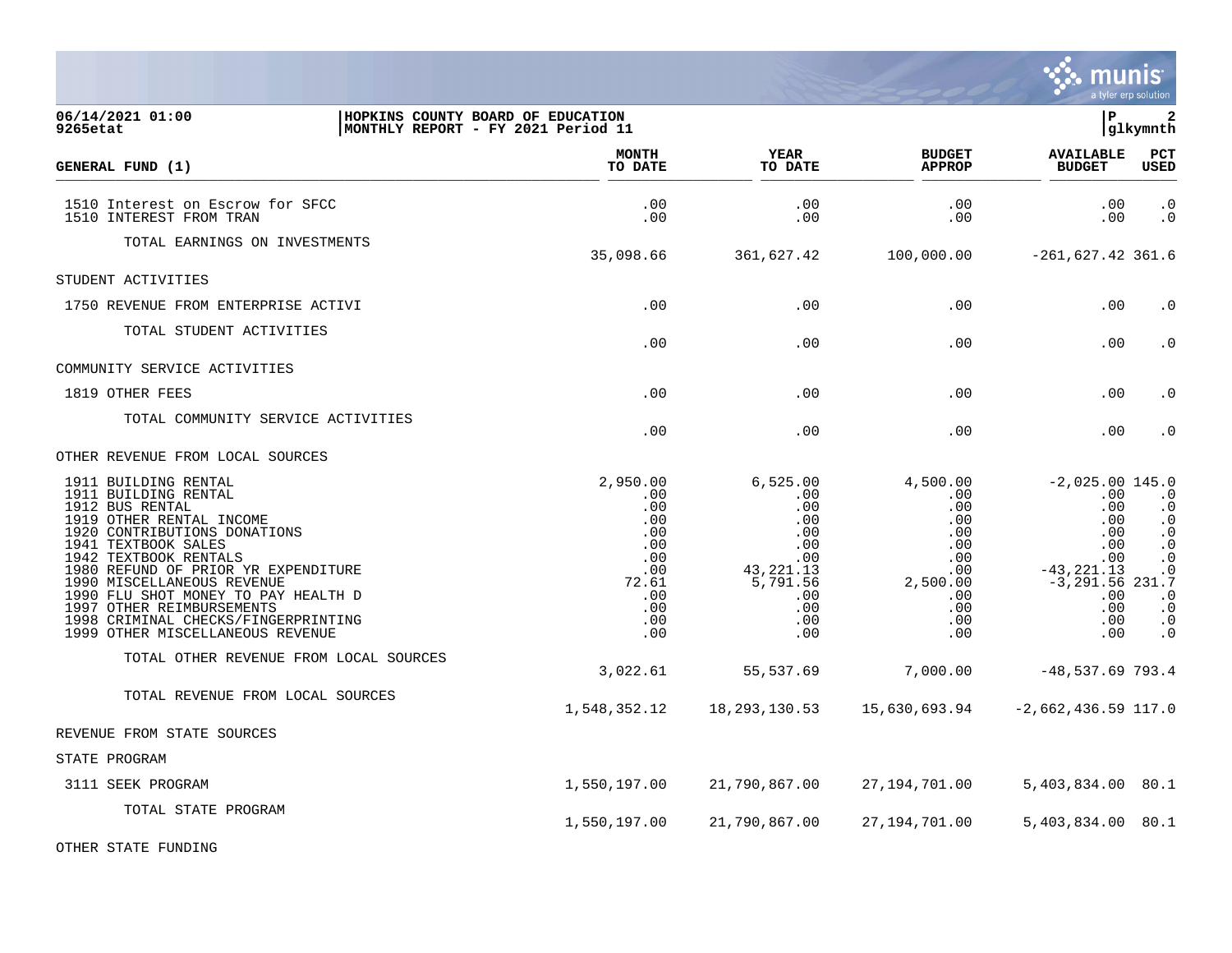

## **06/14/2021 01:00 |HOPKINS COUNTY BOARD OF EDUCATION |P 3 9265etat |MONTHLY REPORT - FY 2021 Period 11 |glkymnth**

| GENERAL FUND (1)                                                                                                                                                                                  | <b>MONTH</b><br>TO DATE                | <b>YEAR</b><br>TO DATE                 | <b>BUDGET</b><br><b>APPROP</b>         | <b>AVAILABLE</b><br><b>BUDGET</b>      | <b>PCT</b><br>USED                                                         |
|---------------------------------------------------------------------------------------------------------------------------------------------------------------------------------------------------|----------------------------------------|----------------------------------------|----------------------------------------|----------------------------------------|----------------------------------------------------------------------------|
| 3122 VOCATIONAL TRANSPORTATION<br>3125 BUS DRVR TRAINING REIMB<br>3126 SUB SALARY REIMB (STATE)<br>3127 FLEXIBLE SPENDING REFUND<br>3128 AUDIT REIMBURSEMENT<br>3129 KSB/KSD TRANSP REIMBURSEMENT | .00<br>.00<br>.00<br>.00<br>.00<br>.00 | .00<br>.00<br>.00<br>.00<br>.00<br>.00 | .00<br>.00<br>.00<br>.00<br>.00<br>.00 | .00<br>.00<br>.00<br>.00<br>.00<br>.00 | $\cdot$ 0<br>$\cdot$ 0<br>$\cdot$ 0<br>$\cdot$ 0<br>$\cdot$ 0<br>$\cdot$ 0 |
| TOTAL OTHER STATE FUNDING                                                                                                                                                                         | .00                                    | .00                                    | .00                                    | .00                                    | $\cdot$ 0                                                                  |
| EXPENDITURE REIMBURSEMENTS                                                                                                                                                                        |                                        |                                        |                                        |                                        |                                                                            |
| 3130 NATIONAL BOARD CERT. REIMB.<br>3131 STATE MISC REIMBURSEMENTS                                                                                                                                | .00<br>.00                             | .00<br>.00                             | 20,000.00<br>.00                       | 20,000.00<br>.00                       | $\cdot$ 0<br>$\cdot$ 0                                                     |
| TOTAL EXPENDITURE REIMBURSEMENTS                                                                                                                                                                  | .00                                    | .00                                    | 20,000.00                              | 20,000.00                              | $\cdot$ 0                                                                  |
| RESTRICTED                                                                                                                                                                                        |                                        |                                        |                                        |                                        |                                                                            |
| 3200 RESTRICTED STATE REVENUE                                                                                                                                                                     | .00                                    | .00                                    | .00                                    | .00                                    | $\cdot$ 0                                                                  |
| TOTAL RESTRICTED                                                                                                                                                                                  | .00                                    | .00                                    | .00                                    | .00                                    | $\cdot$ 0                                                                  |
| REVENUE IN LIEU OF TAXES/STATE                                                                                                                                                                    |                                        |                                        |                                        |                                        |                                                                            |
| 3800 REV. IN LIEU OF TAXES/STATE SO                                                                                                                                                               | 12,696.21                              | 139,403.48                             | 146,350.00                             | 6,946.52                               | 95.3                                                                       |
| TOTAL REVENUE IN LIEU OF TAXES/STATE                                                                                                                                                              | 12,696.21                              | 139,403.48                             | 146,350.00                             | 6,946.52                               | 95.3                                                                       |
| REVENUE ON BEHALF PAYMENTS                                                                                                                                                                        |                                        |                                        |                                        |                                        |                                                                            |
| 3900 ON BEHALF                                                                                                                                                                                    | .00                                    | .00                                    | 11, 359, 436.46                        | 11,359,436.46                          | $\cdot$ 0                                                                  |
| TOTAL REVENUE ON BEHALF PAYMENTS                                                                                                                                                                  | .00                                    | .00                                    | 11,359,436.46                          | 11, 359, 436.46                        | $\cdot$ 0                                                                  |
| TOTAL REVENUE FROM STATE SOURCES                                                                                                                                                                  | 1,562,893.21                           | 21,930,270.48                          | 38,720,487.46                          | 16,790,216.98                          | 56.6                                                                       |
| REVENUE FROM FEDERAL SOURCES                                                                                                                                                                      |                                        |                                        |                                        |                                        |                                                                            |
| FEDERAL REIMBURSEMENT                                                                                                                                                                             |                                        |                                        |                                        |                                        |                                                                            |
| 4810 MEDICAID REIMBURSEMENT                                                                                                                                                                       | 6,306.53                               | 75,822.55                              | 100,000.00                             | 24, 177. 45 75.8                       |                                                                            |
| TOTAL FEDERAL REIMBURSEMENT                                                                                                                                                                       | 6,306.53                               | 75,822.55                              | 100,000.00                             | 24, 177. 45 75.8                       |                                                                            |
| TOTAL REVENUE FROM FEDERAL SOURCES                                                                                                                                                                | 6,306.53                               | 75,822.55                              | 100,000.00                             | 24, 177. 45 75. 8                      |                                                                            |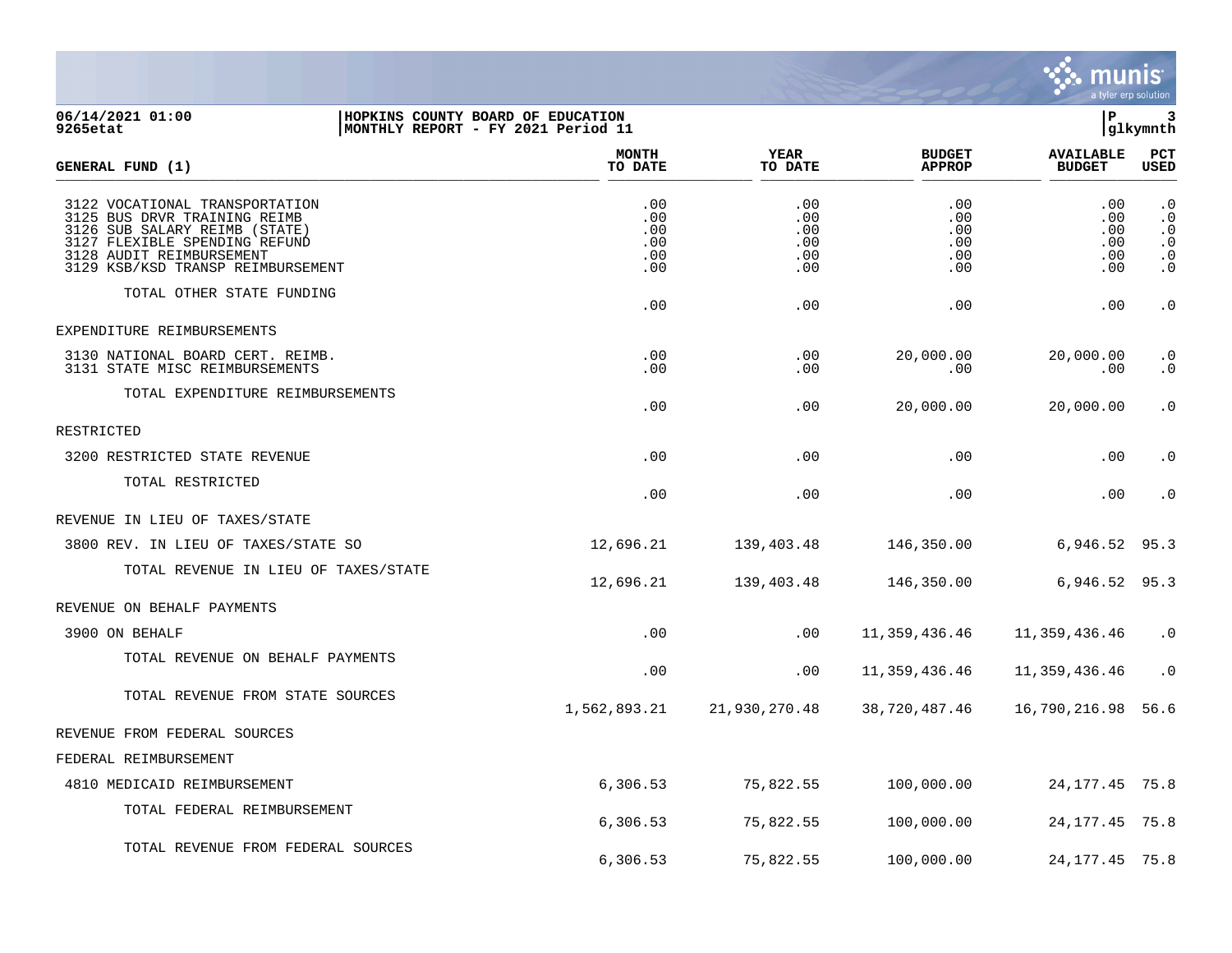|                                                                                                                                                                                    |                                        |                                                       |                                        | <b>munis</b><br>a tyler erp solution                             |                                                                                                               |
|------------------------------------------------------------------------------------------------------------------------------------------------------------------------------------|----------------------------------------|-------------------------------------------------------|----------------------------------------|------------------------------------------------------------------|---------------------------------------------------------------------------------------------------------------|
| 06/14/2021 01:00<br>HOPKINS COUNTY BOARD OF EDUCATION<br>9265etat                                                                                                                  | MONTHLY REPORT - FY 2021 Period 11     |                                                       |                                        | P                                                                | 4<br> glkymnth                                                                                                |
| GENERAL FUND (1)                                                                                                                                                                   | <b>MONTH</b><br>TO DATE                | <b>YEAR</b><br>TO DATE                                | <b>BUDGET</b><br><b>APPROP</b>         | <b>AVAILABLE</b><br><b>BUDGET</b>                                | PCT<br><b>USED</b>                                                                                            |
| OTHER RECEIPTS                                                                                                                                                                     |                                        |                                                       |                                        |                                                                  |                                                                                                               |
| <b>INTERFUND TRANSFERS</b>                                                                                                                                                         |                                        |                                                       |                                        |                                                                  |                                                                                                               |
| 5210 FUND TRANSFER<br>5220 INDIRECT COSTS TRANSFER                                                                                                                                 | .00<br>.00                             | .00<br>.00                                            | .00<br>.00                             | .00<br>.00                                                       | $\begin{smallmatrix} 0.1 \\ 0.1 \end{smallmatrix}$                                                            |
| TOTAL INTERFUND TRANSFERS                                                                                                                                                          | .00                                    | .00                                                   | .00                                    | .00                                                              | $\boldsymbol{\cdot}$ 0                                                                                        |
| SALE OR COMP FOR LOSS OF ASSETS                                                                                                                                                    |                                        |                                                       |                                        |                                                                  |                                                                                                               |
| 5311 SALE OF LAND & IMPROVEMENTS<br>5312 LOSS COMPENSATION<br>5331 SALE OF BUILDINGS<br>5332 LOSS COMP - BUILDINGS<br>5341 SALE OF EQUIPMENT ETC<br>5342 LOSS COMP - EQUIPMENT ETC | .00<br>.00<br>.00<br>.00<br>.00<br>.00 | .00<br>9,836.73<br>.00<br>.00<br>7,166.72<br>1,447.13 | .00<br>.00<br>.00<br>.00<br>.00<br>.00 | .00<br>$-9,836.73$<br>.00<br>.00<br>$-7, 166.72$<br>$-1, 447.13$ | $\begin{smallmatrix} 0.1 \\ 0.1 \end{smallmatrix}$<br>$\begin{array}{c} 0.0 \\ 0.0 \\ 0.0 \\ 0.0 \end{array}$ |
| TOTAL SALE OR COMP FOR LOSS OF ASSETS                                                                                                                                              | .00                                    | 18,450.58                                             | .00                                    | $-18, 450.58$                                                    | $\cdot$ 0                                                                                                     |
| CAPITAL LEASE PROCEEDS                                                                                                                                                             |                                        |                                                       |                                        |                                                                  |                                                                                                               |
| 5500 CAPITAL LEASE PROCEEDS                                                                                                                                                        | .00                                    | .00                                                   | .00                                    | .00                                                              | $\cdot$ 0                                                                                                     |
| TOTAL CAPITAL LEASE PROCEEDS                                                                                                                                                       | .00                                    | .00                                                   | .00                                    | .00                                                              | $\cdot$ 0                                                                                                     |
| TOTAL OTHER RECEIPTS                                                                                                                                                               | .00                                    | 18,450.58                                             | .00                                    | $-18, 450.58$                                                    | $\cdot$ 0                                                                                                     |
| TOTAL RECEIPTS                                                                                                                                                                     | 3, 117, 551.86                         | 40, 317, 674. 14                                      | 54, 451, 181.40                        | 14, 133, 507. 26                                                 | 74.0                                                                                                          |
| TOTAL REVENUE                                                                                                                                                                      | 3, 117, 551.86                         | 51, 478, 727.63                                       | 65, 612, 234.89                        | 14, 133, 507. 26 78. 5                                           |                                                                                                               |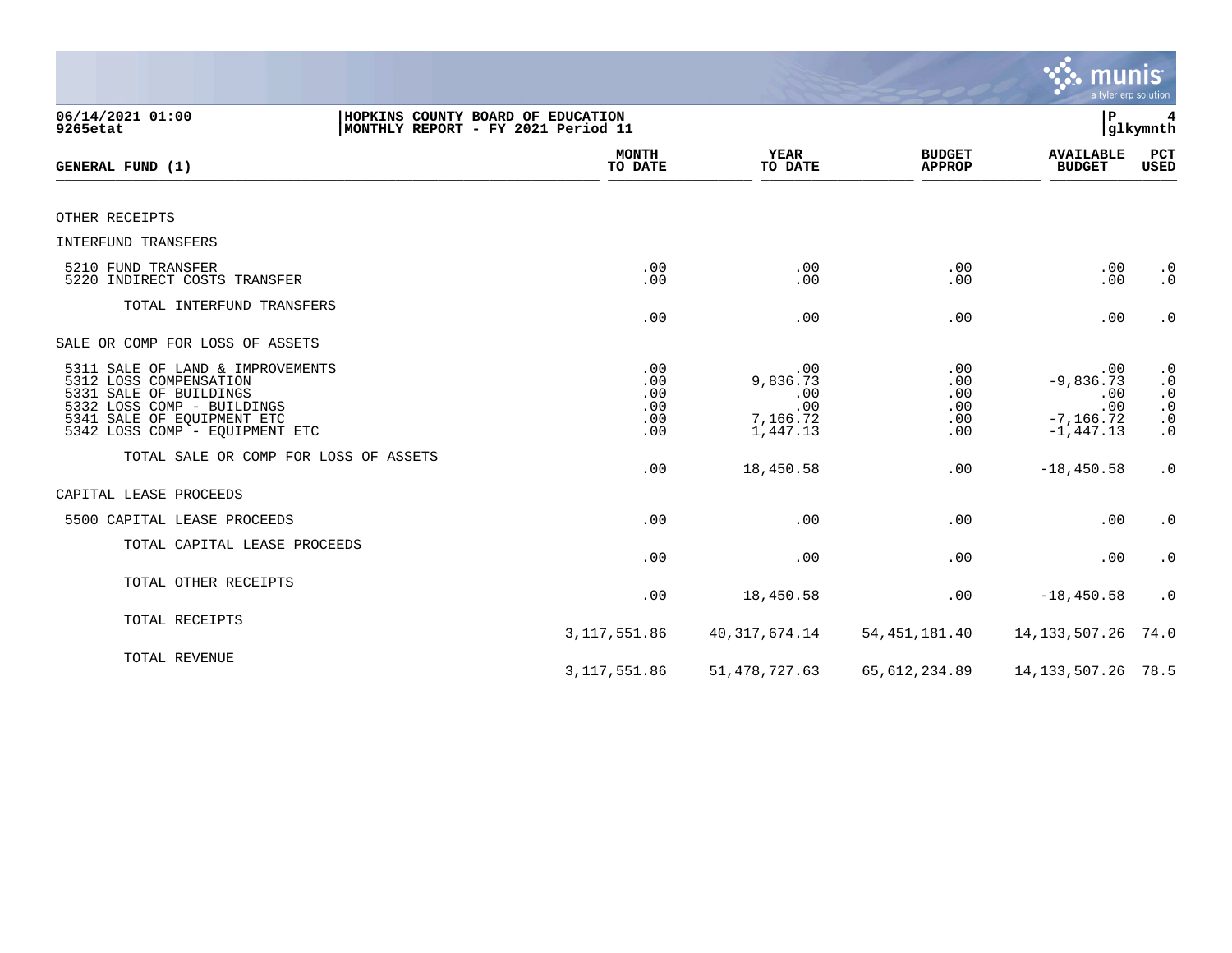

| 06/14/2021 01:00<br>9265etat                                                 | HOPKINS COUNTY BOARD OF EDUCATION<br>MONTHLY REPORT - FY 2021 Period 11                                                                                                                                                           |                                                                                                          |                                                                                                                      |                                                                                                                                      | l P                                                                                                                             | 5<br> glkymnth                                                                              |
|------------------------------------------------------------------------------|-----------------------------------------------------------------------------------------------------------------------------------------------------------------------------------------------------------------------------------|----------------------------------------------------------------------------------------------------------|----------------------------------------------------------------------------------------------------------------------|--------------------------------------------------------------------------------------------------------------------------------------|---------------------------------------------------------------------------------------------------------------------------------|---------------------------------------------------------------------------------------------|
| GENERAL FUND (1)                                                             |                                                                                                                                                                                                                                   | <b>MONTH</b><br>TO DATE                                                                                  | YEAR<br>TO DATE                                                                                                      | <b>BUDGET</b><br><b>APPROP</b>                                                                                                       | <b>AVAILABLE</b><br><b>BUDGET</b>                                                                                               | $_{\rm PCT}$<br><b>USED</b>                                                                 |
| EXPENDITURES                                                                 |                                                                                                                                                                                                                                   |                                                                                                          |                                                                                                                      |                                                                                                                                      |                                                                                                                                 |                                                                                             |
| 1000 INSTRUCTION                                                             |                                                                                                                                                                                                                                   |                                                                                                          |                                                                                                                      |                                                                                                                                      |                                                                                                                                 |                                                                                             |
| 0100<br>0200<br>0280<br>0300<br>0400<br>0500<br>0600<br>0700<br>0800<br>0900 | SALARIES PERSONNEL SERVICES<br>EMPLOYEE BENEFITS<br>ON-BEHALF<br>PURCHASED PROF AND TECH SERV<br>PURCHASED PROPERTY SERVICES<br>OTHER PURCHASED SERVICES<br>SUPPLIES<br>PROPERTY<br>DEBT SERVICE AND MISCELLANEOUS<br>OTHER ITEMS | 1,831,180.97<br>163,522.80<br>.00<br>.00<br>42,500.85<br>1,205.76<br>32,836.14<br>.00<br>1,399.43<br>.00 | 17,095,059.40<br>1,467,601.78<br>.00<br>28,074.02<br>124,715.93<br>7,293.37<br>263,516.59<br>.00<br>11,192.91<br>.00 | 22,593,450.30<br>2,730,420.82<br>7,559,948.84<br>105,210.00<br>198, 273.70<br>49,184.50<br>474, 210.26<br>249.00<br>25,450.00<br>.00 | 5,498,390.90<br>1,262,819.04<br>7,559,948.84<br>77,135.98<br>73,557.77<br>41,891.13<br>210,693.67<br>249.00<br>14,257.09<br>.00 | 75.7<br>53.8<br>$\cdot$ 0<br>26.7<br>62.9<br>14.8<br>55.6<br>$\cdot$ 0<br>44.0<br>$\cdot$ 0 |
|                                                                              | TOTAL 1000<br>INSTRUCTION                                                                                                                                                                                                         |                                                                                                          |                                                                                                                      |                                                                                                                                      |                                                                                                                                 |                                                                                             |
|                                                                              | 2100 STUDENT SUPPORT SERVICES                                                                                                                                                                                                     | 2,072,645.95                                                                                             | 18,997,454.00                                                                                                        | 33,736,397.42                                                                                                                        | 14,738,943.42 56.3                                                                                                              |                                                                                             |
| 0100<br>0200<br>0280<br>0300<br>0400<br>0500<br>0600<br>0700<br>0800         | SALARIES PERSONNEL SERVICES<br>EMPLOYEE BENEFITS<br>ON-BEHALF<br>PURCHASED PROF AND TECH SERV<br>PURCHASED PROPERTY SERVICES<br>OTHER PURCHASED SERVICES<br>SUPPLIES<br>PROPERTY<br>DEBT SERVICE AND MISCELLANEOUS                | 107,717.44<br>7,755.18<br>.00<br>.00<br>.00<br>130.72<br>2,256.01<br>.00<br>.00                          | 1,042,420.20<br>78,874.57<br>.00<br>164,170.00<br>.00<br>1,738.87<br>6,301.73<br>$.00 \,$<br>.00                     | 1,403,190.92<br>108,299.01<br>389, 154.86<br>182,000.00<br>.00<br>14,350.00<br>2,768.25<br>$.00 \,$<br>.00                           | 360,770.72<br>29,424.44<br>389,154.86<br>17,830.00<br>.00<br>12,611.13<br>$-3,533.48$ 227.6<br>.00<br>.00                       | 74.3<br>72.8<br>$\cdot$ 0<br>90.2<br>$\cdot$ . 0<br>12.1<br>$\cdot$ 0<br>$\cdot$ 0          |
|                                                                              | TOTAL 2100<br>STUDENT SUPPORT SERVICES                                                                                                                                                                                            | 117,859.35                                                                                               | 1,293,505.37                                                                                                         | 2,099,763.04                                                                                                                         | 806,257.67                                                                                                                      | 61.6                                                                                        |
| 2200                                                                         | INSTRUCTIONAL STAFF SUPP SERV                                                                                                                                                                                                     |                                                                                                          |                                                                                                                      |                                                                                                                                      |                                                                                                                                 |                                                                                             |
| 0100<br>0200<br>0280<br>0300<br>0400<br>0500<br>0600<br>0700<br>0800         | SALARIES PERSONNEL SERVICES<br>EMPLOYEE BENEFITS<br>ON-BEHALF<br>PURCHASED PROF AND TECH SERV<br>PURCHASED PROPERTY SERVICES<br>OTHER PURCHASED SERVICES<br>SUPPLIES<br>PROPERTY<br>DEBT SERVICE AND MISCELLANEOUS                | 104,798.62<br>8,228.57<br>.00<br>5,511.90<br>.00<br>730.08<br>5,863.16<br>.00<br>.00                     | 1,061,536.16<br>86,963.81<br>.00<br>11, 172.85<br>180.00<br>4,651.18<br>111,434.72<br>.00<br>107.00                  | 1,259,005.03<br>105,475.23<br>425,024.54<br>33,578.00<br>$.00 \,$<br>31,150.00<br>233, 338.92<br>.00<br>17,000.00                    | 197,468.87<br>18,511.42<br>425,024.54<br>22,405.15<br>$-180.00$<br>26,498.82<br>121,904.20<br>.00<br>16,893.00                  | 84.3<br>82.5<br>$\cdot$ 0<br>33.3<br>$\cdot$ 0<br>14.9<br>47.8<br>$\cdot$ 0<br>.6           |
|                                                                              | TOTAL 2200<br>INSTRUCTIONAL STAFF SUPP SERV                                                                                                                                                                                       |                                                                                                          |                                                                                                                      |                                                                                                                                      |                                                                                                                                 |                                                                                             |
|                                                                              | 2300 DISTRICT ADMIN SUPPORT                                                                                                                                                                                                       | 125, 132. 33                                                                                             | 1,276,045.72                                                                                                         | 2,104,571.72                                                                                                                         | 828,526.00                                                                                                                      | 60.6                                                                                        |
| 0100<br>0200<br>0280                                                         | SALARIES PERSONNEL SERVICES<br>EMPLOYEE BENEFITS<br>ON-BEHALF                                                                                                                                                                     | 35, 262. 10<br>$-28,906.43$<br>.00                                                                       | 280,666.06<br>$-182,005.12$<br>.00                                                                                   | 298, 422.57<br>2,842,741.78<br>146,905.50                                                                                            | 17,756.51<br>3,024,746.90<br>146,905.50                                                                                         | 94.1<br>$-6.4$<br>$\cdot$ 0                                                                 |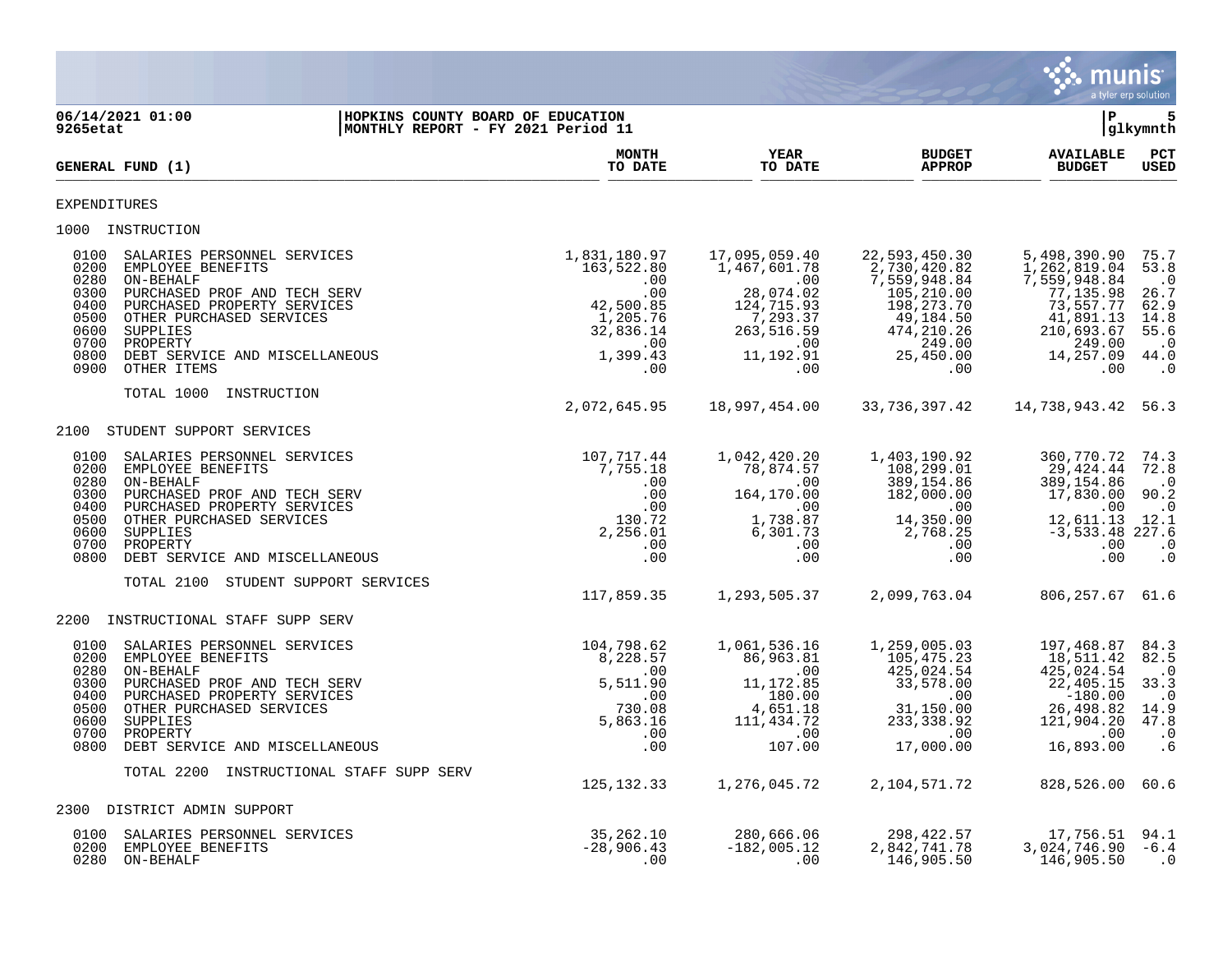

## **06/14/2021 01:00 |HOPKINS COUNTY BOARD OF EDUCATION |P 6 9265etat |MONTHLY REPORT - FY 2021 Period 11 |glkymnth**

|                                      | GENERAL FUND (1)                                                                                                                                                                                                                                           | <b>MONTH</b><br>TO DATE                                                                               | <b>YEAR</b><br>TO DATE                                                                                                          | <b>BUDGET</b><br><b>APPROP</b>                                                                                                 | <b>AVAILABLE</b><br><b>BUDGET</b>                                                                                                   | PCT<br><b>USED</b>                                                                          |
|--------------------------------------|------------------------------------------------------------------------------------------------------------------------------------------------------------------------------------------------------------------------------------------------------------|-------------------------------------------------------------------------------------------------------|---------------------------------------------------------------------------------------------------------------------------------|--------------------------------------------------------------------------------------------------------------------------------|-------------------------------------------------------------------------------------------------------------------------------------|---------------------------------------------------------------------------------------------|
| 0300<br>0400<br>0700<br>0800         | PURCHASED PROF AND TECH SERV<br>PURCHASED PROPERTY SERVICES<br>0500 OTHER PURCHASED SERVICES<br>0600 SUPPLIES<br>PROPERTY<br>DEBT SERVICE AND MISCELLANEOUS                                                                                                | 2,029.00<br>684.37<br>1,512.02<br>778.48<br>.00<br>.00                                                | 44,541.39<br>22,120.61<br>15,673.05<br>2,627.69<br>36,700.00<br>30,826.44                                                       | 145, 313.93<br>51,000.00<br>618,097.40<br>215,692.00<br>.00<br>35,000.00                                                       | 100,772.54<br>28,879.39<br>602, 424.35<br>213,064.31<br>$-36,700.00$<br>4,173.56                                                    | 30.7<br>43.4<br>2.5<br>1.2<br>$\cdot$ 0<br>88.1                                             |
|                                      | TOTAL 2300 DISTRICT ADMIN SUPPORT                                                                                                                                                                                                                          | 11,359.54                                                                                             | 251,150.12                                                                                                                      | 4,353,173.18                                                                                                                   | 4,102,023.06                                                                                                                        | 5.8                                                                                         |
|                                      | 2400 SCHOOL ADMIN SUPPORT                                                                                                                                                                                                                                  |                                                                                                       |                                                                                                                                 |                                                                                                                                |                                                                                                                                     |                                                                                             |
| 0100<br>0200<br>0280<br>0300<br>0400 | SALARIES PERSONNEL SERVICES<br>EMPLOYEE BENEFITS<br>ON-BEHALF<br>PURCHASED PROF AND TECH SERV<br>PURCHASED PROPERTY SERVICES<br>0500 OTHER PURCHASED SERVICES<br>0600 SUPPLIES<br>0700 PROPERTY<br>0800 DEBT SERVICE AND MISCELLANEOUS<br>0840 CONTINGENCY | 219,055.42<br>30,660.18<br>.00<br>.00<br>1,475.88<br>1,692.97<br>3,592.47<br>.00<br>551.15<br>.00     | 2, 242, 925.30<br>310,189.05<br>.00<br>1,008.00<br>1,786.95<br>18,777.18<br>47,178.88<br>.00<br>4,780.45<br>.00                 | 2,619,944.63<br>393,286.64<br>880,734.66<br>8,255.00<br>4,600.00<br>30,409.31<br>112,203.33<br>.00<br>11,550.00<br>$.00 \,$    | 377,019.33<br>83,097.59<br>880,734.66<br>7,247.00<br>2,813.05<br>11,632.13<br>65,024.45<br>.00<br>6,769.55<br>.00                   | 85.6<br>78.9<br>$\cdot$ 0<br>12.2<br>38.9<br>61.8<br>42.1<br>$\cdot$ 0<br>41.4<br>$\cdot$ 0 |
|                                      | TOTAL 2400<br>SCHOOL ADMIN SUPPORT                                                                                                                                                                                                                         | 257,028.07                                                                                            | 2,626,645.81                                                                                                                    | 4,060,983.57                                                                                                                   | 1,434,337.76 64.7                                                                                                                   |                                                                                             |
|                                      | 2500 BUSINESS SUPPORT SERVICES                                                                                                                                                                                                                             |                                                                                                       |                                                                                                                                 |                                                                                                                                |                                                                                                                                     |                                                                                             |
| 0280<br>0300                         | 0100 SALARIES PERSONNEL SERVICES<br>0200 EMPLOYEE BENEFITS<br>ON-BEHALF<br>PURCHASED PROF AND TECH SERV<br>0400 PURCHASED PROPERTY SERVICES<br>0500 OTHER PURCHASED SERVICES<br>0600 SUPPLIES<br>0700 PROPERTY<br>0800 DEBT SERVICE AND MISCELLANEOUS      | 89,062.30<br>17,190.44<br>.00<br>22, 443.96<br>.00<br>4,652.51<br>27,105.40<br>.00<br>19.34           | 942,080.90<br>181.480.08<br>181,480.08<br>$\sim 00$<br>126,089.98<br>754.40<br>66,624.04<br>256,338.75<br>$\sim 00$<br>3,696.50 | 1,022,912.84<br>203,880.02<br>352,763.64<br>406,900.00<br>65,377.00<br>164,004.86<br>464,336.91<br>20,000.00<br>10,600.00      | 80,831.94 92.1<br>22,399.94<br>352,763.64<br>280,810.02<br>64,622.60<br>97,380.82<br>207,998.16<br>20,000.00<br>6,903.50            | 89.0<br>$\cdot$ 0<br>31.0<br>1.2<br>40.6<br>55.2<br>$\ddots$<br>34.9                        |
|                                      | TOTAL 2500 BUSINESS SUPPORT SERVICES                                                                                                                                                                                                                       | 160,473.95                                                                                            | 1,577,064.65                                                                                                                    | 2,710,775.27                                                                                                                   | 1, 133, 710.62 58.2                                                                                                                 |                                                                                             |
|                                      | 2600 PLANT OPERATIONS AND MAINTENANCE                                                                                                                                                                                                                      |                                                                                                       |                                                                                                                                 |                                                                                                                                |                                                                                                                                     |                                                                                             |
| 0280<br>0300                         | 0100 SALARIES PERSONNEL SERVICES<br>0200 EMPLOYEE BENEFITS<br>ON-BEHALF<br>PURCHASED PROF AND TECH SERV<br>0400 PURCHASED PROPERTY SERVICES<br>0500 OTHER PURCHASED SERVICES<br>0600 SUPPLIES<br>0700 PROPERTY<br>0800 DEBT SERVICE AND MISCELLANEOUS      | 174,468.63<br>55,877.09<br>.00<br>20,904.70<br>77,292.06<br>5,314.06<br>157,936.18<br>.00<br>1,490.62 | 1,860,193.36<br>596,975.97<br>$\sim 00$<br>324,744.18<br>507,805.63<br>53,565.02<br>1,079,831.46<br>45,323.70<br>12,940.67      | 2,011,602.63<br>665,086.63<br>796,055.30<br>483,500.00<br>1,207,100.00<br>69,950.00<br>1,921,375.00<br>135,000.00<br>10,000.00 | 151,409.27 92.5<br>68,110.66<br>796,055.30<br>158,755.82<br>699,294.37<br>16,384.98<br>841,543.54<br>89,676.30<br>$-2,940.67$ 129.4 | 89.8<br>$\ldots$ <sup>0</sup><br>67.2<br>42.1<br>76.6<br>56.2<br>33.6                       |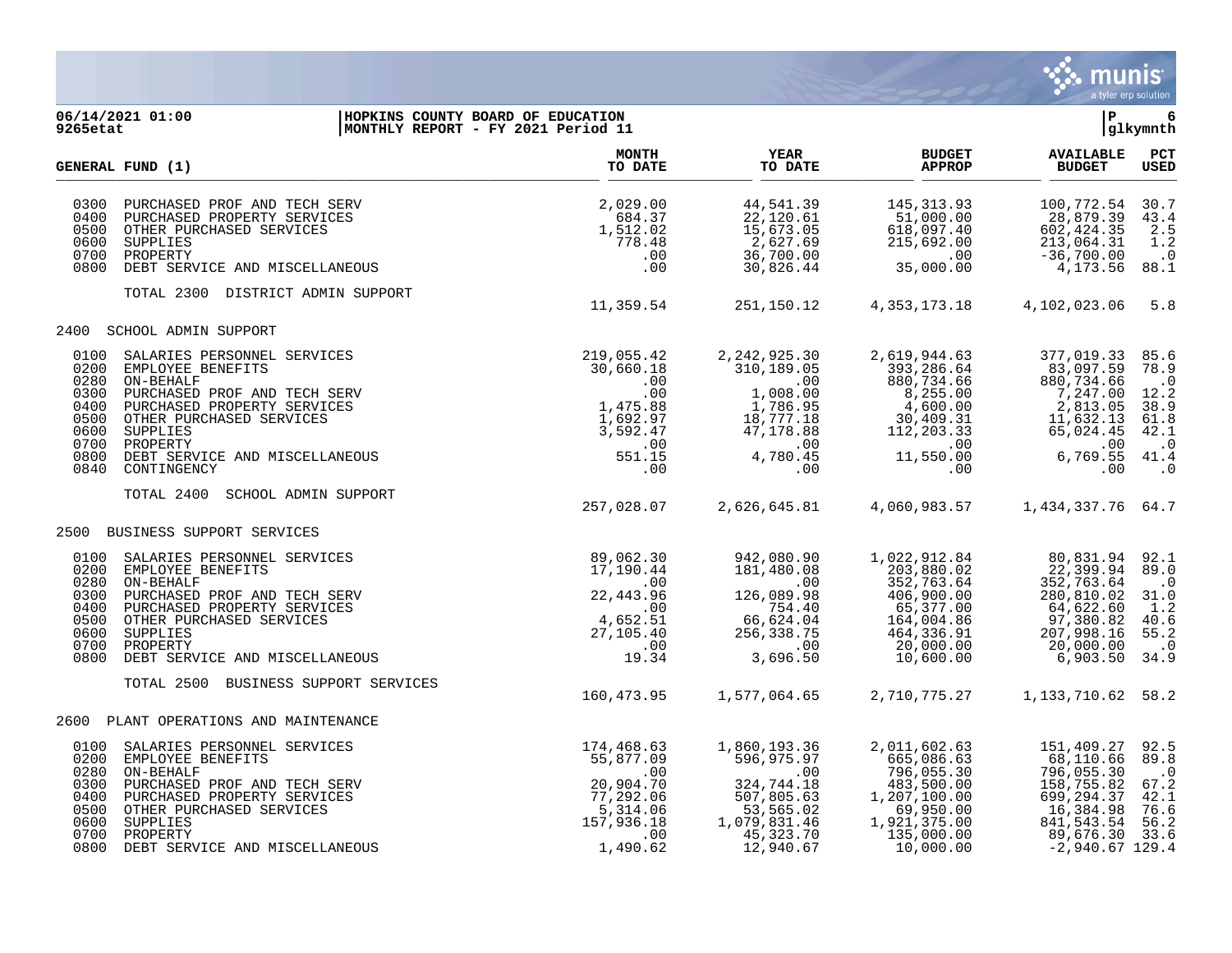

| 06/14/2021 01:00<br>HOPKINS COUNTY BOARD OF EDUCATION<br>MONTHLY REPORT - FY 2021 Period 11<br>9265etat                                                                                                                                                                                                                            |                                                                                                      |                                                                                                                 |                                                                                                                        | lР                                                                                                                                          | 7<br> glkymnth                                                             |
|------------------------------------------------------------------------------------------------------------------------------------------------------------------------------------------------------------------------------------------------------------------------------------------------------------------------------------|------------------------------------------------------------------------------------------------------|-----------------------------------------------------------------------------------------------------------------|------------------------------------------------------------------------------------------------------------------------|---------------------------------------------------------------------------------------------------------------------------------------------|----------------------------------------------------------------------------|
| GENERAL FUND (1)                                                                                                                                                                                                                                                                                                                   | <b>MONTH</b><br>TO DATE                                                                              | <b>YEAR</b><br>TO DATE                                                                                          | <b>BUDGET</b><br><b>APPROP</b>                                                                                         | <b>AVAILABLE</b><br><b>BUDGET</b>                                                                                                           | PCT<br><b>USED</b>                                                         |
| TOTAL 2600<br>PLANT OPERATIONS AND MAINTENANCE                                                                                                                                                                                                                                                                                     | 493, 283. 34                                                                                         | 4,481,379.99                                                                                                    | 7,299,669.56                                                                                                           | 2,818,289.57 61.4                                                                                                                           |                                                                            |
| 2700 STUDENT TRANSPORTATION                                                                                                                                                                                                                                                                                                        |                                                                                                      |                                                                                                                 |                                                                                                                        |                                                                                                                                             |                                                                            |
| 0100<br>SALARIES PERSONNEL SERVICES<br>0200<br>EMPLOYEE BENEFITS<br>0280<br>ON-BEHALF<br>0300<br>PURCHASED PROF AND TECH SERV<br>0400<br>PURCHASED PROPERTY SERVICES<br>0500<br>OTHER PURCHASED SERVICES<br>0600<br>SUPPLIES<br>0700<br>PROPERTY<br>0800<br>DEBT SERVICE AND MISCELLANEOUS<br>TOTAL 2700<br>STUDENT TRANSPORTATION | 131,405.35<br>42,327.13<br>.00<br>1,824.47<br>154.60<br>88.99<br>55,074.06<br>103,718.00<br>1,165.81 | 1,314,867.89<br>414,690.84<br>.00<br>8,871.55<br>3,601.50<br>15,516.27<br>327, 142.88<br>422,008.00<br>6,346.20 | 1,773,502.32<br>574,700.53<br>711,999.52<br>16,350.00<br>9,000.00<br>13,350.00<br>552,550.00<br>420,000.00<br>6,000.00 | 458,634.43<br>160,009.69<br>711,999.52<br>7,478.45<br>5,398.50<br>$-2, 166.27$ 116.2<br>225, 407.12<br>$-2,008.00 100.5$<br>$-346.20$ 105.8 | 74.1<br>72.2<br>$\cdot$ 0<br>54.3<br>40.0<br>59.2                          |
|                                                                                                                                                                                                                                                                                                                                    | 335,758.41                                                                                           | 2,513,045.13                                                                                                    | 4,077,452.37                                                                                                           | 1,564,407.24 61.6                                                                                                                           |                                                                            |
| 2900<br>OTHER INSTRUCTIONAL                                                                                                                                                                                                                                                                                                        |                                                                                                      |                                                                                                                 |                                                                                                                        |                                                                                                                                             |                                                                            |
| SUPPLIES<br>0600                                                                                                                                                                                                                                                                                                                   | .00                                                                                                  | .00                                                                                                             | .00                                                                                                                    | .00                                                                                                                                         | $\cdot$ 0                                                                  |
| TOTAL 2900<br>OTHER INSTRUCTIONAL                                                                                                                                                                                                                                                                                                  | .00                                                                                                  | .00                                                                                                             | .00                                                                                                                    | .00                                                                                                                                         | $\cdot$ 0                                                                  |
| FOOD SERVICE OPERATION<br>3100                                                                                                                                                                                                                                                                                                     |                                                                                                      |                                                                                                                 |                                                                                                                        |                                                                                                                                             |                                                                            |
| 0280<br>ON-BEHALF                                                                                                                                                                                                                                                                                                                  | .00                                                                                                  | .00                                                                                                             | .00                                                                                                                    | .00                                                                                                                                         | $\cdot$ 0                                                                  |
| TOTAL 3100<br>FOOD SERVICE OPERATION                                                                                                                                                                                                                                                                                               | .00                                                                                                  | .00                                                                                                             | .00                                                                                                                    | .00                                                                                                                                         | $\cdot$ 0                                                                  |
| 3300<br>COMMUNITY SERVICES                                                                                                                                                                                                                                                                                                         |                                                                                                      |                                                                                                                 |                                                                                                                        |                                                                                                                                             |                                                                            |
| 0100<br>SALARIES PERSONNEL SERVICES<br>0200<br>EMPLOYEE BENEFITS<br>0500<br>OTHER PURCHASED SERVICES<br>0600<br>SUPPLIES<br>0700<br>PROPERTY                                                                                                                                                                                       | .00<br>.00<br>.00<br>.00<br>.00                                                                      | .00<br>.00<br>.00<br>.00<br>.00                                                                                 | .00<br>.00<br>.00<br>.00<br>.00                                                                                        | .00<br>.00<br>.00<br>.00<br>.00                                                                                                             | $\cdot$ 0<br>$\boldsymbol{\cdot}$ 0<br>$\cdot$ 0<br>$\cdot$ 0<br>$\cdot$ 0 |
| TOTAL 3300<br>COMMUNITY SERVICES                                                                                                                                                                                                                                                                                                   | .00                                                                                                  | .00                                                                                                             | .00                                                                                                                    | .00                                                                                                                                         | $\cdot$ 0                                                                  |
| 5100<br>DEBT SERVICE                                                                                                                                                                                                                                                                                                               |                                                                                                      |                                                                                                                 |                                                                                                                        |                                                                                                                                             |                                                                            |
| 0800<br>DEBT SERVICE AND MISCELLANEOUS<br>0900<br>OTHER ITEMS                                                                                                                                                                                                                                                                      | .00<br>.00                                                                                           | 42,938.52<br>.00                                                                                                | 42,948.76<br>.00                                                                                                       | .00                                                                                                                                         | 10.24 100.0<br>$\cdot$ 0                                                   |
| DEBT SERVICE<br>TOTAL 5100                                                                                                                                                                                                                                                                                                         | .00                                                                                                  | 42,938.52                                                                                                       | 42,948.76                                                                                                              |                                                                                                                                             | 10.24 100.0                                                                |

5200 FUND TRANSFERS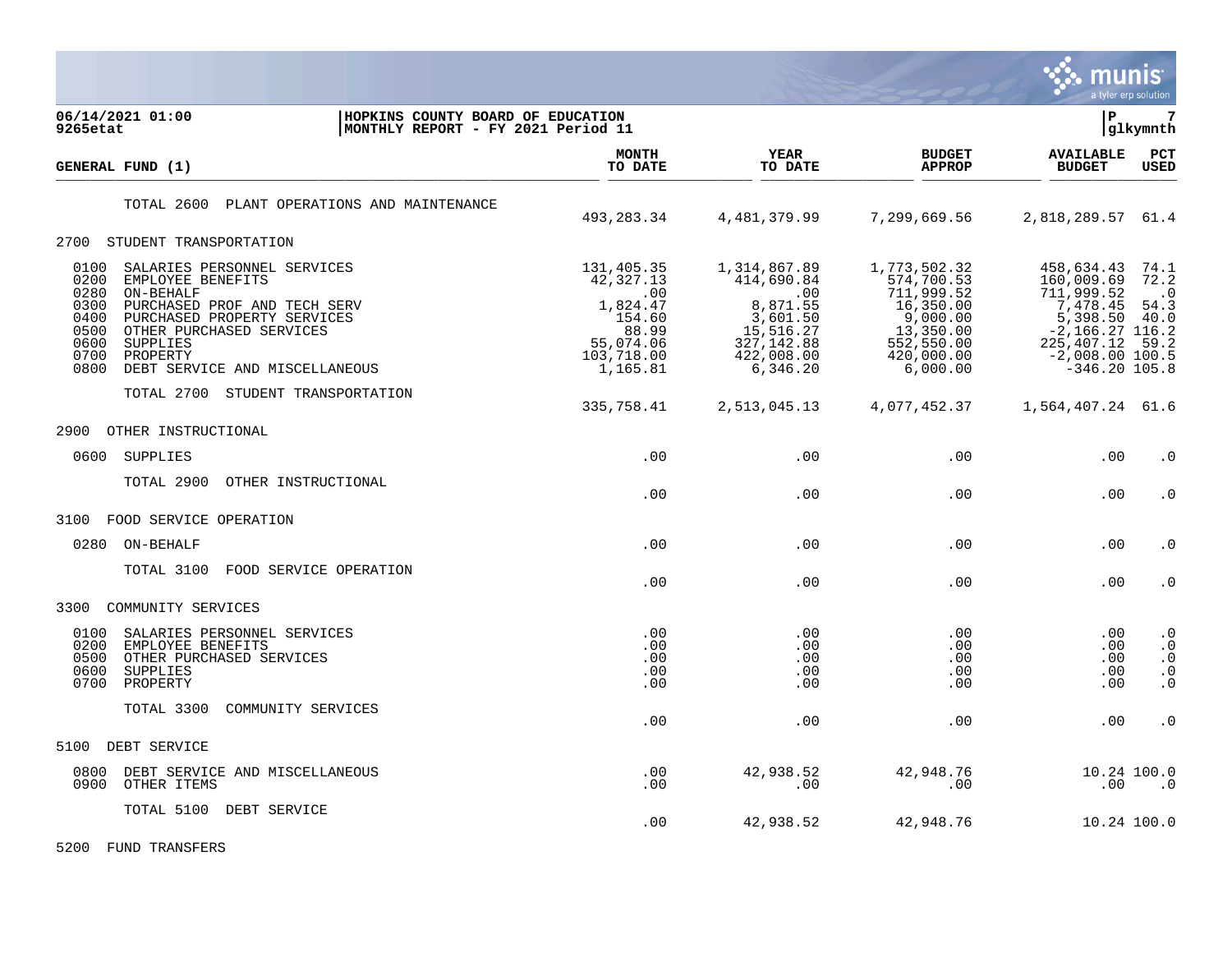

| 9265etat | 06/14/2021 01:00                | HOPKINS COUNTY BOARD OF EDUCATION<br> MONTHLY REPORT - FY 2021 Period 11 |                        |                                | P                                 | 8<br> glkymnth |
|----------|---------------------------------|--------------------------------------------------------------------------|------------------------|--------------------------------|-----------------------------------|----------------|
|          | GENERAL FUND (1)                | <b>MONTH</b><br>TO DATE                                                  | <b>YEAR</b><br>TO DATE | <b>BUDGET</b><br><b>APPROP</b> | <b>AVAILABLE</b><br><b>BUDGET</b> | PCT<br>USED    |
| 0900     | OTHER ITEMS                     | 38,656.00                                                                | 124,889.00             | 126,500.00                     | 1,611.00 98.7                     |                |
|          | TOTAL 5200<br>TRANSFERS<br>FUND | 38,656.00                                                                | 124,889.00             | 126,500.00                     | 1,611.00 98.7                     |                |
|          | 5300 CONTINGENCY                |                                                                          |                        |                                |                                   |                |
| 0840     | CONTINGENCY                     | .00                                                                      | .00                    | 5,000,000.00                   | 5,000,000.00                      | $\cdot$ 0      |
|          | TOTAL 5300 CONTINGENCY          | .00                                                                      | .00                    | 5,000,000.00                   | 5,000,000.00                      | $\cdot$ 0      |
|          | TOTAL EXPENDITURES              | 3,612,196.94                                                             | 33, 184, 118. 31       | 65,612,234.89                  | 32, 428, 116.58                   | 50.6           |
|          | TOTAL FOR GENERAL FUND (1)      | $-494,645.08$                                                            | 18,294,609.32          | .00                            | $-18, 294, 609.32$                | $\cdot$ 0      |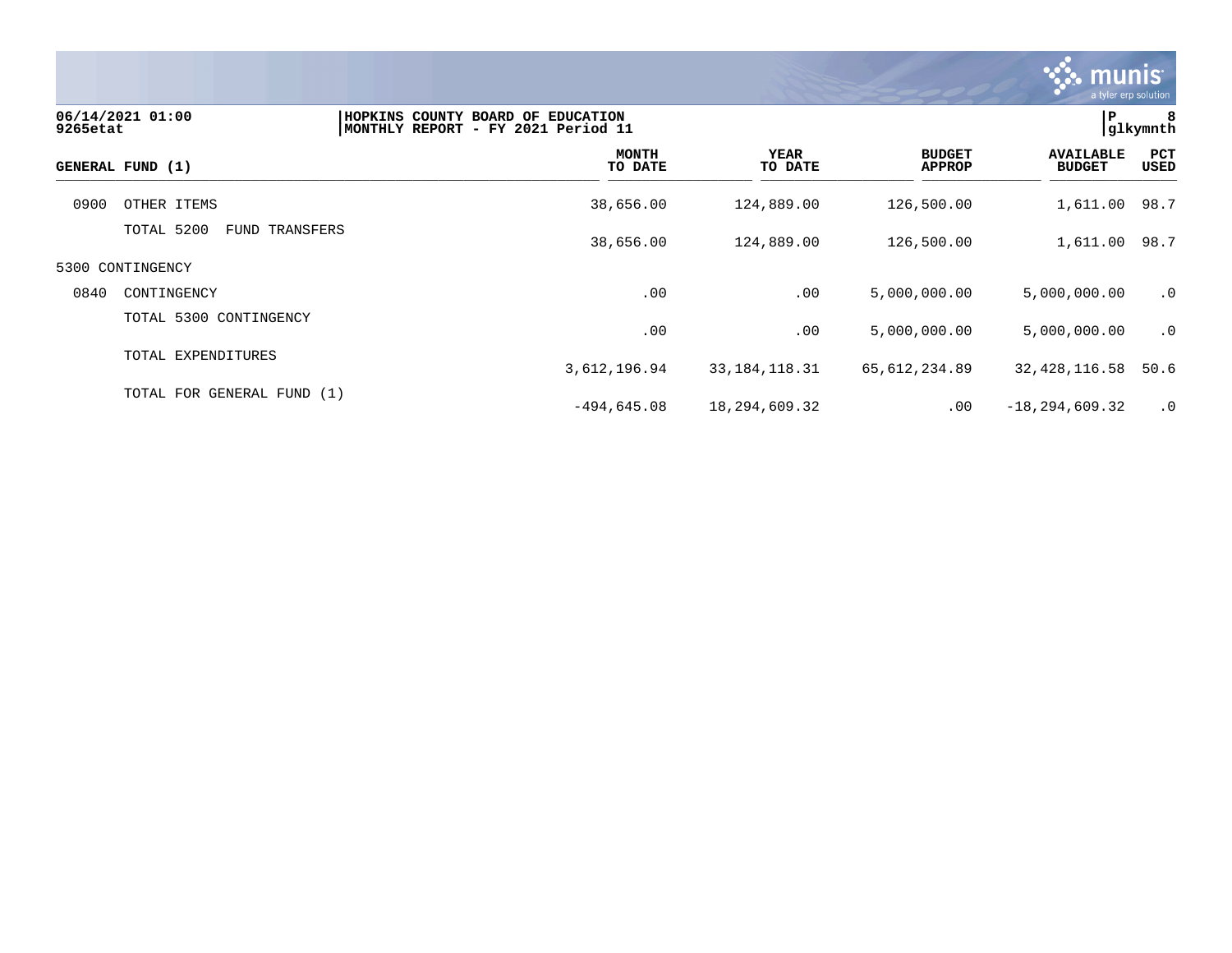|                                                                                                         |                         |                          |                                | munis<br>a tyler erp solution     |                        |
|---------------------------------------------------------------------------------------------------------|-------------------------|--------------------------|--------------------------------|-----------------------------------|------------------------|
| 06/14/2021 01:00<br>HOPKINS COUNTY BOARD OF EDUCATION<br>9265etat<br>MONTHLY REPORT - FY 2021 Period 11 |                         |                          |                                | l P                               | 9<br> glkymnth         |
| SPECIAL REVENUE (2)                                                                                     | <b>MONTH</b><br>TO DATE | <b>YEAR</b><br>TO DATE   | <b>BUDGET</b><br><b>APPROP</b> | <b>AVAILABLE</b><br><b>BUDGET</b> | PCT<br><b>USED</b>     |
| <b>REVENUES</b>                                                                                         |                         |                          |                                |                                   |                        |
| 0999 BEGINNING BALANCE                                                                                  |                         |                          |                                |                                   |                        |
| TOTAL 0999 BEGINNING BALANCE                                                                            | .00                     | .00                      | .00                            | .00                               | $\cdot$ 0              |
| RECEIPTS                                                                                                |                         |                          |                                |                                   |                        |
| REVENUE FROM LOCAL SOURCES                                                                              |                         |                          |                                |                                   |                        |
| EARNINGS ON INVESTMENTS                                                                                 |                         |                          |                                |                                   |                        |
| 1510 INTEREST ON INVESTMENTS                                                                            | 963.78                  | 12,448.82                | .00                            | $-12,448.82$                      | $\cdot$ 0              |
| TOTAL EARNINGS ON INVESTMENTS                                                                           | 963.78                  | 12,448.82                | .00                            | $-12,448.82$                      | $\cdot$ 0              |
| STUDENT ACTIVITIES                                                                                      |                         |                          |                                |                                   |                        |
| 1750 REVENUE FROM ENTERPRISE ACTIVI<br>1790 OTHER STUD INCOME DIST ACT FUN                              | .00<br>20.00            | .00<br>1,493.00          | .00<br>.00                     | .00<br>$-1,493.00$                | $\cdot$ 0<br>$\cdot$ 0 |
| TOTAL STUDENT ACTIVITIES                                                                                | 20.00                   | 1,493.00                 | .00                            | $-1,493.00$                       | $\cdot$ 0              |
| OTHER REVENUE FROM LOCAL SOURCES                                                                        |                         |                          |                                |                                   |                        |
| 1920 CONTRIBUTIONS DONATIONS<br>1990 MISCELLANEOUS REVENUE<br>1999 FUND TRANSFER                        | 4,573.14<br>.00<br>.00  | 241,642.16<br>.00<br>.00 | 10,000.00<br>.00<br>.00        | $-231,642.16*****$<br>.00<br>.00  | $\cdot$ 0<br>$\cdot$ 0 |
| TOTAL OTHER REVENUE FROM LOCAL SOURCES                                                                  | 4,573.14                | 241,642.16               | 10,000.00                      | $-231,642.16******$               |                        |
| TOTAL REVENUE FROM LOCAL SOURCES                                                                        | 5,556.92                | 255,583.98               | 10,000.00                      | $-245,583.98*****$                |                        |
| REVENUE FROM STATE SOURCES                                                                              |                         |                          |                                |                                   |                        |
| STATE PROGRAM                                                                                           |                         |                          |                                |                                   |                        |
| 3111 SEEK PROGRAM                                                                                       | .00                     | 1,398,212.00             | 1,398,212.00                   |                                   | .00 100.0              |
| TOTAL STATE PROGRAM                                                                                     | .00                     | 1,398,212.00             | 1,398,212.00                   |                                   | .00 100.0              |
| EXPENDITURE REIMBURSEMENTS                                                                              |                         |                          |                                |                                   |                        |
| 3131 STATE MISC REIMBURSEMENTS                                                                          | .00                     | .00                      | .00                            | .00                               | $\cdot$ 0              |
| TOTAL EXPENDITURE REIMBURSEMENTS                                                                        |                         |                          |                                |                                   |                        |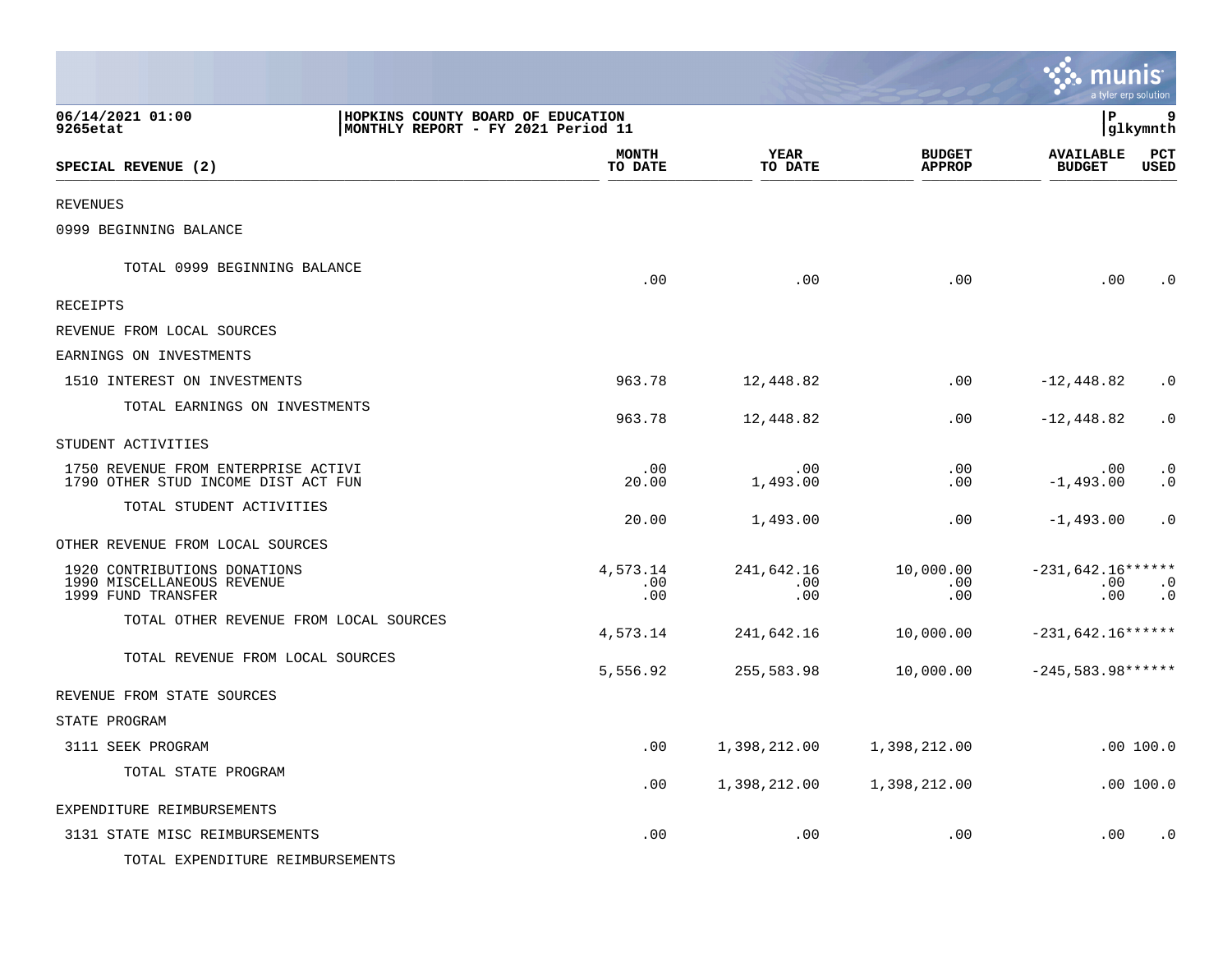

| 06/14/2021 01:00<br>9265etat                                                                                                           | HOPKINS COUNTY BOARD OF EDUCATION<br> MONTHLY REPORT - FY 2021 Period 11 |                                  |                                | ∣P                                  | 10<br> glkymnth                                  |
|----------------------------------------------------------------------------------------------------------------------------------------|--------------------------------------------------------------------------|----------------------------------|--------------------------------|-------------------------------------|--------------------------------------------------|
| SPECIAL REVENUE (2)                                                                                                                    | <b>MONTH</b><br>TO DATE                                                  | <b>YEAR</b><br>TO DATE           | <b>BUDGET</b><br><b>APPROP</b> | <b>AVAILABLE</b><br><b>BUDGET</b>   | <b>PCT</b><br><b>USED</b>                        |
|                                                                                                                                        | .00                                                                      | .00                              | .00                            | .00                                 | $\cdot$ 0                                        |
| RESTRICTED                                                                                                                             |                                                                          |                                  |                                |                                     |                                                  |
| 3200 RESTRICTED STATE REVENUE<br>3200 REVENUE HIGH SCHOOL                                                                              | 503,305.70<br>.00                                                        | 3,551,696.68<br>.00              | 2,253,949.91<br>.00            | $-1, 297, 746, 77, 157.6$<br>.00    | $\overline{\phantom{0}}$ .0                      |
| TOTAL RESTRICTED                                                                                                                       | 503,305.70                                                               | 3,551,696.68                     | 2, 253, 949.91                 | $-1, 297, 746.77$ 157.6             |                                                  |
| REVENUE ON BEHALF PAYMENTS                                                                                                             |                                                                          |                                  |                                |                                     |                                                  |
| 3900 ON BEHALF                                                                                                                         | .00                                                                      | .00                              | .00                            | .00                                 | $\cdot$ 0                                        |
| TOTAL REVENUE ON BEHALF PAYMENTS                                                                                                       | .00                                                                      | .00                              | .00                            | .00                                 | $\cdot$ 0                                        |
| TOTAL REVENUE FROM STATE SOURCES                                                                                                       | 503,305.70                                                               | 4,949,908.68                     | 3,652,161.91                   | $-1, 297, 746, 77$ 135.5            |                                                  |
| REVENUE FROM FEDERAL SOURCES                                                                                                           |                                                                          |                                  |                                |                                     |                                                  |
| RESTRICTED DIRECT                                                                                                                      |                                                                          |                                  |                                |                                     |                                                  |
| 4300 RESTRICTED DIRECT FEDERAL<br>4300 EARLINGTON CHILD CARE RECT<br>4300 GVINE CHILD CARE RECEIPT<br>4300 SSIDE RECEIPT FOR CHILDCARE | 6,148.51<br>$.00 \,$<br>.00<br>.00                                       | 111, 152.65<br>.00<br>.00<br>.00 | .00<br>.00<br>.00<br>.00       | $-111, 152.65$<br>.00<br>.00<br>.00 | $\cdot$ 0<br>$\cdot$ 0<br>$\cdot$ 0<br>$\cdot$ 0 |
| TOTAL RESTRICTED DIRECT                                                                                                                | 6,148.51                                                                 | 111, 152.65                      | .00                            | $-111, 152.65$                      | $\cdot$ 0                                        |
| RESTRICTED THROUGH THE STATE                                                                                                           |                                                                          |                                  |                                |                                     |                                                  |
| 4500 RESTRICTED FED THRU STATE                                                                                                         | 201,091.00                                                               | 3, 481, 711.52                   | 4,573,170.08                   | 1,091,458.56                        | 76.1                                             |
| TOTAL RESTRICTED THROUGH THE STATE                                                                                                     | 201,091.00                                                               | 3, 481, 711.52                   | 4,573,170.08                   | 1,091,458.56 76.1                   |                                                  |
| THROUGH INTERMEDIATE AGENCIES                                                                                                          |                                                                          |                                  |                                |                                     |                                                  |
| 4700 FEDERAL REV THRU INTERMED SRC                                                                                                     | .00                                                                      | .00                              | .00                            | .00                                 | $\cdot$ 0                                        |
| TOTAL THROUGH INTERMEDIATE AGENCIES                                                                                                    | .00                                                                      | .00                              | .00                            | .00                                 | $\cdot$ 0                                        |
| TOTAL REVENUE FROM FEDERAL SOURCES                                                                                                     | 207, 239.51                                                              | 3,592,864.17                     | 4,573,170.08                   | 980, 305. 91 78. 6                  |                                                  |

OTHER RECEIPTS

INTERFUND TRANSFERS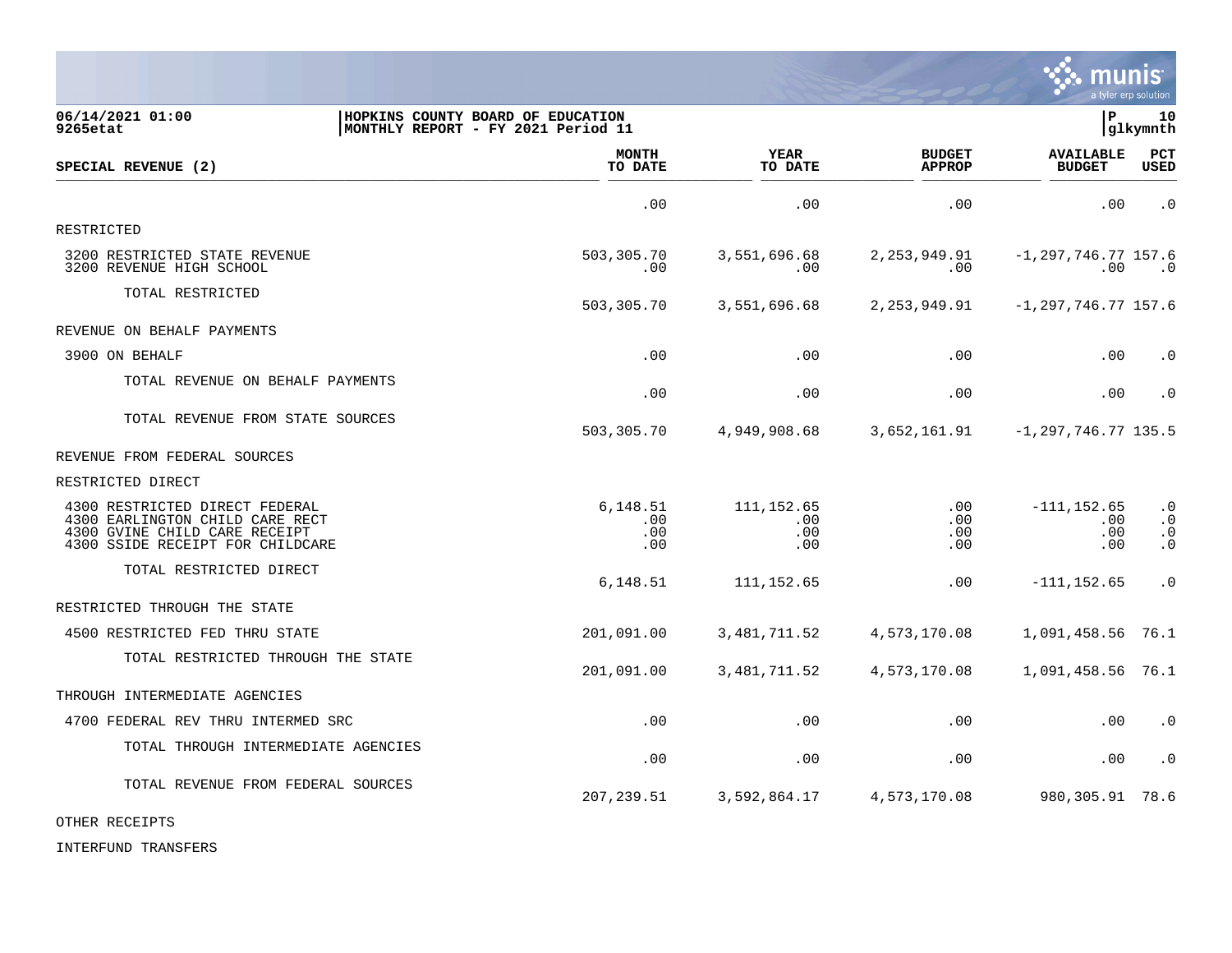

| 06/14/2021 01:00<br>9265etat                       | HOPKINS COUNTY BOARD OF EDUCATION<br>MONTHLY REPORT - FY 2021 Period 11 |                        |                                | í₽.                               | 11<br>glkymnth |
|----------------------------------------------------|-------------------------------------------------------------------------|------------------------|--------------------------------|-----------------------------------|----------------|
| SPECIAL REVENUE (2)                                | <b>MONTH</b><br>TO DATE                                                 | <b>YEAR</b><br>TO DATE | <b>BUDGET</b><br><b>APPROP</b> | <b>AVAILABLE</b><br><b>BUDGET</b> | PCT<br>USED    |
| 5210 FUND TRANSFER<br>5220 INDIRECT COSTS TRANSFER | 38,656.00<br>.00                                                        | 124,889.00<br>.00      | 126,500.00<br>.00              | 1,611.00 98.7<br>$.00 \,$         | $\cdot$ 0      |
| TOTAL INTERFUND TRANSFERS                          | 38,656.00                                                               | 124,889.00             | 126,500.00                     | 1,611.00 98.7                     |                |
| SALE OR COMP FOR LOSS OF ASSETS                    |                                                                         |                        |                                |                                   |                |
| 5341 SALE OF EQUIPMENT ETC                         | .00                                                                     | .00                    | .00                            | .00                               | $\cdot$ 0      |
| TOTAL SALE OR COMP FOR LOSS OF ASSETS              | .00                                                                     | .00                    | .00                            | .00                               | $\cdot$ 0      |
| TOTAL OTHER RECEIPTS                               | 38,656.00                                                               | 124,889.00             | 126,500.00                     | 1,611.00 98.7                     |                |
| TOTAL RECEIPTS                                     | 754,758.13                                                              | 8,923,245.83           | 8,361,831.99                   | $-561, 413.84$ 106.7              |                |
| TOTAL REVENUE                                      | 754,758.13                                                              | 8,923,245.83           | 8,361,831.99                   | $-561, 413.84$ 106.7              |                |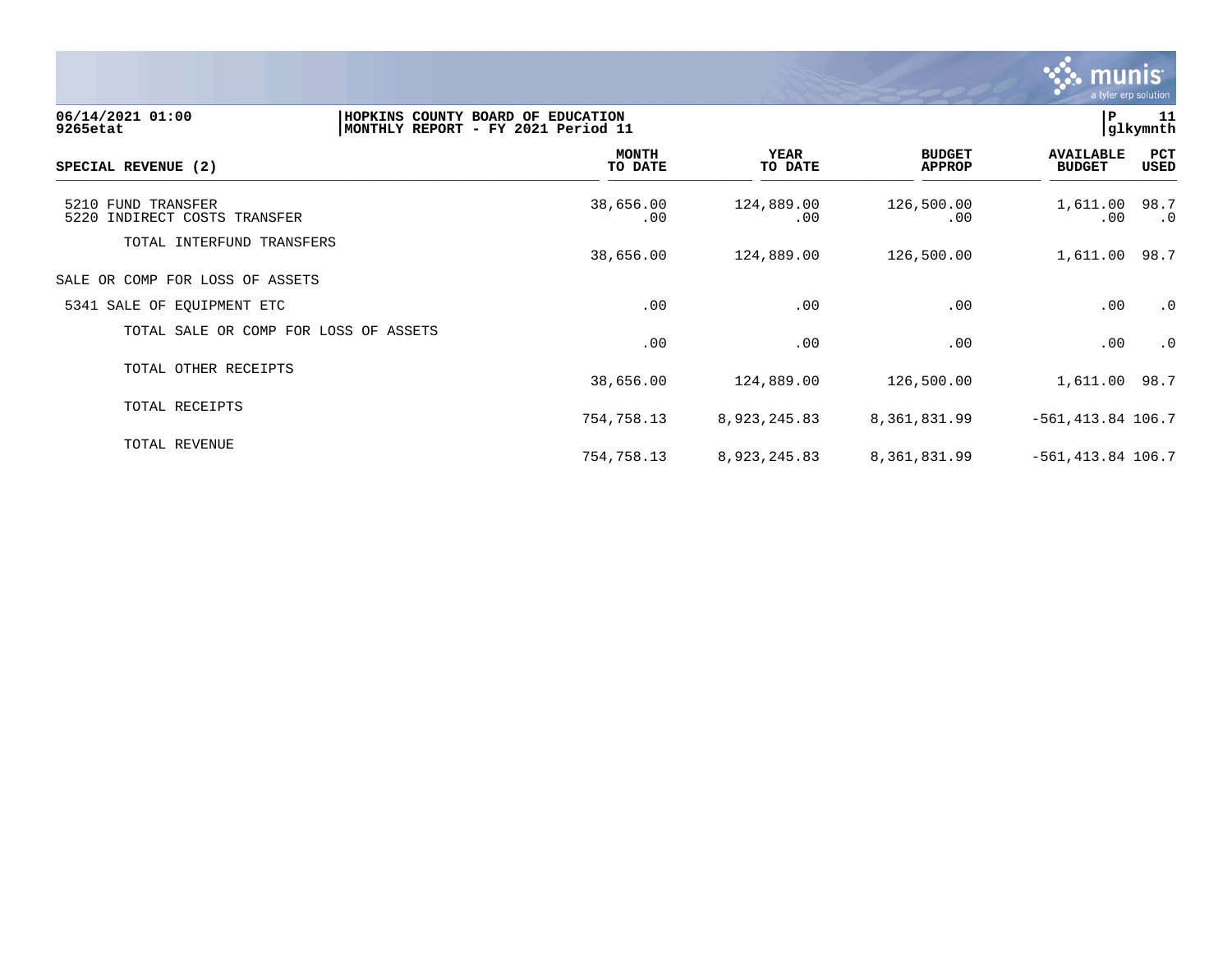

**06/14/2021 01:00 |HOPKINS COUNTY BOARD OF EDUCATION |P 12 9265etat |MONTHLY REPORT - FY 2021 Period 11 |glkymnth MONTH YEAR BUDGET AVAILABLE PCT** SPECIAL REVENUE (2)  $\frac{10 \text{ B}}{10 \text{ B}}$   $\frac{10 \text{ B}}{10 \text{ B}}$   $\frac{10 \text{ B}}{10 \text{ B}}$   $\frac{10 \text{ B}}{10 \text{ B}}$   $\frac{10 \text{ B}}{10 \text{ B}}$   $\frac{10 \text{ B}}{10 \text{ B}}$   $\frac{10 \text{ B}}{10 \text{ B}}$ EXPENDITURES 1000 INSTRUCTION 0100 SALARIES PERSONNEL SERVICES 267,799.28 2,525,018.69 3,092,315.20 567,296.51 81.7 0200 EMPLOYEE BENEFITS 78,278.06 714,633.21 1,036,671.28 322,038.07 68.9 0300 PURCHASED PROF AND TECH SERV 6,383.00 6,383.00 35,847.89 71,474.53 35,626.64 50.2<br>0400 PURCHASED PROPERTY SERVICES 6.35 (000 35,847.89 36,000.00 35,626.64 50.2<br>0500 OTHER PURCHASED SERVICES 2.081.04 30,026.29 91,538.7 0400 PURCHASED PROPERTY SERVICES .00 6,359.90 36,000.00 29,640.10 17.7 0500 OTHER PURCHASED SERVICES 2,081.04 30,026.29 91,538.72 61,512.43 32.8 0600 SUPPLIES 280,116.66 985,689.96 1,197,153.75 211,463.79 82.3 0700 PROPERTY 23,679.89 94,363.74 16,381.01 -77,982.73 576.1 0800 DEBT SERVICE AND MISCELLANEOUS .00 5,119.40 34,700.00 29,580.60 14.8 0900 OTHER ITEMS .00 .00 .00 .00 .0 TOTAL 1000 INSTRUCTION 658,337.93 4,397,059.08 5,576,234.49 1,179,175.41 78.9 2100 STUDENT SUPPORT SERVICES 0100 SALARIES PERSONNEL SERVICES 12,578.04 109,366.38 234,219.83 124,853.45 46.7<br>0200 EMPLOYEE BENEFITS 2,196.69 20,275.12 32.910.20 1 0200 EMPLOYEE BENEFITS<br>0300 PURCHASED PROF AND TECH SERV 1.6 (1.6 ) 2,196.69 20,275.12 12,500.00 2,500.00 1,00<br>0. 2,500.00 2,500.00 2,500.00 1.00 0300 PURCHASED PROF AND TECH SERV .00 .00 2,500.00 2,500.00 .0 0400 PURCHASED PROPERTY SERVICES .00 .00 .00 .00 .0 0500 OTHER PURCHASED SERVICES 1,998.04 7,061.87<br>0600 SUPPLIES 40,877.30 0600 SUPPLIES 2,323.68 40,877.30 10,215.39 -30,661.91 400.2 0700 PROPERTY .00 .00 .00 .00 .0 0800 DEBT SERVICE AND MISCELLANEOUS TOTAL 2100 STUDENT SUPPORT SERVICES 19,096.45 177,580.67 290,341.42 112,760.75 61.2 2200 INSTRUCTIONAL STAFF SUPP SERV 0100 SALARIES PERSONNEL SERVICES .00 .00 .00 .00 .0 0200 EMPLOYEE BENEFITS .00 .00 .00 .00 .0 0300 PURCHASED PROF AND TECH SERV 7,500.00 7,987.50 .00 -7,987.50 .0 0500 OTHER PURCHASED SERVICES .00 91,685.06 81,495.00 -10,190.06 112.5 0600 SUPPLIES .00 1,571,741.62 .00 -1,571,741.62 .0 0700 PROPERTY .00 .00 .00 .00 .0 TOTAL 2200 INSTRUCTIONAL STAFF SUPP SERV 7,500.00 1,671,414.18 81,495.00 -1,589,919.18\*\*\*\*\*\* 2300 DISTRICT ADMIN SUPPORT 0500 OTHER PURCHASED SERVICES .00 505,841.87 505,841.87 .00 100.0 TOTAL 2300 DISTRICT ADMIN SUPPORT .00 505,841.87 505,841.87 .00 100.0 2400 SCHOOL ADMIN SUPPORT 0100 SALARIES PERSONNEL SERVICES .00 .00 .00 .00 .00 34,675.45 34,675.45 .00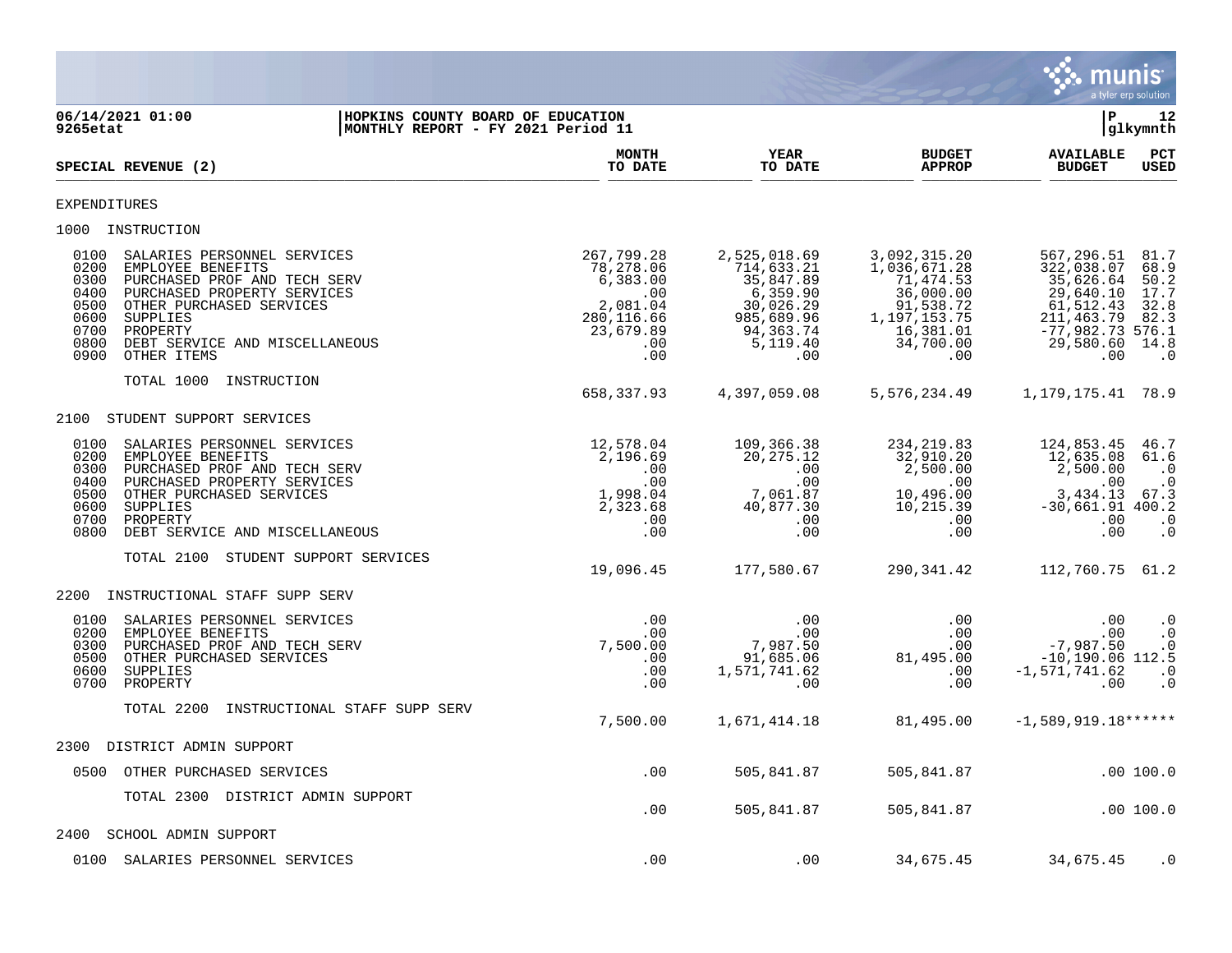

| 06/14/2021 01:00<br>HOPKINS COUNTY BOARD OF EDUCATION<br>9265etat<br>MONTHLY REPORT - FY 2021 Period 11 |                         |                         |                                | l P                                | 13<br>glkymnth         |
|---------------------------------------------------------------------------------------------------------|-------------------------|-------------------------|--------------------------------|------------------------------------|------------------------|
| SPECIAL REVENUE (2)                                                                                     | <b>MONTH</b><br>TO DATE | <b>YEAR</b><br>TO DATE  | <b>BUDGET</b><br><b>APPROP</b> | <b>AVAILABLE</b><br><b>BUDGET</b>  | PCT<br><b>USED</b>     |
| 0200<br>EMPLOYEE BENEFITS                                                                               | .00                     | .00                     | 2,331.95                       | 2,331.95                           | $\cdot$ 0              |
| TOTAL 2400 SCHOOL ADMIN SUPPORT                                                                         | .00                     | .00                     | 37,007.40                      | 37,007.40                          | $\cdot$ 0              |
| BUSINESS SUPPORT SERVICES<br>2500                                                                       |                         |                         |                                |                                    |                        |
| 0100<br>SALARIES PERSONNEL SERVICES                                                                     | .00                     | 4,348.56                | 4,348.56                       |                                    | .00100.0               |
| 0200<br>EMPLOYEE BENEFITS                                                                               | .00                     | 3,739.52                | 3,739.52                       |                                    | .00100.0               |
| 0300<br>PURCHASED PROF AND TECH SERV<br>OTHER PURCHASED SERVICES                                        | .00                     | 278,997.28              | 278,997.28                     |                                    | .00 100.0              |
| 0500<br>0600<br>SUPPLIES                                                                                | .00<br>.00              | $.00 \,$<br>.00         | $.00 \,$<br>.00                | .00<br>.00                         | $\cdot$ 0<br>$\cdot$ 0 |
| 0700<br>PROPERTY                                                                                        | .00                     | .00                     | .00                            | .00                                | $\cdot$ 0              |
| 0800<br>DEBT SERVICE AND MISCELLANEOUS                                                                  | .00                     | .00                     | .00                            | .00                                | $\cdot$ 0              |
| TOTAL 2500 BUSINESS SUPPORT SERVICES                                                                    | .00                     | 287,085.36              | 287,085.36                     |                                    | .00 100.0              |
| PLANT OPERATIONS AND MAINTENANCE<br>2600                                                                |                         |                         |                                |                                    |                        |
| 0100<br>SALARIES PERSONNEL SERVICES                                                                     | 162.26                  | 162.26                  | .00                            | $-162.26$                          | $\cdot$ 0              |
| 0200<br>EMPLOYEE BENEFITS                                                                               | 118.28                  | 118.28                  | .00                            | $-118.28$                          | $\cdot$ 0              |
| 0300<br>PURCHASED PROF AND TECH SERV<br>PURCHASED PROPERTY SERVICES<br>0400                             | .00<br>9,000.00         | 135,804.31<br>31,000.00 | 84,861.07<br>$.00 \,$          | $-50,943.24$ 160.0<br>$-31,000.00$ | $\cdot$ 0              |
| 0500<br>OTHER PURCHASED SERVICES                                                                        | .00                     | .00                     | .00                            | .00                                | $\cdot$ 0              |
| 0600<br>SUPPLIES<br>0700<br>PROPERTY                                                                    | 365.50<br>.00           | 606,174.89<br>.00       | 670,778.82<br>.00              | 64,603.93 90.4<br>.00              | $\cdot$ 0              |
|                                                                                                         |                         |                         |                                |                                    |                        |
| TOTAL 2600<br>PLANT OPERATIONS AND MAINTENANCE                                                          |                         |                         |                                |                                    |                        |
|                                                                                                         | 9,646.04                | 773,259.74              | 755,639.89                     | $-17,619.85$ 102.3                 |                        |
| 2700<br>STUDENT TRANSPORTATION                                                                          |                         |                         |                                |                                    |                        |
| 0100<br>SALARIES PERSONNEL SERVICES                                                                     | 9,533.24                | 75,812.61               | 92,096.00                      | 16,283.39                          | 82.3                   |
| 0200<br>EMPLOYEE BENEFITS<br>0600<br>SUPPLIES                                                           | 3, 154.51<br>.00        | 26, 294.48<br>7,683.96  | 31,143.00<br>10,183.96         | 4,848.52<br>2,500.00               | 84.4<br>75.5           |
| 0800<br>DEBT SERVICE AND MISCELLANEOUS                                                                  | .00                     | .00                     | .00                            | .00                                | $\cdot$ 0              |
| TOTAL 2700 STUDENT TRANSPORTATION                                                                       |                         |                         |                                |                                    |                        |
|                                                                                                         | 12,687.75               | 109,791.05              | 133,422.96                     | 23,631.91                          | 82.3                   |
| 2900<br>OTHER INSTRUCTIONAL                                                                             |                         |                         |                                |                                    |                        |
| 0600<br>SUPPLIES<br>0800<br>DEBT SERVICE AND MISCELLANEOUS                                              | .00<br>.00              | .00<br>.00              | .00<br>.00                     | .00<br>.00                         | $\cdot$ 0<br>$\cdot$ 0 |
|                                                                                                         |                         |                         |                                |                                    |                        |
| TOTAL 2900 OTHER INSTRUCTIONAL                                                                          | .00                     | .00                     | .00                            | .00                                | $\cdot$ 0              |
| FOOD SERVICE OPERATION<br>3100                                                                          |                         |                         |                                |                                    |                        |
| 0100<br>SALARIES PERSONNEL SERVICES                                                                     | 2,585.47                | 7,636.19                | .00                            | $-7,636.19$                        | $\cdot$ 0              |
| 0200<br>EMPLOYEE BENEFITS                                                                               | 1,745.43                | 5,580.82                | .00                            | $-5,580.82$                        | $\cdot$ 0              |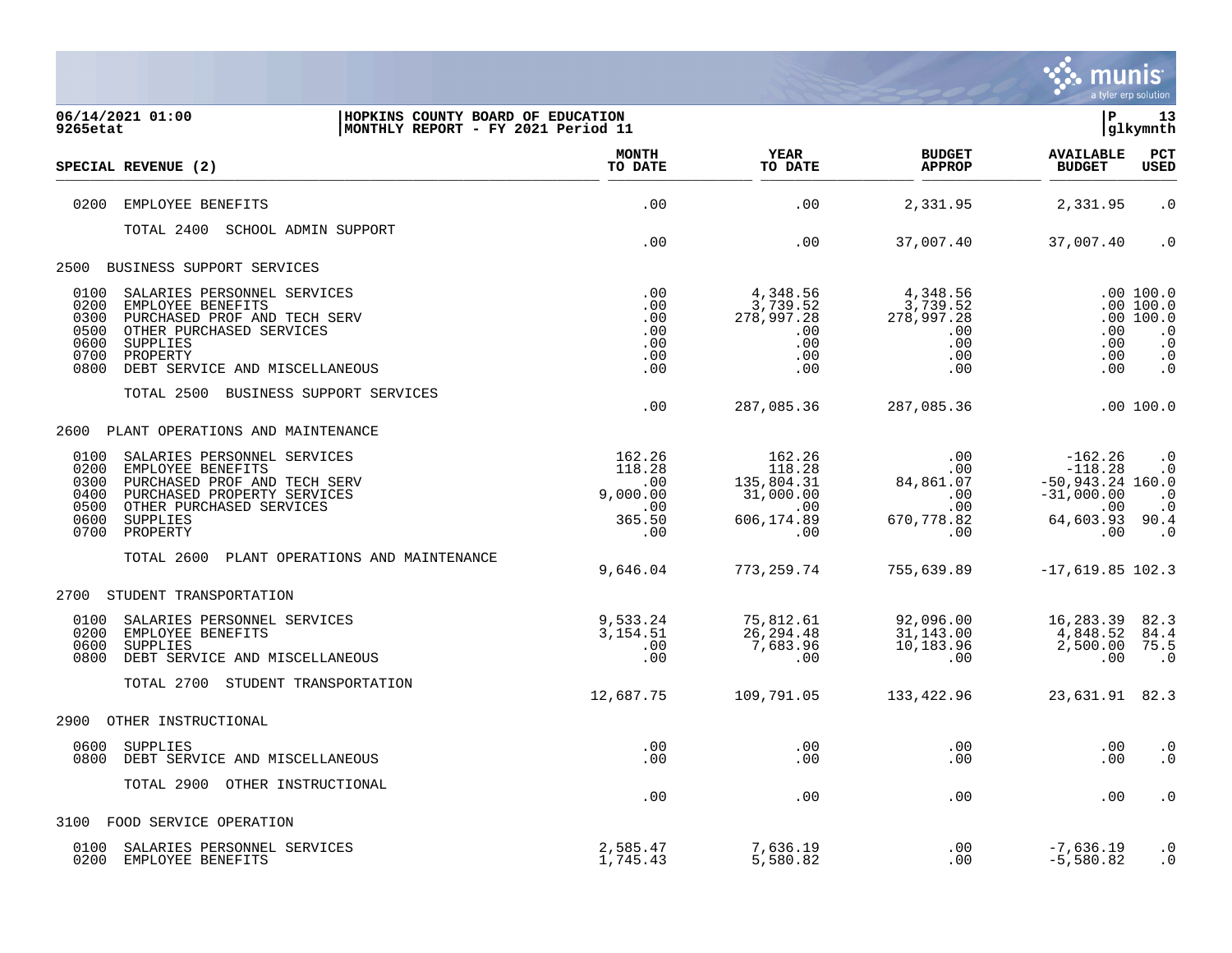

| 9265etat                                                     | 06/14/2021 01:00<br>HOPKINS COUNTY BOARD OF EDUCATION<br>MONTHLY REPORT - FY 2021 Period 11                                                                                                           |                                                                            |                                                                               |                                                                               | l P                                                                           | 14<br>glkymnth                                                                    |
|--------------------------------------------------------------|-------------------------------------------------------------------------------------------------------------------------------------------------------------------------------------------------------|----------------------------------------------------------------------------|-------------------------------------------------------------------------------|-------------------------------------------------------------------------------|-------------------------------------------------------------------------------|-----------------------------------------------------------------------------------|
|                                                              | SPECIAL REVENUE (2)                                                                                                                                                                                   | <b>MONTH</b><br>TO DATE                                                    | <b>YEAR</b><br>TO DATE                                                        | <b>BUDGET</b><br><b>APPROP</b>                                                | <b>AVAILABLE</b><br><b>BUDGET</b>                                             | PCT<br>USED                                                                       |
| 0600                                                         | <b>SUPPLIES</b>                                                                                                                                                                                       | .00                                                                        | 32,109.84                                                                     | .00                                                                           | $-32, 109.84$                                                                 | $\cdot$ 0                                                                         |
|                                                              | TOTAL 3100<br>FOOD SERVICE OPERATION                                                                                                                                                                  | 4,330.90                                                                   | 45, 326.85                                                                    | .00                                                                           | $-45, 326.85$                                                                 | $\cdot$ 0                                                                         |
| 3200                                                         | DAY CARE OPERATIONS                                                                                                                                                                                   |                                                                            |                                                                               |                                                                               |                                                                               |                                                                                   |
| 0100<br>0200                                                 | SALARIES PERSONNEL SERVICES<br>EMPLOYEE BENEFITS                                                                                                                                                      | 1,443.65<br>720.35                                                         | 6,183.35<br>2,980.93                                                          | .00<br>.00                                                                    | $-6, 183.35$<br>$-2,980.93$                                                   | $\cdot$ 0<br>$\cdot$ 0                                                            |
|                                                              | TOTAL 3200 DAY CARE OPERATIONS                                                                                                                                                                        | 2,164.00                                                                   | 9,164.28                                                                      | .00                                                                           | $-9,164.28$                                                                   | $\cdot$ 0                                                                         |
| 3300                                                         | COMMUNITY SERVICES                                                                                                                                                                                    |                                                                            |                                                                               |                                                                               |                                                                               |                                                                                   |
| 0100<br>0200<br>0300<br>0400<br>0500<br>0600<br>0700<br>0800 | SALARIES PERSONNEL SERVICES<br>EMPLOYEE BENEFITS<br>PURCHASED PROF AND TECH SERV<br>PURCHASED PROPERTY SERVICES<br>OTHER PURCHASED SERVICES<br>SUPPLIES<br>PROPERTY<br>DEBT SERVICE AND MISCELLANEOUS | 39,920.48<br>13,050.48<br>.00<br>.00<br>477.05<br>13, 212.87<br>.00<br>.00 | 392,150.73<br>129,051.68<br>.00<br>.00<br>1,258.95<br>57,096.67<br>.00<br>.00 | 489,368.99<br>165,740.72<br>.00<br>.00<br>1,519.99<br>34,683.90<br>.00<br>.00 | 97,218.26<br>36,689.04<br>.00<br>.00<br>261.04<br>$-22, 412.77$<br>.00<br>.00 | 80.1<br>77.9<br>$\cdot$ 0<br>$\cdot$ 0<br>82.8<br>164.6<br>$\cdot$ 0<br>$\cdot$ 0 |
|                                                              | TOTAL 3300<br>COMMUNITY SERVICES                                                                                                                                                                      | 66,660.88                                                                  | 579,558.03                                                                    | 691, 313.60                                                                   | 111,755.57 83.8                                                               |                                                                                   |
| 5100                                                         | DEBT SERVICE                                                                                                                                                                                          |                                                                            |                                                                               |                                                                               |                                                                               |                                                                                   |
| 0800                                                         | DEBT SERVICE AND MISCELLANEOUS                                                                                                                                                                        | .00                                                                        | .00                                                                           | .00                                                                           | .00                                                                           | $\cdot$ 0                                                                         |
|                                                              | TOTAL 5100 DEBT SERVICE                                                                                                                                                                               | .00                                                                        | .00                                                                           | .00                                                                           | .00                                                                           | $\cdot$ 0                                                                         |
| 5200                                                         | FUND TRANSFERS                                                                                                                                                                                        |                                                                            |                                                                               |                                                                               |                                                                               |                                                                                   |
| 0800<br>0900                                                 | DEBT SERVICE AND MISCELLANEOUS<br>OTHER ITEMS                                                                                                                                                         | .00<br>.00                                                                 | .00<br>.00                                                                    | .00<br>3,450.00                                                               | .00<br>3,450.00                                                               | $\cdot$ 0<br>$\cdot$ 0                                                            |
|                                                              | TOTAL 5200<br>FUND TRANSFERS                                                                                                                                                                          | .00                                                                        | .00                                                                           | 3,450.00                                                                      | 3,450.00                                                                      | $\cdot$ 0                                                                         |
|                                                              | TOTAL EXPENDITURES                                                                                                                                                                                    | 780,423.95                                                                 | 8,556,081.11                                                                  | 8,361,831.99                                                                  | $-194, 249.12$ 102.3                                                          |                                                                                   |
|                                                              | TOTAL FOR SPECIAL REVENUE (2)                                                                                                                                                                         | $-25,665.82$                                                               | 367,164.72                                                                    | .00                                                                           | $-367, 164.72$                                                                | $\cdot$ 0                                                                         |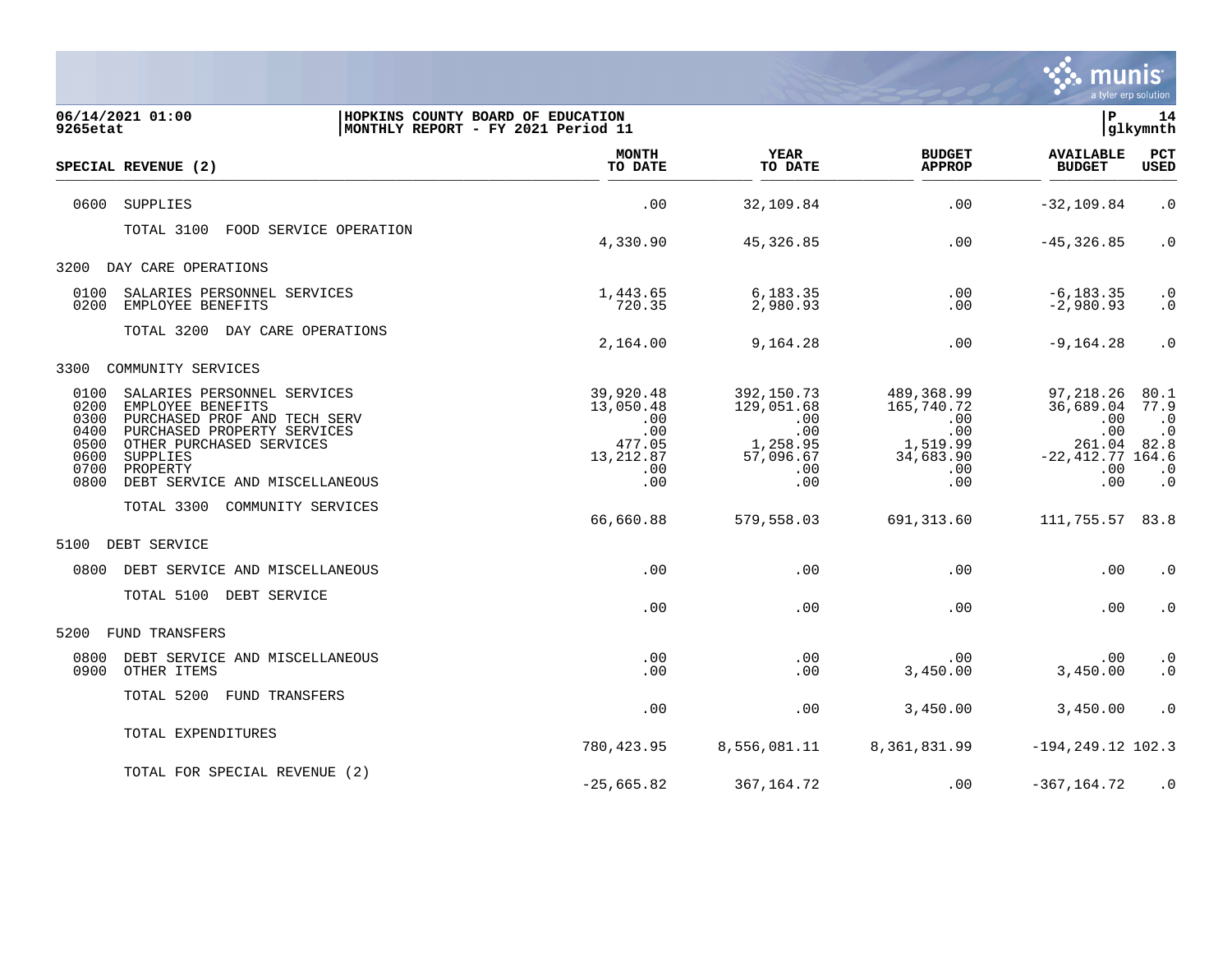|                                                            |                                                                         |                         |                        |                                | $\mathbb{C}$ . munist<br>a tyler erp solution |                 |
|------------------------------------------------------------|-------------------------------------------------------------------------|-------------------------|------------------------|--------------------------------|-----------------------------------------------|-----------------|
| 06/14/2021 01:00<br>9265etat                               | HOPKINS COUNTY BOARD OF EDUCATION<br>MONTHLY REPORT - FY 2021 Period 11 |                         |                        |                                | P                                             | 15<br> glkymnth |
| DIST ACTIVITY (SPEC REV ANN) (                             |                                                                         | <b>MONTH</b><br>TO DATE | <b>YEAR</b><br>TO DATE | <b>BUDGET</b><br><b>APPROP</b> | <b>AVAILABLE</b><br><b>BUDGET</b>             | PCT<br>USED     |
| <b>REVENUES</b>                                            |                                                                         |                         |                        |                                |                                               |                 |
| 0999 BEGINNING BALANCE                                     |                                                                         |                         |                        |                                |                                               |                 |
| TOTAL 0999 BEGINNING BALANCE                               |                                                                         | .00                     | 507,716.48             | 507,716.48                     |                                               | .00 100.0       |
| <b>RECEIPTS</b>                                            |                                                                         |                         |                        |                                |                                               |                 |
| REVENUE FROM LOCAL SOURCES                                 |                                                                         |                         |                        |                                |                                               |                 |
| STUDENT ACTIVITIES                                         |                                                                         |                         |                        |                                |                                               |                 |
| 1790 OTHER STUD INCOME DIST ACT FUN                        |                                                                         | 2,220.08                | 33,952.21              | 33,952.21                      |                                               | .00 100.0       |
| TOTAL STUDENT ACTIVITIES                                   |                                                                         | 2,220.08                | 33,952.21              | 33,952.21                      |                                               | .00 100.0       |
| OTHER REVENUE FROM LOCAL SOURCES                           |                                                                         |                         |                        |                                |                                               |                 |
| 1920 CONTRIBUTIONS DONATIONS<br>1990 MISCELLANEOUS REVENUE |                                                                         | .00<br>.00              | .00<br>.00             | .00<br>.00                     | .00<br>.00                                    | $\cdot$ 0<br>.0 |
| TOTAL OTHER REVENUE FROM LOCAL SOURCES                     |                                                                         | .00                     | .00                    | .00                            | .00                                           | $\cdot$ 0       |
| TOTAL REVENUE FROM LOCAL SOURCES                           |                                                                         | 2,220.08                | 33,952.21              | 33,952.21                      |                                               | .00 100.0       |
| TOTAL RECEIPTS                                             |                                                                         | 2,220.08                | 33,952.21              | 33,952.21                      |                                               | .00 100.0       |
| TOTAL REVENUE                                              |                                                                         | 2,220.08                | 541,668.69             | 541,668.69                     |                                               | .00 100.0       |

and the contract of the contract of the contract of the contract of the contract of the contract of the contract of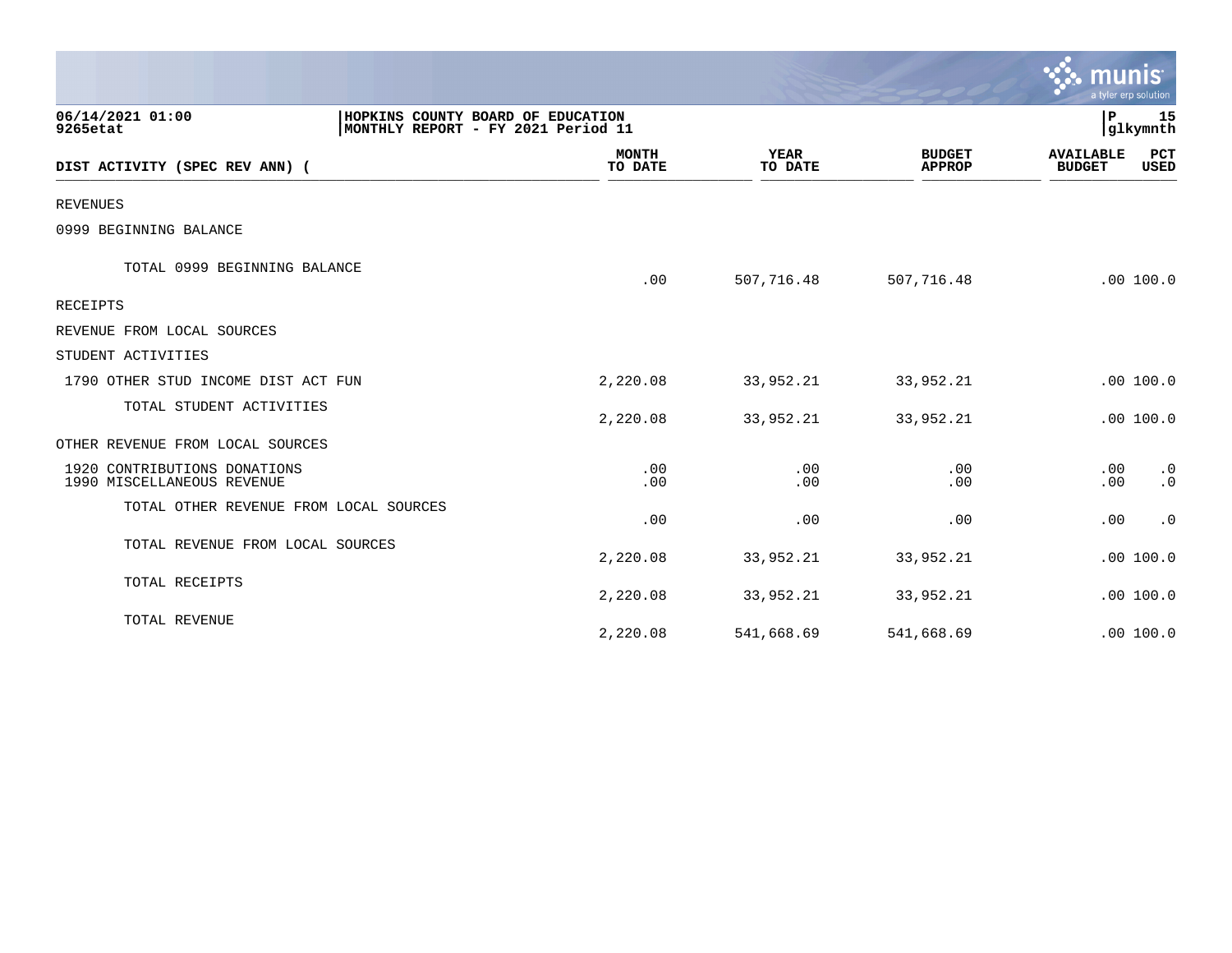

**06/14/2021 01:00 |HOPKINS COUNTY BOARD OF EDUCATION |P 16 MONTHLY REPORT - FY 2021 Period 11 MONTH YEAR BUDGET AVAILABLE PCT**<br>TO DATE TO DATE APPROP BUDGET USED **DIST ACTIVITY (SPEC REV ANN) (**  $\frac{10 \text{ Bhe}}{10 \text{ Bhe}}$   $\frac{10 \text{ Bhe}}{10 \text{ Bhe}}$   $\frac{10 \text{ Bhe}}{10 \text{ Bhe}}$   $\frac{10 \text{ Bhe}}{10 \text{ Bhe}}$   $\frac{10 \text{ Bhe}}{10 \text{ Bhe}}$   $\frac{10 \text{ Bhe}}{10 \text{ Bhe}}$   $\frac{10 \text{ Bhe}}{10 \text{ Bhe}}$ EXPENDITURES 1000 INSTRUCTION 0300 PURCHASED PROF AND TECH SERV .00 95.00 3,180.03 3,085.03 3.0 0400 PURCHASED PROPERTY SERVICES .00 488.28 2,467.17 1,978.89 19.8 0500 OTHER PURCHASED SERVICES .00 550.00 550.00 3,529.99 .00<br>6600 0600 5529.926.62 550.00 50PPLIES .000 50PPLIES 0600 SUPPLIES 6,904.20 62,233.38 416,926.62 354,693.24 14.9  $\begin{array}{ccccccccc}\n 0.00 & & & & & 6,604.50 & & & & & 33,677.31 & & & & 27,072.81 & 19.6 \\
310.30 & & & & & & 6,604.50 & & & & 1,894.92 & & & 1,224.62 & 35.4\n\end{array}$ 0800 DEBT SERVICE AND MISCELLANEOUS (8.219.45 670.30 1,894.92 1,224.62 35.4 )<br>0840 CONTINGENCY (8.219.45 9.159.88 53.374.59 44.214.71 17.2 0840 CONTINGENCY 8,219.45 9,159.88 53,374.59 44,214.71 17.2 TOTAL 1000 INSTRUCTION 15,433.95 79,801.34 515,050.63 435,249.29 15.5 2200 INSTRUCTIONAL STAFF SUPP SERV 0300 PURCHASED PROF AND TECH SERV .00 .00 .00 .00 .0 0500 OTHER PURCHASED SERVICES .00 .00 719.88 719.88 .0 0600 SUPPLIES 856.06 1,454.18 7,955.23 6,501.05 18.3 TOTAL 2200 INSTRUCTIONAL STAFF SUPP SERV 856.06 1,454.18 8,675.11 7,220.93 16.8 2600 PLANT OPERATIONS AND MAINTENANCE 0400 PURCHASED PROPERTY SERVICES .00 1,149.25 5,481.14 4,331.89 21.0 0600 SUPPLIES .00 .00 4,381.81 4,381.81 .0 0700 PROPERTY .00 .00 .00 .00 .0 TOTAL 2600 PLANT OPERATIONS AND MAINTENANCE .00 1,149.25 9,862.95 8,713.70 11.7 2700 STUDENT TRANSPORTATION 0300 PURCHASED PROF AND TECH SERV .00 .00 .00 .00 .0 0800 DEBT SERVICE AND MISCELLANEOUS TOTAL 2700 STUDENT TRANSPORTATION .00 .00 8,080.00 8,080.00 .0 TOTAL EXPENDITURES 16,290.01 82,404.77 541,668.69 459,263.92 15.2 TOTAL FOR DIST ACTIVITY (SPEC REV ANN) (21)  $-14,069,93$   $459,263,92$   $0$   $-459,263,92$   $0$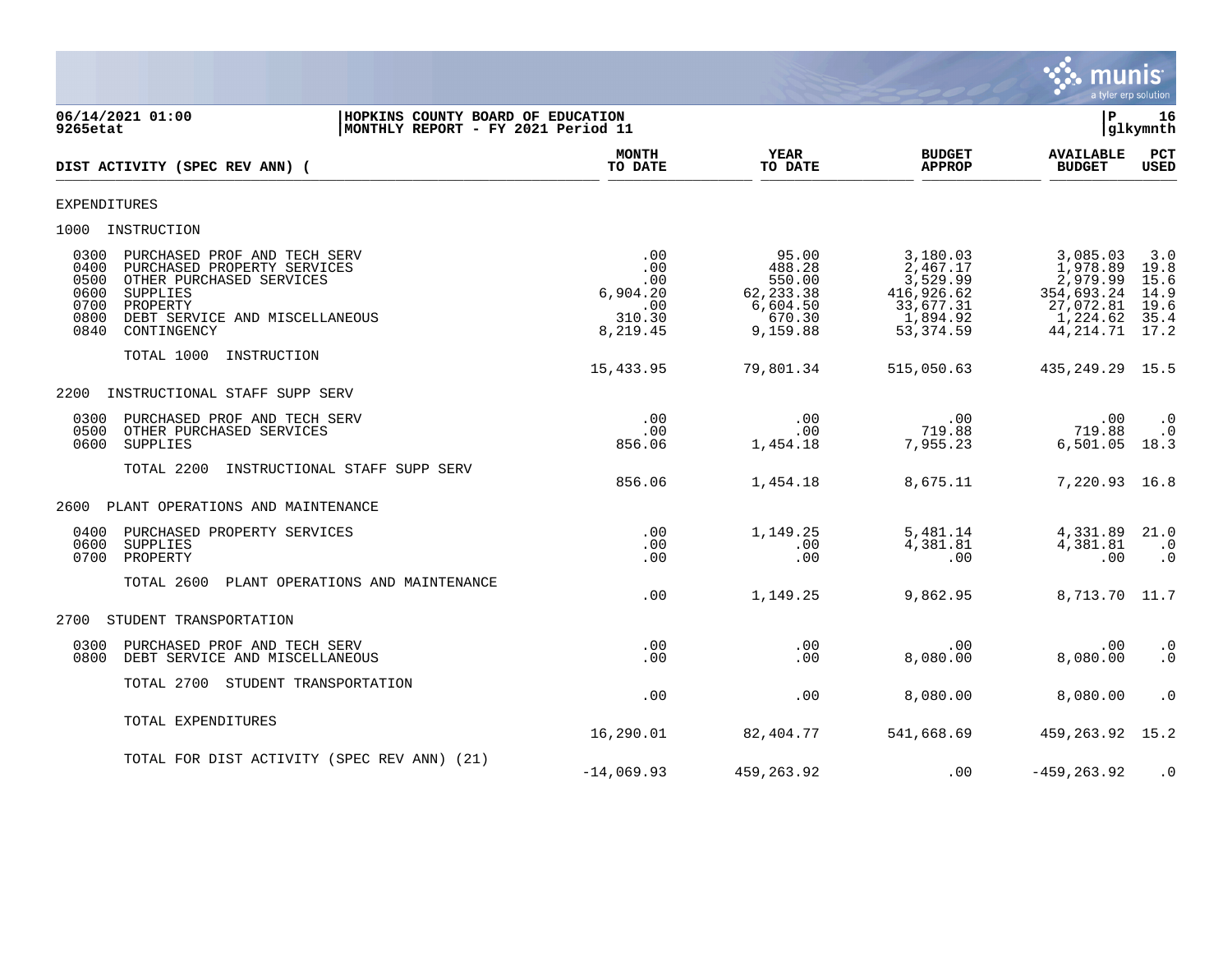

| 06/14/2021 01:00<br>HOPKINS COUNTY BOARD OF EDUCATION<br>9265etat<br>MONTHLY REPORT - FY 2021 Period 11                                                                              |                                 |                                 |                                 | P.                                        | 17<br>glkymnth                                                |
|--------------------------------------------------------------------------------------------------------------------------------------------------------------------------------------|---------------------------------|---------------------------------|---------------------------------|-------------------------------------------|---------------------------------------------------------------|
| STUDENT ACTIVITY (SPEC REV ANN)                                                                                                                                                      | <b>MONTH</b><br>TO DATE         | YEAR<br>TO DATE                 | <b>BUDGET</b><br><b>APPROP</b>  | <b>AVAILABLE</b><br><b>BUDGET</b>         | PCT<br>USED                                                   |
| <b>EXPENDITURES</b>                                                                                                                                                                  |                                 |                                 |                                 |                                           |                                                               |
| 1000<br>INSTRUCTION                                                                                                                                                                  |                                 |                                 |                                 |                                           |                                                               |
| SALARIES PERSONNEL SERVICES<br>0100<br>0300<br>PURCHASED PROF AND TECH SERV<br>0500<br>OTHER PURCHASED SERVICES<br>0600<br>SUPPLIES<br>0800<br>DEBT SERVICE AND MISCELLANEOUS        | .00<br>.00<br>.00<br>.00<br>.00 | .00<br>.00<br>.00<br>.00<br>.00 | .00<br>.00<br>.00<br>.00<br>.00 | .00<br>.00<br>.00<br>.00<br>.00           | $\cdot$ 0<br>$\cdot$ 0<br>$\cdot$ 0<br>$\cdot$ 0<br>$\cdot$ 0 |
| TOTAL 1000 INSTRUCTION                                                                                                                                                               | .00                             | .00                             | .00                             | .00                                       | $\cdot$ 0                                                     |
| INSTRUCTIONAL STAFF SUPP SERV<br>2200                                                                                                                                                |                                 |                                 |                                 |                                           |                                                               |
| SALARIES PERSONNEL SERVICES<br>0100<br>0300<br>PURCHASED PROF AND TECH SERV<br>0500<br>OTHER PURCHASED SERVICES<br><b>SUPPLIES</b><br>0600<br>0800<br>DEBT SERVICE AND MISCELLANEOUS | .00<br>.00<br>.00<br>.00<br>.00 | .00<br>.00<br>.00<br>.00<br>.00 | .00<br>.00<br>.00<br>.00<br>.00 | .00<br>.00<br>.00<br>.00<br>.00           | $\cdot$ 0<br>$\cdot$ 0<br>$\cdot$ 0<br>$\cdot$ 0<br>$\cdot$ 0 |
| TOTAL 2200<br>INSTRUCTIONAL STAFF SUPP SERV                                                                                                                                          | .00                             | .00                             | .00                             | .00                                       | $\cdot$ 0                                                     |
| STUDENT TRANSPORTATION<br>2700                                                                                                                                                       |                                 |                                 |                                 |                                           |                                                               |
| 0100<br>SALARIES PERSONNEL SERVICES<br>0300<br>PURCHASED PROF AND TECH SERV<br>0500<br>OTHER PURCHASED SERVICES<br>0600<br>SUPPLIES<br>0800<br>DEBT SERVICE AND MISCELLANEOUS        | .00<br>.00<br>.00<br>.00<br>.00 | .00<br>.00<br>.00<br>.00<br>.00 | .00<br>.00<br>.00<br>.00<br>.00 | .00<br>$.00 \,$<br>.00<br>$.00 \,$<br>.00 | $\cdot$ 0<br>$\cdot$ 0<br>$\cdot$ 0<br>$\cdot$ 0<br>$\cdot$ 0 |
| TOTAL 2700 STUDENT TRANSPORTATION                                                                                                                                                    | .00                             | .00                             | .00                             | .00                                       | $\cdot$ 0                                                     |
| TOTAL EXPENDITURES                                                                                                                                                                   | .00                             | .00                             | .00                             | .00                                       | $\cdot$ 0                                                     |
| TOTAL FOR STUDENT ACTIVITY (SPEC REV ANN) (25)                                                                                                                                       | .00                             | .00                             | .00                             | .00                                       | $\cdot$ 0                                                     |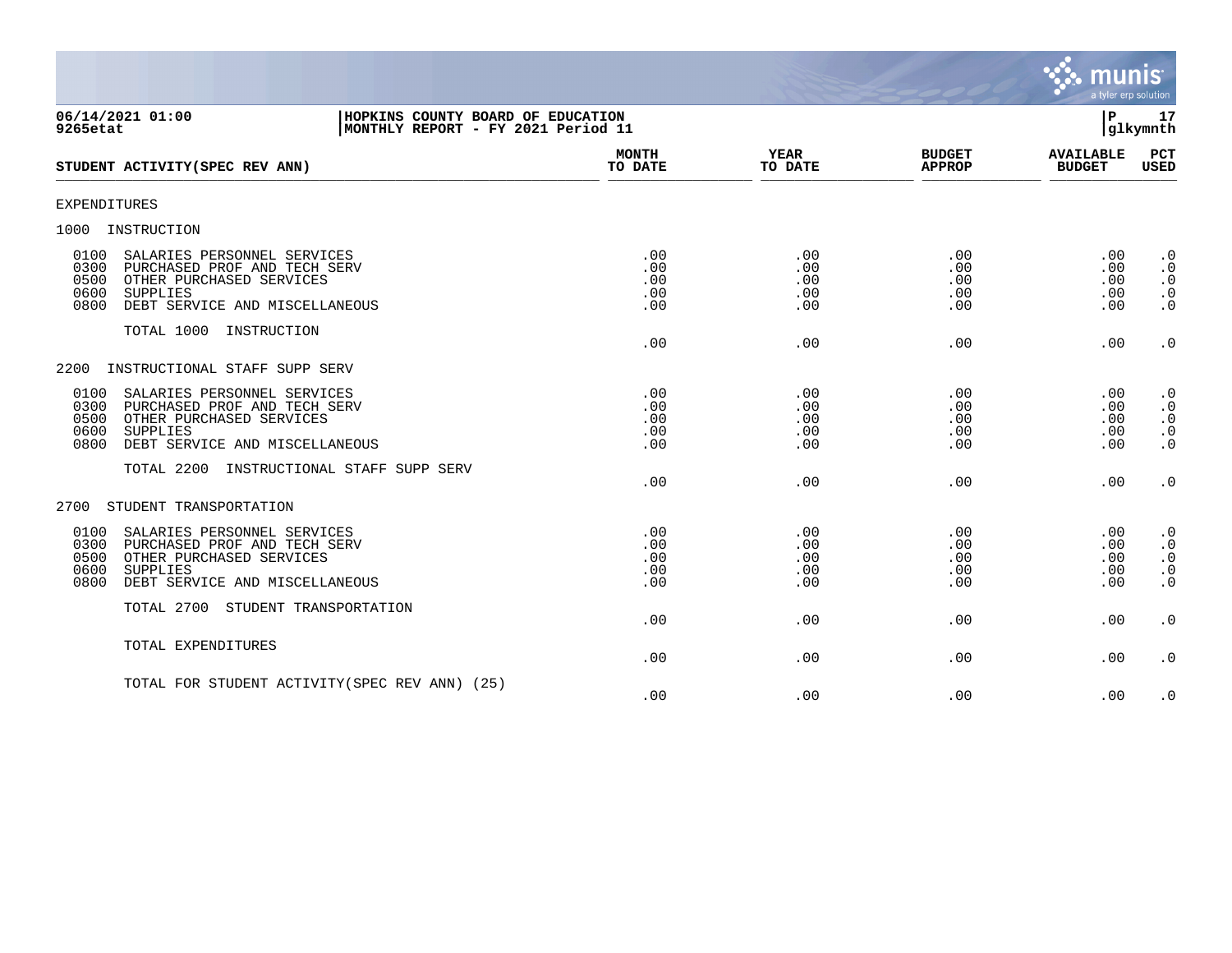|                                                                  |                                                                         |                        |                                | munis                             | a tyler erp solution   |
|------------------------------------------------------------------|-------------------------------------------------------------------------|------------------------|--------------------------------|-----------------------------------|------------------------|
| 06/14/2021 01:00<br>9265etat                                     | HOPKINS COUNTY BOARD OF EDUCATION<br>MONTHLY REPORT - FY 2021 Period 11 |                        |                                | P                                 | 18<br>glkymnth         |
| CAPITAL OUTLAY FUND (310)                                        | <b>MONTH</b><br>TO DATE                                                 | <b>YEAR</b><br>TO DATE | <b>BUDGET</b><br><b>APPROP</b> | <b>AVAILABLE</b><br><b>BUDGET</b> | PCT<br>USED            |
| <b>REVENUES</b>                                                  |                                                                         |                        |                                |                                   |                        |
| 0999 BEGINNING BALANCE                                           |                                                                         |                        |                                |                                   |                        |
| TOTAL 0999 BEGINNING BALANCE                                     | .00                                                                     | .00                    | .00                            | .00                               | $\cdot$ 0              |
| RECEIPTS                                                         |                                                                         |                        |                                |                                   |                        |
| REVENUE FROM LOCAL SOURCES                                       |                                                                         |                        |                                |                                   |                        |
| EARNINGS ON INVESTMENTS                                          |                                                                         |                        |                                |                                   |                        |
| 1510 INTEREST ON INVESTMENTS<br>1510 Interest on Escrow for SFCC | .00<br>.00                                                              | .00<br>.00             | .00<br>.00                     | .00<br>.00                        | $\cdot$ 0<br>$\cdot$ 0 |
| TOTAL EARNINGS ON INVESTMENTS                                    | .00                                                                     | .00                    | .00                            | .00                               | $\cdot$ 0              |
| TOTAL REVENUE FROM LOCAL SOURCES                                 | .00                                                                     | .00                    | .00                            | .00                               | $\cdot$ 0              |
| REVENUE FROM STATE SOURCES                                       |                                                                         |                        |                                |                                   |                        |
| RESTRICTED                                                       |                                                                         |                        |                                |                                   |                        |
| 3200 RESTRICTED STATE REVENUE                                    | 297,356.00                                                              | 594,712.00             | 594,712.00                     |                                   | .00 100.0              |
| TOTAL RESTRICTED                                                 | 297,356.00                                                              | 594,712.00             | 594,712.00                     |                                   | .00 100.0              |
| TOTAL REVENUE FROM STATE SOURCES                                 | 297,356.00                                                              | 594,712.00             | 594,712.00                     |                                   | .00 100.0              |
| OTHER RECEIPTS                                                   |                                                                         |                        |                                |                                   |                        |
| INTERFUND TRANSFERS                                              |                                                                         |                        |                                |                                   |                        |
| 5210 FUND TRANSFER                                               | .00                                                                     | .00                    | .00                            | .00                               | . 0                    |
| TOTAL INTERFUND TRANSFERS                                        | .00                                                                     | .00                    | .00                            | .00                               | $\cdot$ 0              |
| TOTAL OTHER RECEIPTS                                             | .00                                                                     | .00                    | .00                            | .00                               | $\cdot$ 0              |
| TOTAL RECEIPTS                                                   | 297,356.00                                                              | 594,712.00             | 594,712.00                     |                                   | .00 100.0              |
| TOTAL REVENUE                                                    | 297,356.00                                                              | 594,712.00             | 594,712.00                     |                                   | .00 100.0              |

**The State**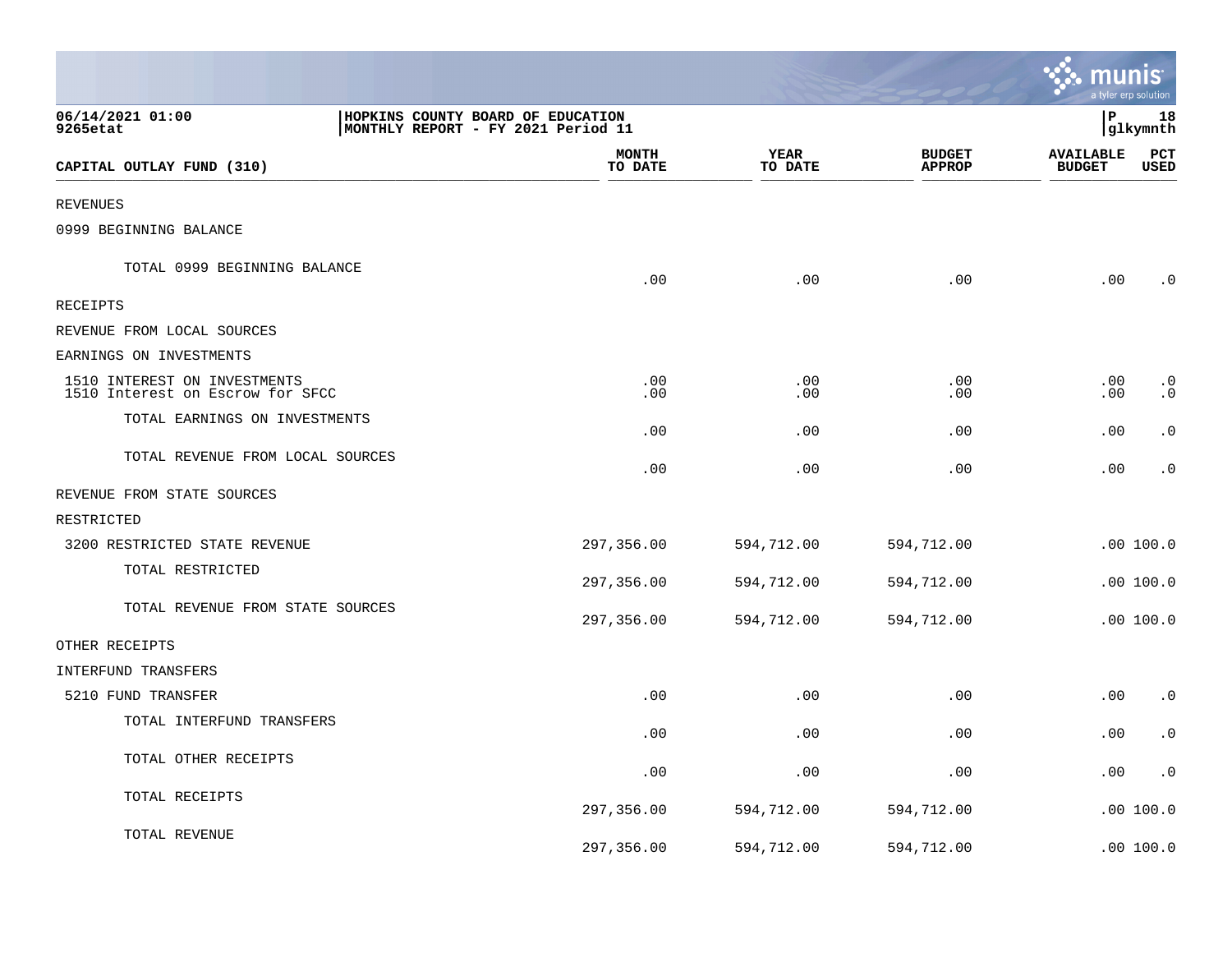|                                                                                                         |                         |                        |                                | <b>munis</b><br>a tyler erp solution |                        |
|---------------------------------------------------------------------------------------------------------|-------------------------|------------------------|--------------------------------|--------------------------------------|------------------------|
| 06/14/2021 01:00<br>HOPKINS COUNTY BOARD OF EDUCATION<br>MONTHLY REPORT - FY 2021 Period 11<br>9265etat |                         |                        |                                | P                                    | 19<br> glkymnth        |
| CAPITAL OUTLAY FUND (310)                                                                               | <b>MONTH</b><br>TO DATE | <b>YEAR</b><br>TO DATE | <b>BUDGET</b><br><b>APPROP</b> | <b>AVAILABLE</b><br><b>BUDGET</b>    | PCT<br><b>USED</b>     |
| <b>EXPENDITURES</b>                                                                                     |                         |                        |                                |                                      |                        |
| ARCHITECTURAL/ENGIN<br>4300                                                                             |                         |                        |                                |                                      |                        |
| 0400<br>PURCHASED PROPERTY SERVICES                                                                     | .00                     | .00                    | .00                            | .00                                  | $\cdot$ 0              |
| TOTAL 4300 ARCHITECTURAL/ENGIN                                                                          | .00                     | .00                    | .00                            | .00                                  | $\cdot$ 0              |
| DEBT SERVICE<br>5100                                                                                    |                         |                        |                                |                                      |                        |
| DEBT SERVICE AND MISCELLANEOUS<br>0800<br>0840<br>CONTINGENCY                                           | .00<br>.00              | .00<br>.00             | .00<br>.00                     | .00<br>.00                           | $\cdot$ 0<br>$\cdot$ 0 |
| TOTAL 5100<br>DEBT SERVICE                                                                              | .00                     | .00                    | .00                            | .00                                  | $\cdot$ 0              |
| 5200<br>FUND TRANSFERS                                                                                  |                         |                        |                                |                                      |                        |
| 0900<br>OTHER ITEMS                                                                                     | .00                     | .00                    | 594,712.00                     | 594,712.00                           | $\cdot$ 0              |
| TOTAL 5200<br><b>FUND TRANSFERS</b>                                                                     | .00                     | .00                    | 594,712.00                     | 594,712.00                           | $\cdot$ 0              |
| TOTAL EXPENDITURES                                                                                      | .00                     | .00                    | 594,712.00                     | 594,712.00                           | $\cdot$ 0              |
| TOTAL FOR CAPITAL OUTLAY FUND (310)                                                                     | 297,356.00              | 594,712.00             | .00                            | $-594, 712.00$                       | $\cdot$ 0              |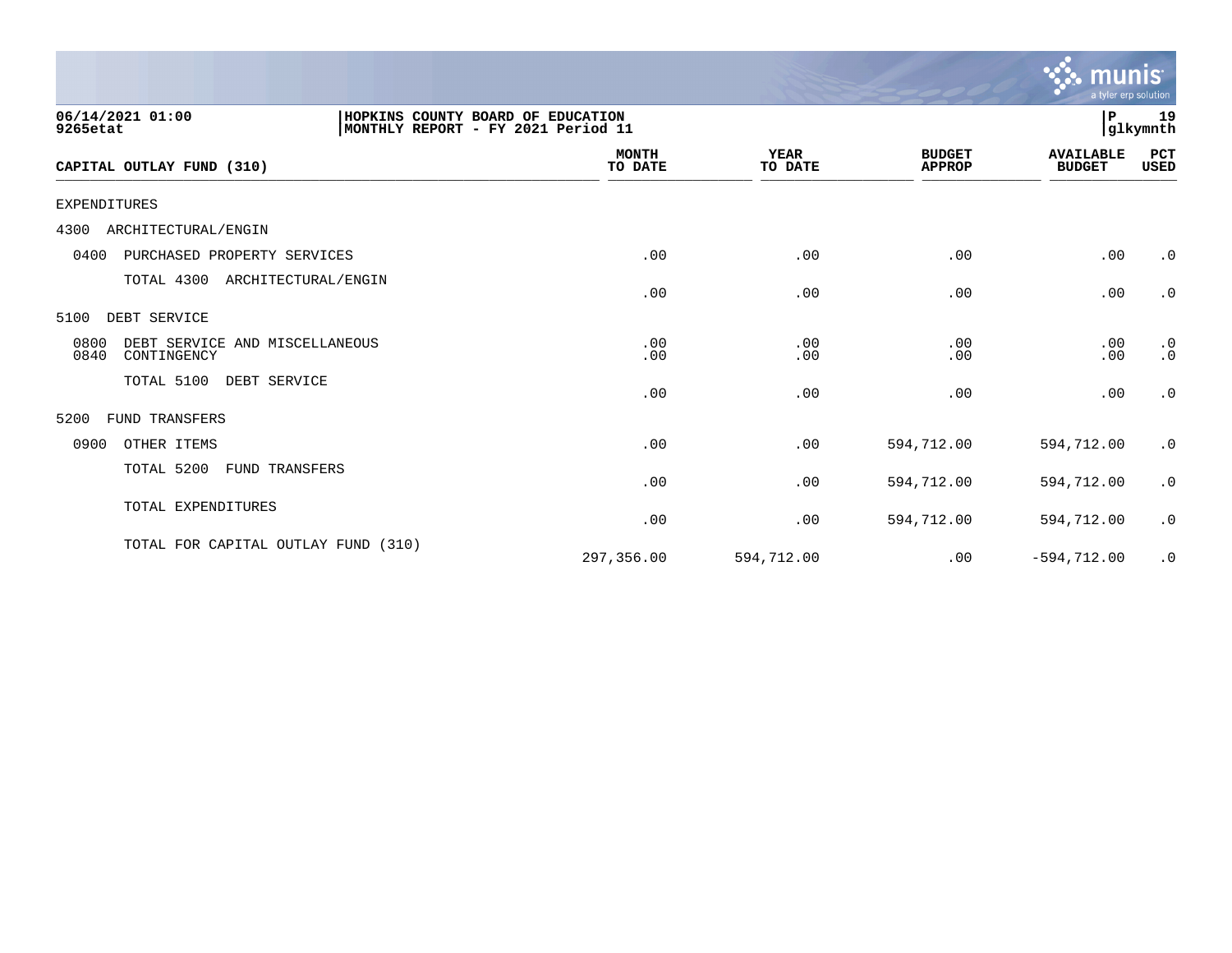|                                                                                                                                                                         |                                                                         |                                             |                                                 |                                                 |                                                        | munıs<br>a tyler erp solution                                 |
|-------------------------------------------------------------------------------------------------------------------------------------------------------------------------|-------------------------------------------------------------------------|---------------------------------------------|-------------------------------------------------|-------------------------------------------------|--------------------------------------------------------|---------------------------------------------------------------|
| 06/14/2021 01:00<br>9265etat                                                                                                                                            | HOPKINS COUNTY BOARD OF EDUCATION<br>MONTHLY REPORT - FY 2021 Period 11 |                                             |                                                 |                                                 | lР                                                     | 20<br> glkymnth                                               |
| BUILDING FUND (5 CENT LEVY) (3                                                                                                                                          |                                                                         | <b>MONTH</b><br>TO DATE                     | YEAR<br>TO DATE                                 | <b>BUDGET</b><br><b>APPROP</b>                  | <b>AVAILABLE</b><br><b>BUDGET</b>                      | PCT<br>USED                                                   |
| <b>REVENUES</b>                                                                                                                                                         |                                                                         |                                             |                                                 |                                                 |                                                        |                                                               |
| 0999 BEGINNING BALANCE                                                                                                                                                  |                                                                         |                                             |                                                 |                                                 |                                                        |                                                               |
| TOTAL 0999 BEGINNING BALANCE                                                                                                                                            |                                                                         | .00                                         | .00                                             | .00                                             | .00                                                    | $\cdot$ 0                                                     |
| <b>RECEIPTS</b>                                                                                                                                                         |                                                                         |                                             |                                                 |                                                 |                                                        |                                                               |
| REVENUE FROM LOCAL SOURCES                                                                                                                                              |                                                                         |                                             |                                                 |                                                 |                                                        |                                                               |
| AD VALOREM TAXES                                                                                                                                                        |                                                                         |                                             |                                                 |                                                 |                                                        |                                                               |
| 1111 GENERAL PROPERTY TAX<br>1113 PSC PROPERTY TAX<br>1115 DELINQUENT PROPERTY TAX<br>1116 DISTILLED SPIRITS TAX<br>1117 MOTOR VEHICLE TAX<br>1118 UNMINED MINERALS TAX |                                                                         | $.00 \,$<br>.00<br>.00<br>.00<br>.00<br>.00 | 1,773,867.00<br>.00<br>.00<br>.00<br>.00<br>.00 | 1,463,359.00<br>.00<br>.00<br>.00<br>.00<br>.00 | $-310,508.00$ 121.2<br>.00<br>.00<br>.00<br>.00<br>.00 | $\cdot$ 0<br>$\cdot$ 0<br>$\cdot$ 0<br>$\cdot$ 0<br>$\cdot$ 0 |
| TOTAL AD VALOREM TAXES                                                                                                                                                  |                                                                         | .00                                         | 1,773,867.00                                    | 1,463,359.00                                    | $-310,508.00$ 121.2                                    |                                                               |
| PENALTIES & INTEREST ON TAXES                                                                                                                                           |                                                                         |                                             |                                                 |                                                 |                                                        |                                                               |
| 1140 PENALTIES & INTEREST ON TAXES                                                                                                                                      |                                                                         | .00                                         | .00                                             | .00                                             | .00                                                    | $\cdot$ 0                                                     |
| TOTAL PENALTIES & INTEREST ON TAXES                                                                                                                                     |                                                                         | .00                                         | .00                                             | .00                                             | .00                                                    | $\cdot$ 0                                                     |
| OTHER TAXES                                                                                                                                                             |                                                                         |                                             |                                                 |                                                 |                                                        |                                                               |
| 1191 OMITTED PROPERTY TAX<br>1192 EXCISE TAX                                                                                                                            |                                                                         | .00<br>.00                                  | .00<br>.00                                      | .00<br>.00                                      | .00<br>.00                                             | $\cdot$ 0<br>$\cdot$ 0                                        |
| TOTAL OTHER TAXES                                                                                                                                                       |                                                                         | .00                                         | .00                                             | .00                                             | .00                                                    | $\cdot$ 0                                                     |
| EARNINGS ON INVESTMENTS                                                                                                                                                 |                                                                         |                                             |                                                 |                                                 |                                                        |                                                               |
| 1510 INTEREST ON INVESTMENTS<br>1510 Interest on Escrow for SFCC                                                                                                        |                                                                         | .00<br>.00                                  | .00<br>.00                                      | .00<br>.00                                      | .00<br>.00                                             | $\cdot$ 0<br>$\cdot$ 0                                        |
| TOTAL EARNINGS ON INVESTMENTS                                                                                                                                           |                                                                         | .00                                         | .00                                             | .00                                             | .00                                                    | $\cdot$ 0                                                     |
| TOTAL REVENUE FROM LOCAL SOURCES                                                                                                                                        |                                                                         | .00                                         | 1,773,867.00                                    | 1,463,359.00                                    | $-310,508.00$ 121.2                                    |                                                               |
| REVENUE FROM STATE SOURCES                                                                                                                                              |                                                                         |                                             |                                                 |                                                 |                                                        |                                                               |

RESTRICTED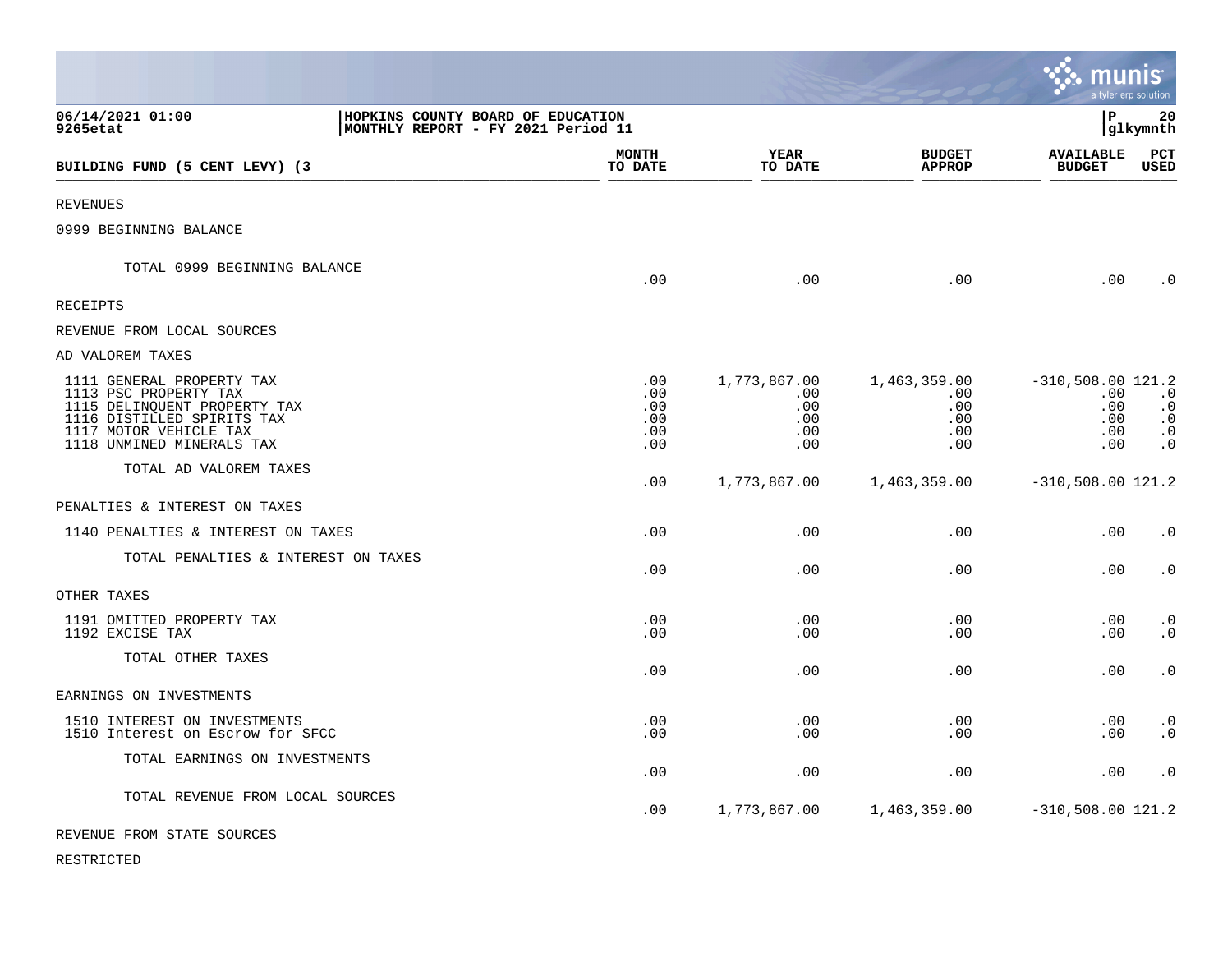

| 06/14/2021 01:00<br>9265etat                                                                                                                                                       | HOPKINS COUNTY BOARD OF EDUCATION<br>MONTHLY REPORT - FY 2021 Period 11 |                                        |                                                  |                                         | lР                                          | 21<br> glkymnth                                                            |
|------------------------------------------------------------------------------------------------------------------------------------------------------------------------------------|-------------------------------------------------------------------------|----------------------------------------|--------------------------------------------------|-----------------------------------------|---------------------------------------------|----------------------------------------------------------------------------|
| BUILDING FUND (5 CENT LEVY) (3                                                                                                                                                     |                                                                         | <b>MONTH</b><br>TO DATE                | <b>YEAR</b><br>TO DATE                           | <b>BUDGET</b><br><b>APPROP</b>          | <b>AVAILABLE</b><br><b>BUDGET</b>           | PCT<br><b>USED</b>                                                         |
|                                                                                                                                                                                    |                                                                         |                                        |                                                  |                                         |                                             |                                                                            |
| 3200 RESTRICTED STATE REVENUE                                                                                                                                                      |                                                                         | .00                                    | 630,212.00                                       | 1,260,423.00                            | 630,211.00                                  | 50.0                                                                       |
| TOTAL RESTRICTED                                                                                                                                                                   |                                                                         |                                        |                                                  |                                         |                                             |                                                                            |
|                                                                                                                                                                                    |                                                                         | .00                                    | 630,212.00                                       | 1,260,423.00                            | 630,211.00                                  | 50.0                                                                       |
| TOTAL REVENUE FROM STATE SOURCES                                                                                                                                                   |                                                                         | .00                                    | 630,212.00                                       | 1,260,423.00                            | 630,211.00                                  | 50.0                                                                       |
| OTHER RECEIPTS                                                                                                                                                                     |                                                                         |                                        |                                                  |                                         |                                             |                                                                            |
| INTERFUND TRANSFERS                                                                                                                                                                |                                                                         |                                        |                                                  |                                         |                                             |                                                                            |
| 5210 FUND TRANSFER                                                                                                                                                                 |                                                                         | .00                                    | .00                                              | .00                                     | .00                                         | $\cdot$ 0                                                                  |
| TOTAL INTERFUND TRANSFERS                                                                                                                                                          |                                                                         | .00                                    | .00                                              | .00                                     | .00                                         | $\boldsymbol{\cdot}$ 0                                                     |
| SALE OR COMP FOR LOSS OF ASSETS                                                                                                                                                    |                                                                         |                                        |                                                  |                                         |                                             |                                                                            |
| 5311 SALE OF LAND & IMPROVEMENTS<br>5312 LOSS COMPENSATION<br>5331 SALE OF BUILDINGS<br>5332 LOSS COMP - BUILDINGS<br>5341 SALE OF EQUIPMENT ETC<br>5342 LOSS COMP - EQUIPMENT ETC |                                                                         | .00<br>.00<br>.00<br>.00<br>.00<br>.00 | .00<br>$.00 \,$<br>.00<br>.00<br>.00<br>$.00 \,$ | .00<br>.00.<br>.00<br>.00<br>.00<br>.00 | .00<br>$.00 \,$<br>.00<br>.00<br>.00<br>.00 | $\cdot$ 0<br>$\cdot$ 0<br>$\cdot$ 0<br>$\cdot$ 0<br>$\cdot$ 0<br>$\cdot$ 0 |
| TOTAL SALE OR COMP FOR LOSS OF ASSETS                                                                                                                                              |                                                                         | .00                                    | .00                                              | .00                                     | .00                                         | $\boldsymbol{\cdot}$ 0                                                     |
| SPECIAL ITEMS                                                                                                                                                                      |                                                                         |                                        |                                                  |                                         |                                             |                                                                            |
| 5630 SPECIAL ITEMS                                                                                                                                                                 |                                                                         | .00                                    | .00                                              | .00                                     | .00                                         | $\cdot$ 0                                                                  |
| TOTAL SPECIAL ITEMS                                                                                                                                                                |                                                                         | .00                                    | .00                                              | .00                                     | .00                                         | $\cdot$ 0                                                                  |
| TOTAL OTHER RECEIPTS                                                                                                                                                               |                                                                         | .00                                    | .00                                              | .00                                     | .00                                         | $\boldsymbol{\cdot}$ 0                                                     |
| TOTAL RECEIPTS                                                                                                                                                                     |                                                                         | .00                                    | 2,404,079.00                                     | 2,723,782.00                            | 319,703.00                                  | 88.3                                                                       |
| TOTAL REVENUE                                                                                                                                                                      |                                                                         | .00                                    | 2,404,079.00                                     | 2,723,782.00                            | 319,703.00 88.3                             |                                                                            |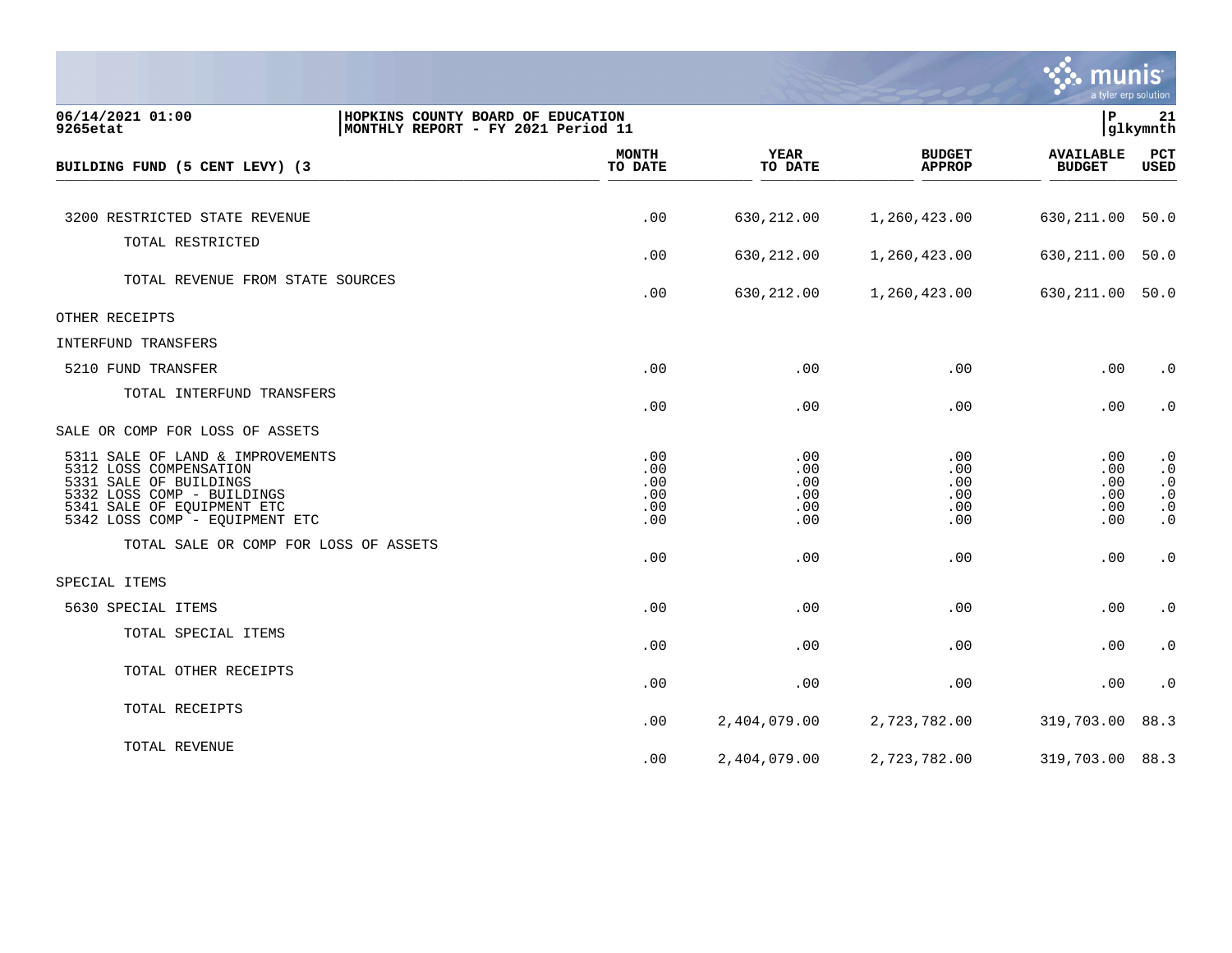|                                                                                                         |                         |                        |                                | munis<br>a tyler erp solution     |                                     |
|---------------------------------------------------------------------------------------------------------|-------------------------|------------------------|--------------------------------|-----------------------------------|-------------------------------------|
| 06/14/2021 01:00<br>HOPKINS COUNTY BOARD OF EDUCATION<br>9265etat<br>MONTHLY REPORT - FY 2021 Period 11 |                         |                        |                                | P                                 | 22<br>glkymnth                      |
| BUILDING FUND (5 CENT LEVY) (3                                                                          | <b>MONTH</b><br>TO DATE | <b>YEAR</b><br>TO DATE | <b>BUDGET</b><br><b>APPROP</b> | <b>AVAILABLE</b><br><b>BUDGET</b> | PCT<br>USED                         |
| <b>EXPENDITURES</b>                                                                                     |                         |                        |                                |                                   |                                     |
| 4300<br>ARCHITECTURAL/ENGIN                                                                             |                         |                        |                                |                                   |                                     |
| 0400<br>PURCHASED PROPERTY SERVICES                                                                     | .00                     | .00                    | .00                            | .00                               | $\cdot$ 0                           |
| TOTAL 4300<br>ARCHITECTURAL/ENGIN                                                                       | .00                     | .00                    | .00                            | .00                               | $\cdot$ 0                           |
| DEBT SERVICE<br>5100                                                                                    |                         |                        |                                |                                   |                                     |
| 0800<br>DEBT SERVICE AND MISCELLANEOUS<br>0840<br>CONTINGENCY<br>0900<br>OTHER ITEMS                    | .00<br>.00<br>.00       | .00<br>.00<br>.00      | .00<br>.00<br>.00              | .00<br>.00<br>.00                 | $\cdot$ 0<br>$\cdot$ 0<br>$\cdot$ 0 |
| TOTAL 5100<br>DEBT SERVICE                                                                              | .00                     | .00                    | .00                            | .00                               | $\cdot$ 0                           |
| <b>FUND TRANSFERS</b><br>5200                                                                           |                         |                        |                                |                                   |                                     |
| 0900<br>OTHER ITEMS                                                                                     | .00                     | .00                    | 2,723,782.00                   | 2,723,782.00                      | $\cdot$ 0                           |
| TOTAL 5200<br>FUND TRANSFERS                                                                            | .00                     | .00                    | 2,723,782.00                   | 2,723,782.00                      | $\cdot$ 0                           |
| TOTAL EXPENDITURES                                                                                      | .00                     | .00                    | 2,723,782.00                   | 2,723,782.00                      | $\cdot$ 0                           |
| TOTAL FOR BUILDING FUND (5 CENT LEVY) (320)                                                             | .00                     | 2,404,079.00           | .00                            | $-2,404,079.00$                   | $\cdot$ 0                           |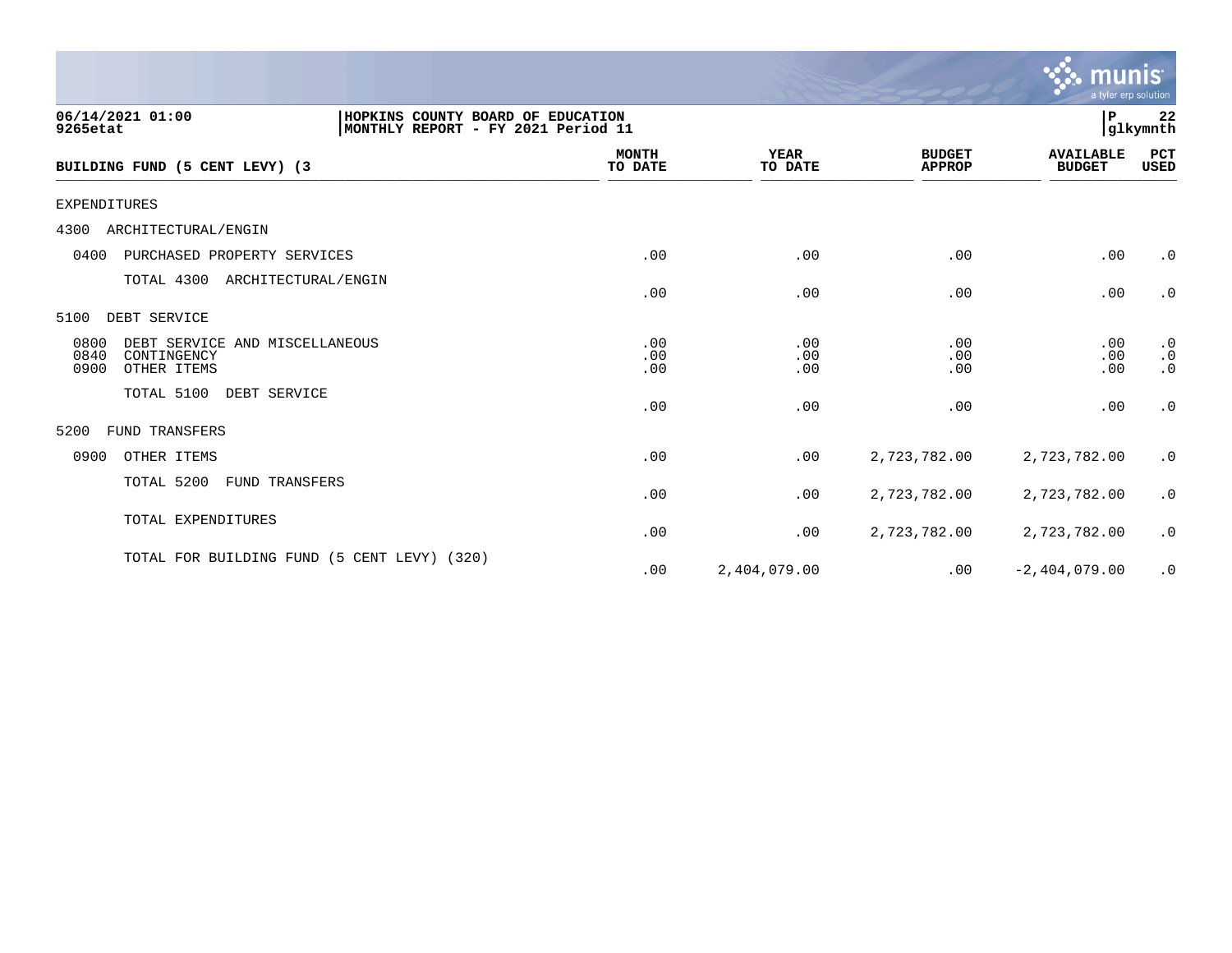|                                        |                                                                         |                        |                                | <u>: : munis</u>                  | a tyler erp solution |
|----------------------------------------|-------------------------------------------------------------------------|------------------------|--------------------------------|-----------------------------------|----------------------|
| 06/14/2021 01:00<br>9265etat           | HOPKINS COUNTY BOARD OF EDUCATION<br>MONTHLY REPORT - FY 2021 Period 11 |                        |                                | l P                               | 23<br> glkymnth      |
| CONSTRUCTION FUND (360)                | <b>MONTH</b><br>TO DATE                                                 | <b>YEAR</b><br>TO DATE | <b>BUDGET</b><br><b>APPROP</b> | <b>AVAILABLE</b><br><b>BUDGET</b> | PCT<br><b>USED</b>   |
| <b>REVENUES</b>                        |                                                                         |                        |                                |                                   |                      |
| 0999 BEGINNING BALANCE                 |                                                                         |                        |                                |                                   |                      |
| TOTAL 0999 BEGINNING BALANCE           | .00                                                                     | .00                    | .00                            | .00                               | $\cdot$ 0            |
| RECEIPTS                               |                                                                         |                        |                                |                                   |                      |
| REVENUE FROM LOCAL SOURCES             |                                                                         |                        |                                |                                   |                      |
| EARNINGS ON INVESTMENTS                |                                                                         |                        |                                |                                   |                      |
| 1510 INTEREST ON INVESTMENTS           | .00                                                                     | .00                    | .00                            | .00                               | $\cdot$ 0            |
| TOTAL EARNINGS ON INVESTMENTS          | .00                                                                     | .00                    | .00                            | .00                               | $\cdot$ 0            |
| OTHER REVENUE FROM LOCAL SOURCES       |                                                                         |                        |                                |                                   |                      |
| 1920 CONTRIBUTIONS DONATIONS           | .00                                                                     | 5,500.00               | .00                            | $-5,500.00$                       | $\cdot$ 0            |
| TOTAL OTHER REVENUE FROM LOCAL SOURCES | .00                                                                     | 5,500.00               | .00                            | $-5,500.00$                       | $\cdot$ 0            |
| TOTAL REVENUE FROM LOCAL SOURCES       | .00                                                                     | 5,500.00               | .00                            | $-5,500.00$                       | $\cdot$ 0            |
| REVENUE FROM STATE SOURCES             |                                                                         |                        |                                |                                   |                      |
| EXPENDITURE REIMBURSEMENTS             |                                                                         |                        |                                |                                   |                      |
| 3131 STATE MISC REIMBURSEMENTS         | .00                                                                     | .00                    | .00                            | .00                               | $\cdot$ 0            |
| TOTAL EXPENDITURE REIMBURSEMENTS       | .00                                                                     | .00                    | .00                            | .00                               | $\cdot$ 0            |
| TOTAL REVENUE FROM STATE SOURCES       | .00                                                                     | .00                    | .00                            | .00                               | $\cdot$ 0            |
| OTHER RECEIPTS                         |                                                                         |                        |                                |                                   |                      |
| BOND ISSUANCE                          |                                                                         |                        |                                |                                   |                      |
| 5110 BOND PRINCIPAL PROCEEDS           | .00                                                                     | .00                    | .00                            | .00                               | $\cdot$ 0            |
| TOTAL BOND ISSUANCE                    | .00                                                                     | .00                    | .00                            | .00                               | $\cdot$ 0            |
| INTERFUND TRANSFERS                    |                                                                         |                        |                                |                                   |                      |
| 5210 FUND TRANSFER                     | .00                                                                     | .00                    | .00                            | .00                               | $\cdot$ 0            |

and the contract of the contract of the contract of the contract of the contract of the contract of the contract of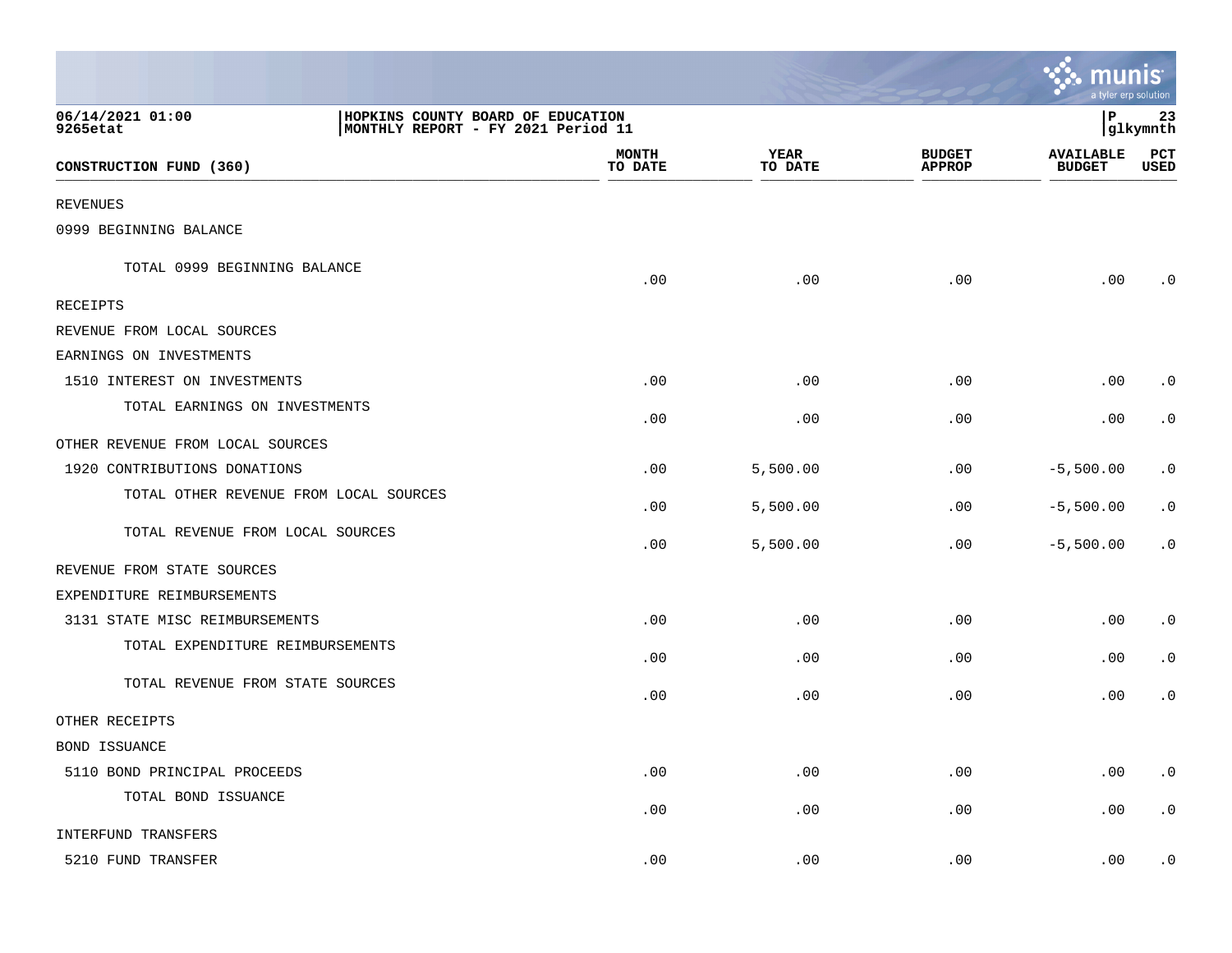

| 06/14/2021 01:00<br>HOPKINS COUNTY BOARD OF EDUCATION<br>MONTHLY REPORT - FY 2021 Period 11<br>9265etat |  |                         |                        |                                | P                                 | 24<br>glkymnth     |
|---------------------------------------------------------------------------------------------------------|--|-------------------------|------------------------|--------------------------------|-----------------------------------|--------------------|
| CONSTRUCTION FUND (360)                                                                                 |  | <b>MONTH</b><br>TO DATE | <b>YEAR</b><br>TO DATE | <b>BUDGET</b><br><b>APPROP</b> | <b>AVAILABLE</b><br><b>BUDGET</b> | PCT<br><b>USED</b> |
| TOTAL INTERFUND TRANSFERS                                                                               |  | .00                     | .00                    | .00                            | .00                               | $\cdot$ 0          |
| SALE OR COMP FOR LOSS OF ASSETS                                                                         |  |                         |                        |                                |                                   |                    |
| 5332 LOSS COMP - BUILDINGS                                                                              |  | .00                     | .00                    | .00                            | .00                               | $\cdot$ 0          |
| TOTAL SALE OR COMP FOR LOSS OF ASSETS                                                                   |  | .00                     | .00                    | .00                            | .00                               | $\cdot$ 0          |
| TOTAL OTHER RECEIPTS                                                                                    |  | .00                     | .00                    | .00                            | .00                               | $\cdot$ 0          |
| TOTAL RECEIPTS                                                                                          |  | .00                     | 5,500.00               | .00                            | $-5,500.00$                       | $\cdot$ 0          |
| TOTAL REVENUE                                                                                           |  | .00                     | 5,500.00               | .00                            | $-5,500.00$                       | $\cdot$ 0          |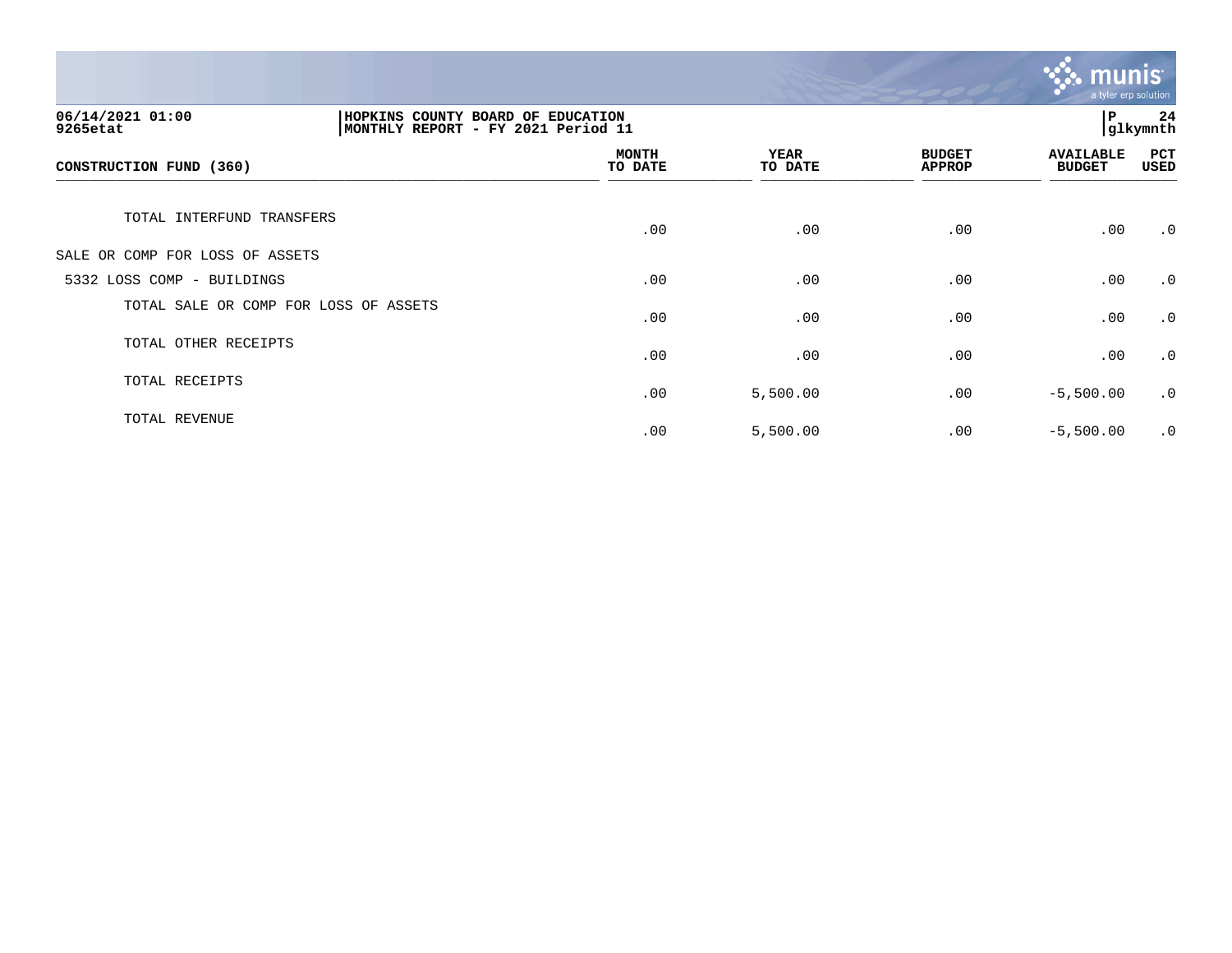

| 06/14/2021 01:00<br>HOPKINS COUNTY BOARD OF EDUCATION<br>MONTHLY REPORT - FY 2021 Period 11<br>9265etat                                                                                                                                                                                                             |                                                                          |                                                                                    | ΙP                                                                 |                                                                                              | 25<br> glkymnth                                                                                                                                                     |  |
|---------------------------------------------------------------------------------------------------------------------------------------------------------------------------------------------------------------------------------------------------------------------------------------------------------------------|--------------------------------------------------------------------------|------------------------------------------------------------------------------------|--------------------------------------------------------------------|----------------------------------------------------------------------------------------------|---------------------------------------------------------------------------------------------------------------------------------------------------------------------|--|
| CONSTRUCTION FUND (360)                                                                                                                                                                                                                                                                                             | <b>MONTH</b><br>TO DATE                                                  | <b>YEAR</b><br>TO DATE                                                             | <b>BUDGET</b><br><b>APPROP</b>                                     | <b>AVAILABLE</b><br><b>BUDGET</b>                                                            | PCT<br><b>USED</b>                                                                                                                                                  |  |
| <b>EXPENDITURES</b>                                                                                                                                                                                                                                                                                                 |                                                                          |                                                                                    |                                                                    |                                                                                              |                                                                                                                                                                     |  |
| 4100 LAND/SITE ACQUISITIONS                                                                                                                                                                                                                                                                                         |                                                                          |                                                                                    |                                                                    |                                                                                              |                                                                                                                                                                     |  |
| 0300<br>PURCHASED PROF AND TECH SERV<br>0400<br>PURCHASED PROPERTY SERVICES<br>0500<br>OTHER PURCHASED SERVICES<br>0600<br>SUPPLIES<br>0700<br>PROPERTY                                                                                                                                                             | .00<br>.00<br>.00<br>.00<br>.00                                          | $.00 \ \rm$<br>.00<br>.00<br>.00<br>.00                                            | .00<br>.00<br>.00<br>.00<br>.00                                    | $.00 \,$<br>.00<br>$.00 \,$<br>.00<br>.00                                                    | $\cdot$ 0<br>$\cdot$ 0<br>$\cdot$ 0<br>$\begin{smallmatrix} 0.1 \\ 0.1 \end{smallmatrix}$                                                                           |  |
| TOTAL 4100 LAND/SITE ACQUISITIONS                                                                                                                                                                                                                                                                                   | .00                                                                      | .00                                                                                | .00                                                                | .00                                                                                          | $\cdot$ 0                                                                                                                                                           |  |
| 4500 BUILDING ACQUISTIONS & CONSTRUCTION                                                                                                                                                                                                                                                                            |                                                                          |                                                                                    |                                                                    |                                                                                              |                                                                                                                                                                     |  |
| 0300<br>PURCHASED PROF AND TECH SERV<br>0400<br>PURCHASED PROPERTY SERVICES<br>0500<br>OTHER PURCHASED SERVICES<br>0600<br>SUPPLIES<br>0700<br>PROPERTY<br>0800<br>DEBT SERVICE AND MISCELLANEOUS<br>0840<br>CONTINGENCY<br>0900<br>OTHER ITEMS                                                                     | 10,462.52<br>1,046,905.72<br>$.00 \,$<br>.00<br>.00<br>.00<br>.00<br>.00 | 364,015.62<br>1,587,948.41<br>22,196.65<br>$.00 \ \rm$<br>.00<br>.00<br>.00<br>.00 | .00<br>.00<br>.00<br>.00<br>.00<br>.00<br>.00<br>.00               | $-364,015.62$<br>$-1,587,948.41$<br>$-22, 196.65$<br>.00<br>.00<br>.00<br>.00<br>.00         | $\cdot$ 0<br>$\cdot$ 0<br>$\begin{array}{c} . & 0 \\ . & 0 \end{array}$<br>$\begin{array}{c} 0.0 \\ 0.0 \\ 0.0 \end{array}$<br>$\cdot$ 0                            |  |
| TOTAL 4500 BUILDING ACQUISTIONS & CONSTRUCTION                                                                                                                                                                                                                                                                      | 1,057,368.24                                                             | 1,974,160.68                                                                       | .00                                                                | $-1,974,160.68$                                                                              | $\cdot$ 0                                                                                                                                                           |  |
| 4600<br>SITE IMPROVEMENT                                                                                                                                                                                                                                                                                            |                                                                          |                                                                                    |                                                                    |                                                                                              |                                                                                                                                                                     |  |
| 0700 PROPERTY                                                                                                                                                                                                                                                                                                       | .00                                                                      | .00                                                                                | .00                                                                | .00                                                                                          | $\cdot$ 0                                                                                                                                                           |  |
| TOTAL 4600<br>SITE IMPROVEMENT                                                                                                                                                                                                                                                                                      | .00                                                                      | .00                                                                                | .00                                                                | .00                                                                                          | $\cdot$ 0                                                                                                                                                           |  |
| 4700 BUILDING IMPROVEMENTS                                                                                                                                                                                                                                                                                          |                                                                          |                                                                                    |                                                                    |                                                                                              |                                                                                                                                                                     |  |
| 0100<br>SALARIES PERSONNEL SERVICES<br>0200<br>EMPLOYEE BENEFITS<br>0300<br>PURCHASED PROF AND TECH SERV<br>0400<br>PURCHASED PROPERTY SERVICES<br>0500<br>OTHER PURCHASED SERVICES<br>0600<br>SUPPLIES<br>0700<br>PROPERTY<br>0800<br>DEBT SERVICE AND MISCELLANEOUS<br>0840<br>CONTINGENCY<br>0900<br>OTHER ITEMS | .00<br>.00<br>2,940.00<br>.00<br>.00<br>.00<br>.00<br>.00<br>.00<br>.00  | .00<br>.00<br>15,375.00<br>186,986.48<br>119.11<br>.00<br>.00<br>.00<br>.00<br>.00 | .00<br>.00<br>.00<br>.00<br>.00<br>.00<br>.00<br>.00<br>.00<br>.00 | .00<br>.00<br>$-15, 375.00$<br>$-186,986.48$<br>$-119.11$<br>.00<br>.00<br>.00<br>.00<br>.00 | $\cdot$ 0<br>$\begin{smallmatrix} 0.1 \\ 0.1 \end{smallmatrix}$<br>$\begin{array}{c} 0 \\ 0 \\ 0 \\ 0 \\ 0 \\ 0 \end{array}$<br>$\cdot$ 0<br>$\cdot$ 0<br>$\cdot$ 0 |  |
| TOTAL 4700<br>BUILDING IMPROVEMENTS                                                                                                                                                                                                                                                                                 | 2,940.00                                                                 | 202,480.59                                                                         | .00                                                                | $-202, 480.59$                                                                               | $\cdot$ 0                                                                                                                                                           |  |
| 4900<br>OTHER - FACILITIES                                                                                                                                                                                                                                                                                          |                                                                          |                                                                                    |                                                                    |                                                                                              |                                                                                                                                                                     |  |
| 0400<br>PURCHASED PROPERTY SERVICES                                                                                                                                                                                                                                                                                 | .00                                                                      | .00                                                                                | .00                                                                | .00                                                                                          | $\cdot$ 0                                                                                                                                                           |  |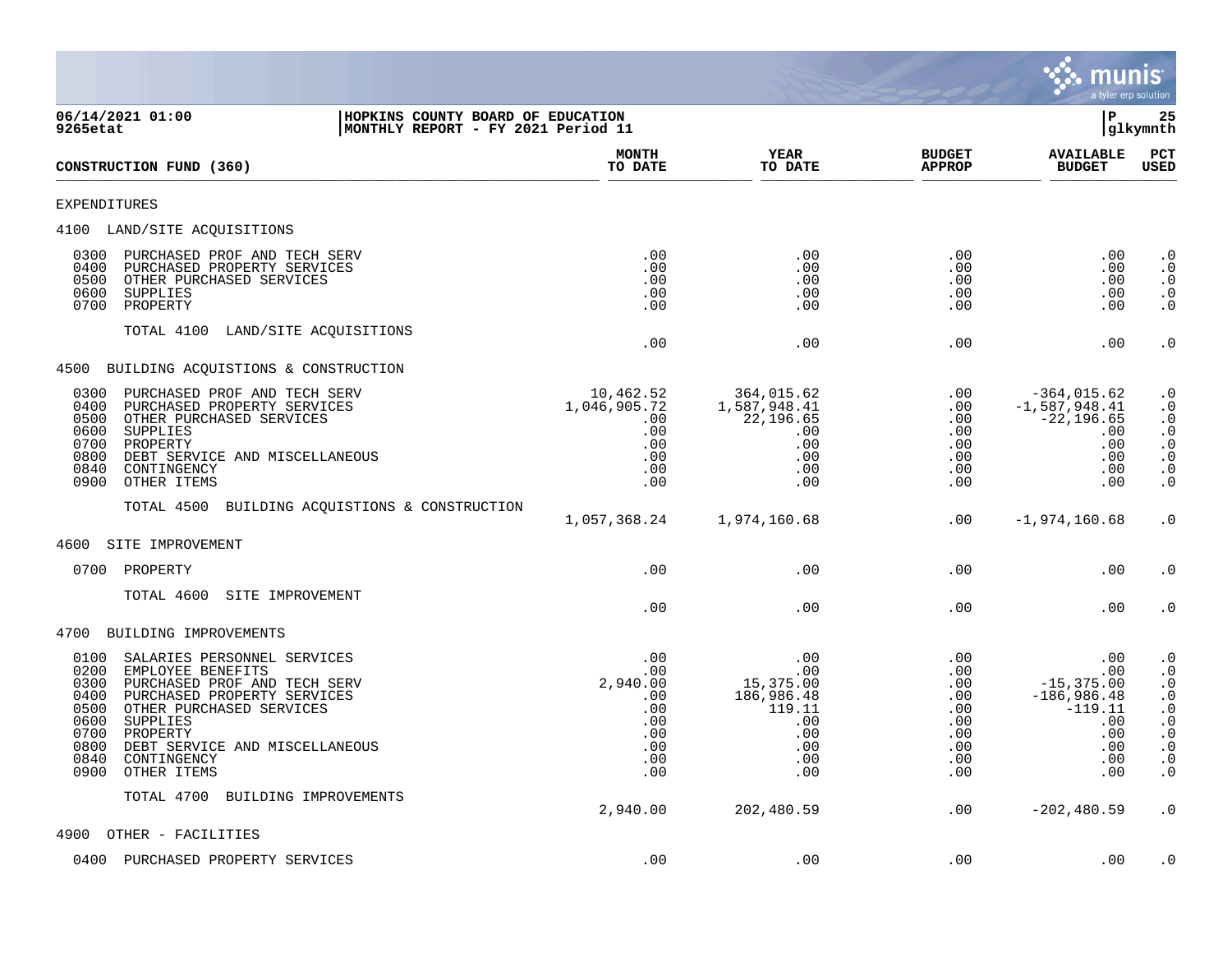

| 06/14/2021 01:00<br>9265etat         |                    | 26<br>HOPKINS COUNTY BOARD OF EDUCATION<br>P<br>glkymnth <br> MONTHLY REPORT - FY 2021 Period 11 |                    |                                |                                   |                        |  |
|--------------------------------------|--------------------|--------------------------------------------------------------------------------------------------|--------------------|--------------------------------|-----------------------------------|------------------------|--|
| CONSTRUCTION FUND (360)              |                    | <b>MONTH</b><br>TO DATE                                                                          | YEAR<br>TO DATE    | <b>BUDGET</b><br><b>APPROP</b> | <b>AVAILABLE</b><br><b>BUDGET</b> | PCT<br>USED            |  |
| 0600<br>SUPPLIES<br>0700<br>PROPERTY |                    | .00<br>.00                                                                                       | .00<br>.00         | .00.00                         | .00.00                            | $\cdot$ 0<br>$\cdot$ 0 |  |
| TOTAL 4900                           | OTHER - FACILITIES | .00                                                                                              | .00                | .00                            | .00                               | .0                     |  |
| 5200<br>FUND TRANSFERS               |                    |                                                                                                  |                    |                                |                                   |                        |  |
| 0900<br>OTHER ITEMS                  |                    | .00                                                                                              | .00                | .00                            | .00                               | $\cdot$ 0              |  |
| TOTAL 5200<br><b>FUND TRANSFERS</b>  |                    | .00                                                                                              | .00                | .00                            | .00                               | .0                     |  |
| TOTAL EXPENDITURES                   |                    | 1,060,308.24                                                                                     | 2,176,641.27       | .00                            | $-2, 176, 641.27$                 | .0                     |  |
| TOTAL FOR CONSTRUCTION FUND          | (360)              | $-1,060,308.24$                                                                                  | $-2, 171, 141, 27$ | .00                            | 2,171,141.27                      | $\cdot$ 0              |  |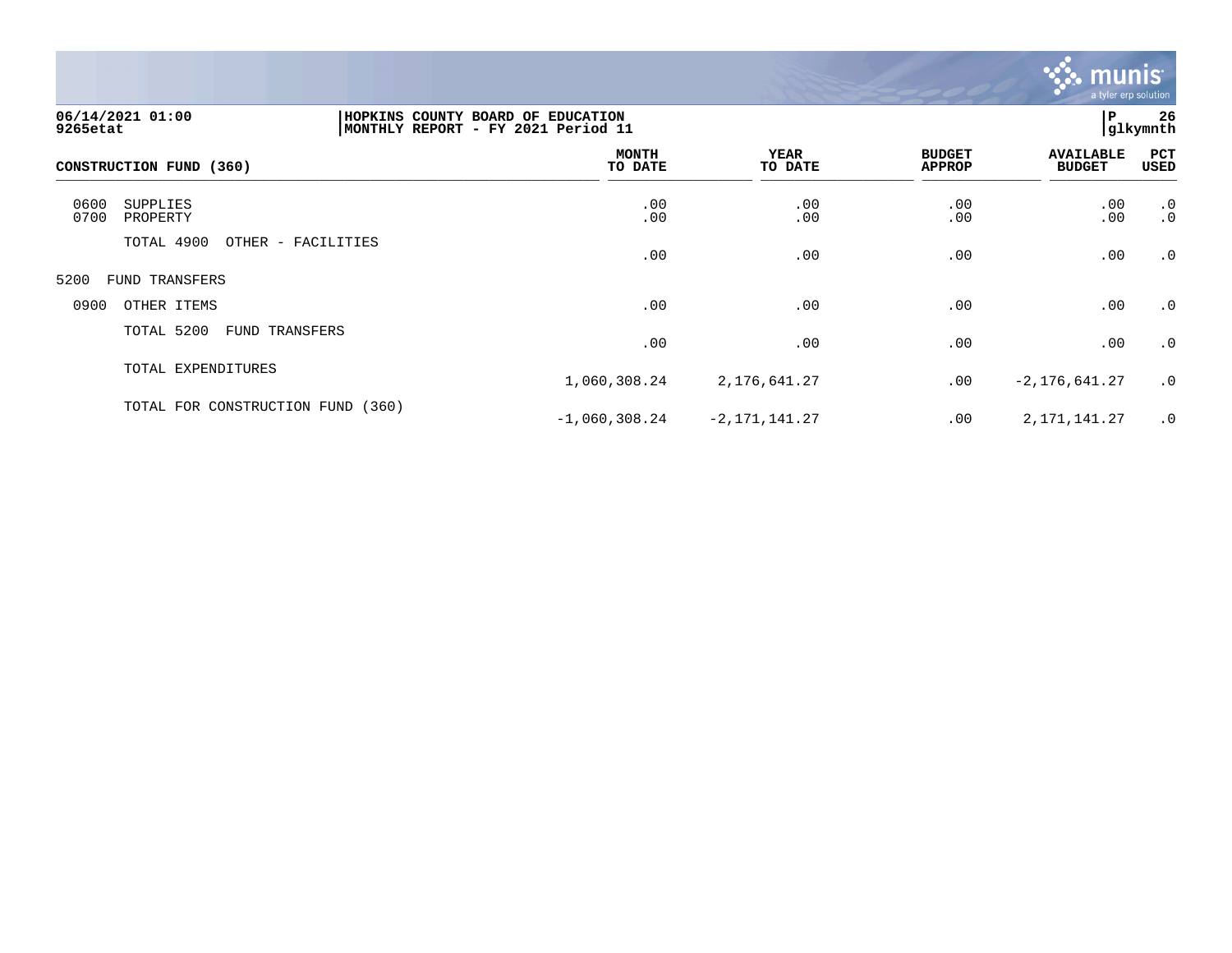|                                                                                                         |                         |                        |                                | <b>munis</b><br>a tyler erp solution |                                     |
|---------------------------------------------------------------------------------------------------------|-------------------------|------------------------|--------------------------------|--------------------------------------|-------------------------------------|
| 06/14/2021 01:00<br>HOPKINS COUNTY BOARD OF EDUCATION<br>9265etat<br>MONTHLY REPORT - FY 2021 Period 11 |                         |                        |                                | l P                                  | 27<br> glkymnth                     |
| DEBT SERVICE FUND (400)                                                                                 | <b>MONTH</b><br>TO DATE | <b>YEAR</b><br>TO DATE | <b>BUDGET</b><br><b>APPROP</b> | <b>AVAILABLE</b><br><b>BUDGET</b>    | PCT<br><b>USED</b>                  |
| <b>REVENUES</b>                                                                                         |                         |                        |                                |                                      |                                     |
| 0999 BEGINNING BALANCE                                                                                  |                         |                        |                                |                                      |                                     |
| TOTAL 0999 BEGINNING BALANCE                                                                            | .00                     | 516,961.67             | .00                            | $-516, 961.67$                       | $\cdot$ 0                           |
| <b>RECEIPTS</b>                                                                                         |                         |                        |                                |                                      |                                     |
| REVENUE FROM LOCAL SOURCES                                                                              |                         |                        |                                |                                      |                                     |
| EARNINGS ON INVESTMENTS                                                                                 |                         |                        |                                |                                      |                                     |
| 1510 INTEREST ON INVESTMENTS                                                                            | .00                     | .00                    | .00                            | .00                                  | $\cdot$ 0                           |
| TOTAL EARNINGS ON INVESTMENTS                                                                           | .00                     | .00                    | .00                            | .00                                  | $\cdot$ 0                           |
| TOTAL REVENUE FROM LOCAL SOURCES                                                                        | .00                     | .00                    | .00                            | .00                                  | $\cdot$ 0                           |
| REVENUE FROM STATE SOURCES                                                                              |                         |                        |                                |                                      |                                     |
| RESTRICTED                                                                                              |                         |                        |                                |                                      |                                     |
| 3200 RESTRICTED STATE REVENUE                                                                           | .00                     | .00                    | .00                            | .00                                  | $\cdot$ 0                           |
| TOTAL RESTRICTED                                                                                        | .00                     | .00                    | .00                            | .00                                  | $\cdot$ 0                           |
| REVENUE ON BEHALF PAYMENTS                                                                              |                         |                        |                                |                                      |                                     |
| 3900 ON BEHALF                                                                                          | .00                     | .00                    | 1,206,580.56                   | 1,206,580.56                         | $\cdot$ 0                           |
| TOTAL REVENUE ON BEHALF PAYMENTS                                                                        | .00                     | .00                    | 1,206,580.56                   | 1,206,580.56                         | $\cdot$ 0                           |
| TOTAL REVENUE FROM STATE SOURCES                                                                        | .00                     | .00                    | 1,206,580.56                   | 1,206,580.56                         | $\cdot$ 0                           |
| OTHER RECEIPTS                                                                                          |                         |                        |                                |                                      |                                     |
| <b>BOND ISSUANCE</b>                                                                                    |                         |                        |                                |                                      |                                     |
| 5110 BOND PRINCIPAL PROCEEDS<br>5120 BOND PREMIUM<br>5130 ACCRUED BOND INTEREST                         | .00<br>.00<br>.00       | .00<br>.00<br>.00      | .00<br>.00<br>.00              | .00<br>.00<br>.00                    | $\cdot$ 0<br>$\cdot$ 0<br>$\cdot$ 0 |
| TOTAL BOND ISSUANCE                                                                                     | .00                     | .00                    | .00                            | .00                                  | $\cdot$ 0                           |

 $\bullet$ 

INTERFUND TRANSFERS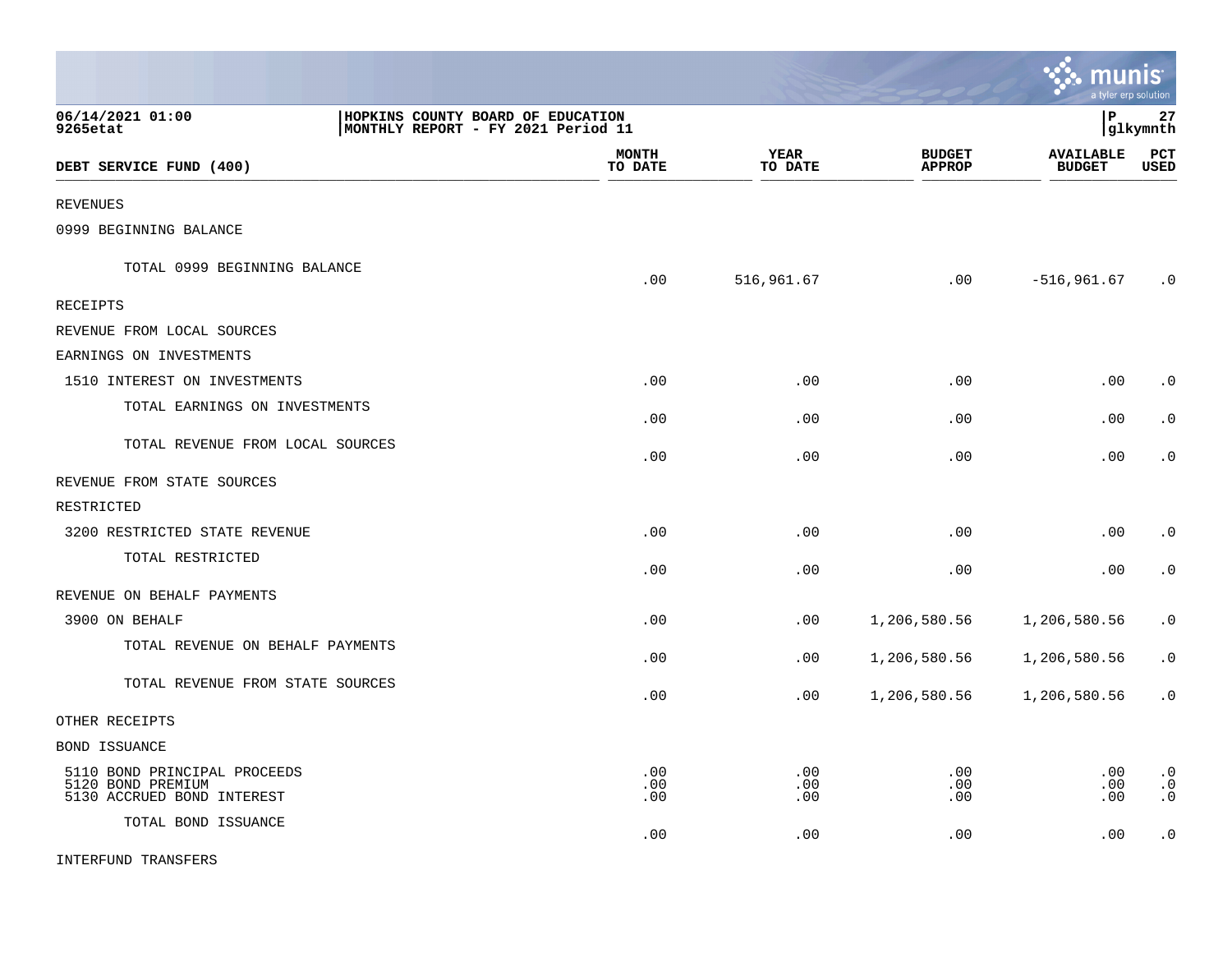

| 06/14/2021 01:00<br>9265etat | P<br>HOPKINS COUNTY BOARD OF EDUCATION<br>glkymnth<br>MONTHLY REPORT - FY 2021 Period 11 |                         |                        |                                |                                   |                    |
|------------------------------|------------------------------------------------------------------------------------------|-------------------------|------------------------|--------------------------------|-----------------------------------|--------------------|
| DEBT SERVICE FUND (400)      |                                                                                          | <b>MONTH</b><br>TO DATE | <b>YEAR</b><br>TO DATE | <b>BUDGET</b><br><b>APPROP</b> | <b>AVAILABLE</b><br><b>BUDGET</b> | <b>PCT</b><br>USED |
| 5210 FUND TRANSFER           |                                                                                          | .00                     | .00                    | 3,318,494.00                   | 3,318,494.00                      | $\cdot$ 0          |
| TOTAL INTERFUND TRANSFERS    |                                                                                          | .00                     | .00                    | 3,318,494.00                   | 3,318,494.00                      | $\cdot$ 0          |
| TOTAL OTHER RECEIPTS         |                                                                                          | .00                     | .00                    | 3,318,494.00                   | 3,318,494.00                      | $\cdot$ 0          |
| TOTAL RECEIPTS               |                                                                                          | .00                     | .00                    | 4,525,074.56                   | 4,525,074.56                      | $\cdot$ 0          |
| TOTAL REVENUE                |                                                                                          | .00                     | 516,961.67             | 4,525,074.56                   | 4,008,112.89 11.4                 |                    |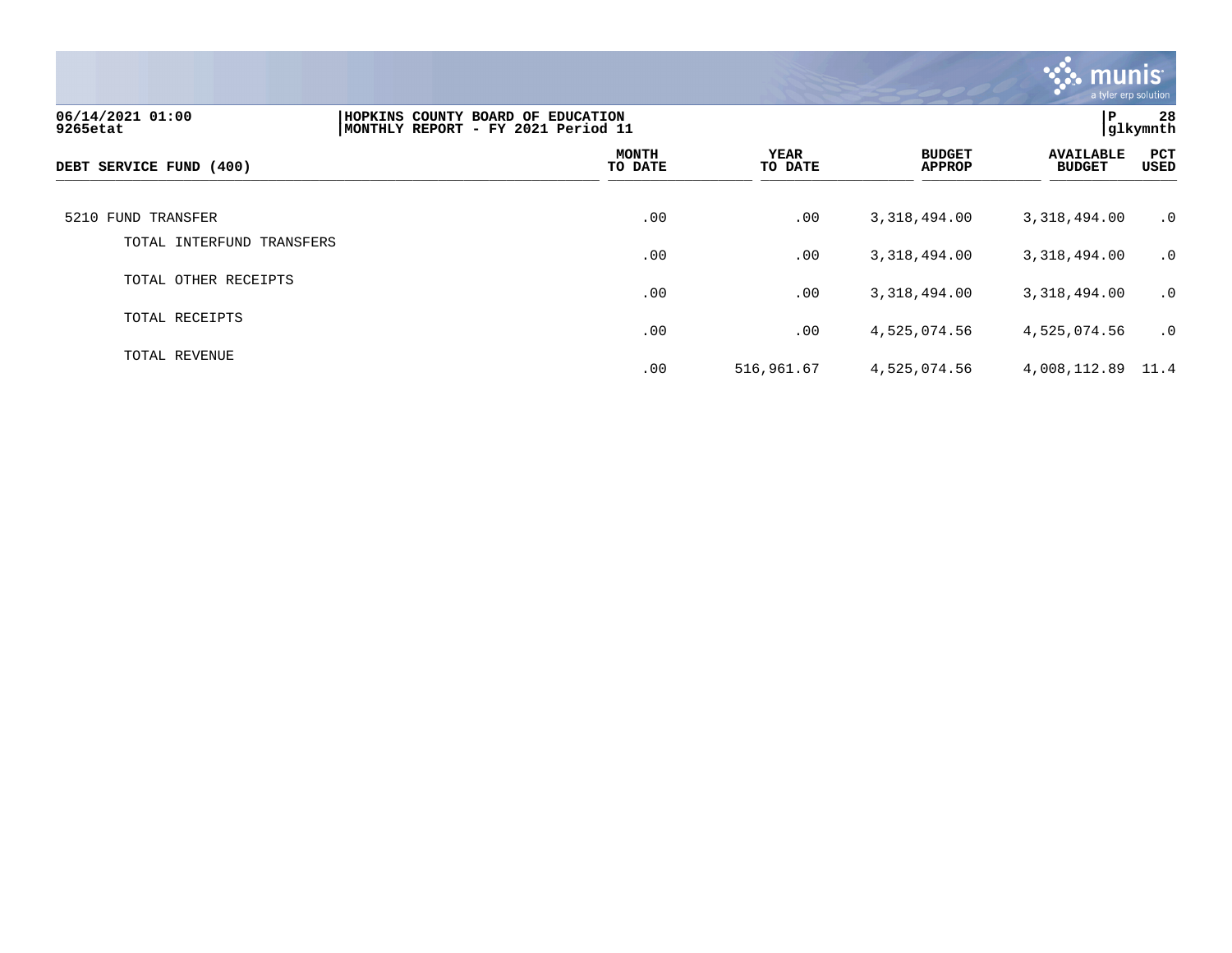|                                                                                                         |                         |                        |                                | munis<br>a tyler erp solution     |                   |
|---------------------------------------------------------------------------------------------------------|-------------------------|------------------------|--------------------------------|-----------------------------------|-------------------|
| 06/14/2021 01:00<br>HOPKINS COUNTY BOARD OF EDUCATION<br>MONTHLY REPORT - FY 2021 Period 11<br>9265etat |                         |                        |                                | P.                                | 29<br>glkymnth    |
| DEBT SERVICE FUND (400)                                                                                 | <b>MONTH</b><br>TO DATE | <b>YEAR</b><br>TO DATE | <b>BUDGET</b><br><b>APPROP</b> | <b>AVAILABLE</b><br><b>BUDGET</b> | PCT<br>USED       |
| <b>EXPENDITURES</b>                                                                                     |                         |                        |                                |                                   |                   |
| RESTRICT TO REV & BAL SHT ONLY<br>0000                                                                  |                         |                        |                                |                                   |                   |
| 0800<br>DEBT SERVICE AND MISCELLANEOUS                                                                  | .00                     | .00                    | .00                            | .00                               | $\cdot$ 0         |
| TOTAL 0000<br>RESTRICT TO REV & BAL SHT ONLY                                                            | .00                     | .00                    | .00                            | .00                               | $\cdot$ 0         |
| DEBT SERVICE<br>5100                                                                                    |                         |                        |                                |                                   |                   |
| 0800<br>DEBT SERVICE AND MISCELLANEOUS<br>0900<br>OTHER ITEMS                                           | .00<br>.00              | 2,848,211.10<br>.00    | 4,525,074.56<br>.00            | 1,676,863.46<br>.00               | 62.9<br>$\cdot$ 0 |
| TOTAL 5100<br>DEBT SERVICE                                                                              | .00                     | 2,848,211.10           | 4,525,074.56                   | 1,676,863.46                      | 62.9              |
| FUND TRANSFERS<br>5200                                                                                  |                         |                        |                                |                                   |                   |
| 0900<br>OTHER ITEMS                                                                                     | .00                     | .00                    | .00                            | .00                               | $\cdot$ 0         |
| TOTAL 5200<br>FUND TRANSFERS                                                                            | .00                     | .00                    | .00                            | .00                               | $\cdot$ 0         |
| TOTAL EXPENDITURES                                                                                      | .00                     | 2,848,211.10           | 4,525,074.56                   | 1,676,863.46                      | 62.9              |
| TOTAL FOR DEBT SERVICE FUND (400)                                                                       | .00                     | $-2, 331, 249.43$      | .00                            | 2,331,249.43                      | $\cdot$ 0         |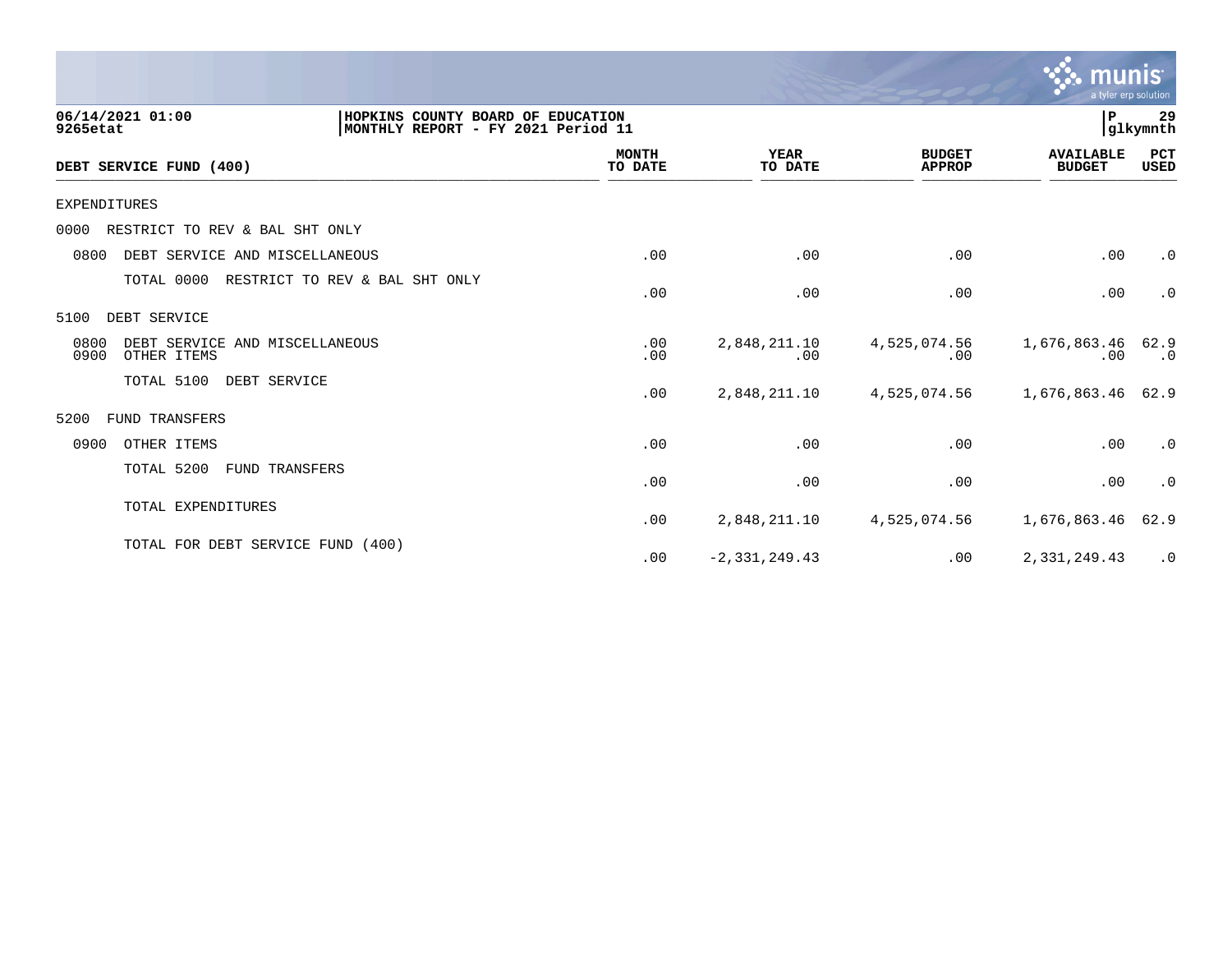|                                                                                                                                                                                                                                                                 |                                                                         |                                                  |                                                         |                                                                           | munis                                                                | a tyler erp solution                                                              |
|-----------------------------------------------------------------------------------------------------------------------------------------------------------------------------------------------------------------------------------------------------------------|-------------------------------------------------------------------------|--------------------------------------------------|---------------------------------------------------------|---------------------------------------------------------------------------|----------------------------------------------------------------------|-----------------------------------------------------------------------------------|
| 06/14/2021 01:00<br>9265etat                                                                                                                                                                                                                                    | HOPKINS COUNTY BOARD OF EDUCATION<br>MONTHLY REPORT - FY 2021 Period 11 |                                                  |                                                         |                                                                           | l P                                                                  | 30<br>glkymnth                                                                    |
| FOOD SERVICE FUND (51)                                                                                                                                                                                                                                          |                                                                         | MONTH<br>TO DATE                                 | <b>YEAR</b><br>TO DATE                                  | <b>BUDGET</b><br><b>APPROP</b>                                            | <b>AVAILABLE</b><br><b>BUDGET</b>                                    | PCT<br><b>USED</b>                                                                |
| <b>REVENUES</b>                                                                                                                                                                                                                                                 |                                                                         |                                                  |                                                         |                                                                           |                                                                      |                                                                                   |
| 0999 BEGINNING BALANCE                                                                                                                                                                                                                                          |                                                                         |                                                  |                                                         |                                                                           |                                                                      |                                                                                   |
| TOTAL 0999 BEGINNING BALANCE                                                                                                                                                                                                                                    |                                                                         | .00                                              | 1,671,353.11                                            |                                                                           | 989,276.27 -682,076.84 169.0                                         |                                                                                   |
| RECEIPTS                                                                                                                                                                                                                                                        |                                                                         |                                                  |                                                         |                                                                           |                                                                      |                                                                                   |
| REVENUE FROM LOCAL SOURCES                                                                                                                                                                                                                                      |                                                                         |                                                  |                                                         |                                                                           |                                                                      |                                                                                   |
| EARNINGS ON INVESTMENTS                                                                                                                                                                                                                                         |                                                                         |                                                  |                                                         |                                                                           |                                                                      |                                                                                   |
| 1510 INTEREST ON INVESTMENTS                                                                                                                                                                                                                                    |                                                                         | 2,446.46                                         | 33,522.09                                               | 4,161.00                                                                  | $-29,361.09805.6$                                                    |                                                                                   |
| TOTAL EARNINGS ON INVESTMENTS                                                                                                                                                                                                                                   |                                                                         | 2,446.46                                         | 33,522.09                                               | 4,161.00                                                                  | $-29,361.09805.6$                                                    |                                                                                   |
| FOOD SERVICE                                                                                                                                                                                                                                                    |                                                                         |                                                  |                                                         |                                                                           |                                                                      |                                                                                   |
| 1611 REIMBURSABLE SCHOOL LUNCH PROG<br>1612 REIMBURSABLE SCH BREAKFAST PRG<br>1621 NON-REIMBURSABLE LUNCH PROG<br>1622 NON-REIMBURSABLE BREAKFAST PRG<br>1624 NON-REIMBURSBLE A LA CARTE PRG<br>1629 NON-REIMBURSBLE OTHER FOOD PRG<br>1650 SUMMER FOOD PROGRAM |                                                                         | 796.39<br>.00<br>.00<br>.00<br>.00<br>.00<br>.00 | 9,871.99<br>$.00 \,$<br>.00<br>.00<br>.00<br>.00<br>.00 | 554,105.47<br>.00<br>$.00 \,$<br>$.00 \,$<br>$.00 \,$<br>12,000.00<br>.00 | 544,233.48<br>$.00 \,$<br>.00<br>.00<br>.00<br>12,000.00<br>$.00 \,$ | 1.8<br>$\cdot$ 0<br>$\cdot$ 0<br>$\cdot$ 0<br>$\cdot$ 0<br>$\cdot$ 0<br>$\cdot$ 0 |
| TOTAL FOOD SERVICE                                                                                                                                                                                                                                              |                                                                         | 796.39                                           | 9,871.99                                                | 566,105.47                                                                | 556,233.48                                                           | 1.7                                                                               |
| OTHER REVENUE FROM LOCAL SOURCES                                                                                                                                                                                                                                |                                                                         |                                                  |                                                         |                                                                           |                                                                      |                                                                                   |
| 1920 CONTRIBUTIONS DONATIONS<br>1990 MISCELLANEOUS REVENUE                                                                                                                                                                                                      |                                                                         | .00<br>17.75                                     | $.00 \,$<br>26, 216. 15                                 | 3,800.00<br>40,382.95                                                     | 3,800.00<br>14, 166.80 64.9                                          | $\cdot$ 0                                                                         |
| TOTAL OTHER REVENUE FROM LOCAL SOURCES                                                                                                                                                                                                                          |                                                                         | 17.75                                            | 26, 216. 15                                             | 44,182.95                                                                 | 17,966.80 59.3                                                       |                                                                                   |
| TOTAL REVENUE FROM LOCAL SOURCES                                                                                                                                                                                                                                |                                                                         | 3,260.60                                         | 69,610.23                                               | 614,449.42                                                                | 544,839.19 11.3                                                      |                                                                                   |
| REVENUE FROM STATE SOURCES                                                                                                                                                                                                                                      |                                                                         |                                                  |                                                         |                                                                           |                                                                      |                                                                                   |
| RESTRICTED                                                                                                                                                                                                                                                      |                                                                         |                                                  |                                                         |                                                                           |                                                                      |                                                                                   |
| 3200 RESTRICTED STATE REVENUE                                                                                                                                                                                                                                   |                                                                         | .00                                              | 36,733.82                                               | 43,539.00                                                                 | 6,805.18 84.4                                                        |                                                                                   |
| TOTAL RESTRICTED                                                                                                                                                                                                                                                |                                                                         | .00                                              | 36,733.82                                               | 43,539.00                                                                 | 6,805.18 84.4                                                        |                                                                                   |
| REVENUE ON BEHALF PAYMENTS                                                                                                                                                                                                                                      |                                                                         |                                                  |                                                         |                                                                           |                                                                      |                                                                                   |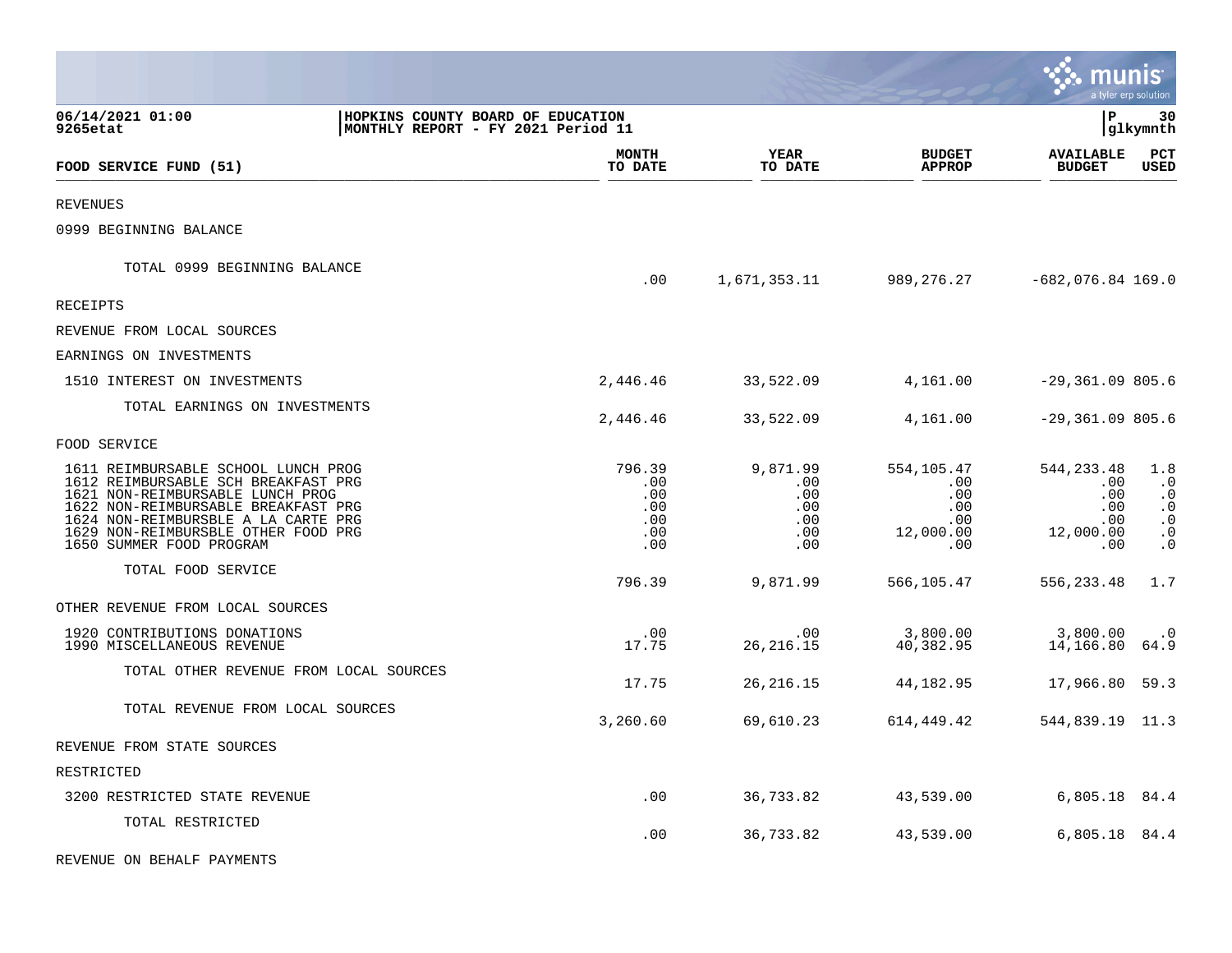

| 06/14/2021 01:00<br>HOPKINS COUNTY BOARD OF EDUCATION<br>9265etat<br>MONTHLY REPORT - FY 2021 Period 11 |                         |                        |                                | l P                               | 31<br>glkymnth |
|---------------------------------------------------------------------------------------------------------|-------------------------|------------------------|--------------------------------|-----------------------------------|----------------|
| FOOD SERVICE FUND (51)                                                                                  | <b>MONTH</b><br>TO DATE | <b>YEAR</b><br>TO DATE | <b>BUDGET</b><br><b>APPROP</b> | <b>AVAILABLE</b><br><b>BUDGET</b> | PCT<br>USED    |
|                                                                                                         |                         |                        |                                |                                   |                |
| 3900 ON BEHALF                                                                                          | .00                     | .00                    | 476,962.24                     | 476,962.24                        | $\cdot$ 0      |
| TOTAL REVENUE ON BEHALF PAYMENTS                                                                        | .00                     | .00                    | 476,962.24                     | 476,962.24                        | $\cdot$ 0      |
| TOTAL REVENUE FROM STATE SOURCES                                                                        | .00                     | 36,733.82              | 520,501.24                     | 483,767.42                        | 7.1            |
| REVENUE FROM FEDERAL SOURCES                                                                            |                         |                        |                                |                                   |                |
| RESTRICTED THROUGH THE STATE                                                                            |                         |                        |                                |                                   |                |
| 4500 RESTRICTED FED THRU STATE                                                                          | 208,816.55              | 1,879,265.34           | 3,051,681.20                   | 1, 172, 415.86 61.6               |                |
| TOTAL RESTRICTED THROUGH THE STATE                                                                      | 208,816.55              | 1,879,265.34           | 3,051,681.20                   | 1, 172, 415.86 61.6               |                |
| CHILD NUTRITION PROGRAM DONATED COMMODIT                                                                |                         |                        |                                |                                   |                |
| 4950 CHILD NUTR PRG DONATED COMMOD                                                                      | .00                     | .00                    | .00                            | .00                               | $\cdot$ 0      |
| TOTAL CHILD NUTRITION PROGRAM DONATED COMMODIT                                                          | .00                     | .00                    | .00                            | .00                               | $\cdot$ 0      |
| TOTAL REVENUE FROM FEDERAL SOURCES                                                                      | 208,816.55              | 1,879,265.34           | 3,051,681.20                   | 1,172,415.86                      | 61.6           |
| OTHER RECEIPTS                                                                                          |                         |                        |                                |                                   |                |
| INTERFUND TRANSFERS                                                                                     |                         |                        |                                |                                   |                |
| 5210 FUND TRANSFER                                                                                      | .00                     | .00                    | .00                            | .00                               | $\cdot$ 0      |
| TOTAL INTERFUND TRANSFERS                                                                               | .00                     | .00                    | .00                            | $.00 \,$                          | $\cdot$ 0      |
| TOTAL OTHER RECEIPTS                                                                                    | .00                     | .00                    | .00                            | .00                               | $\cdot$ 0      |
| TOTAL RECEIPTS                                                                                          | 212,077.15              | 1,985,609.39           | 4,186,631.86                   | 2,201,022.47                      | 47.4           |
| TOTAL REVENUE                                                                                           | 212,077.15              | 3,656,962.50           | 5, 175, 908. 13                | 1,518,945.63 70.7                 |                |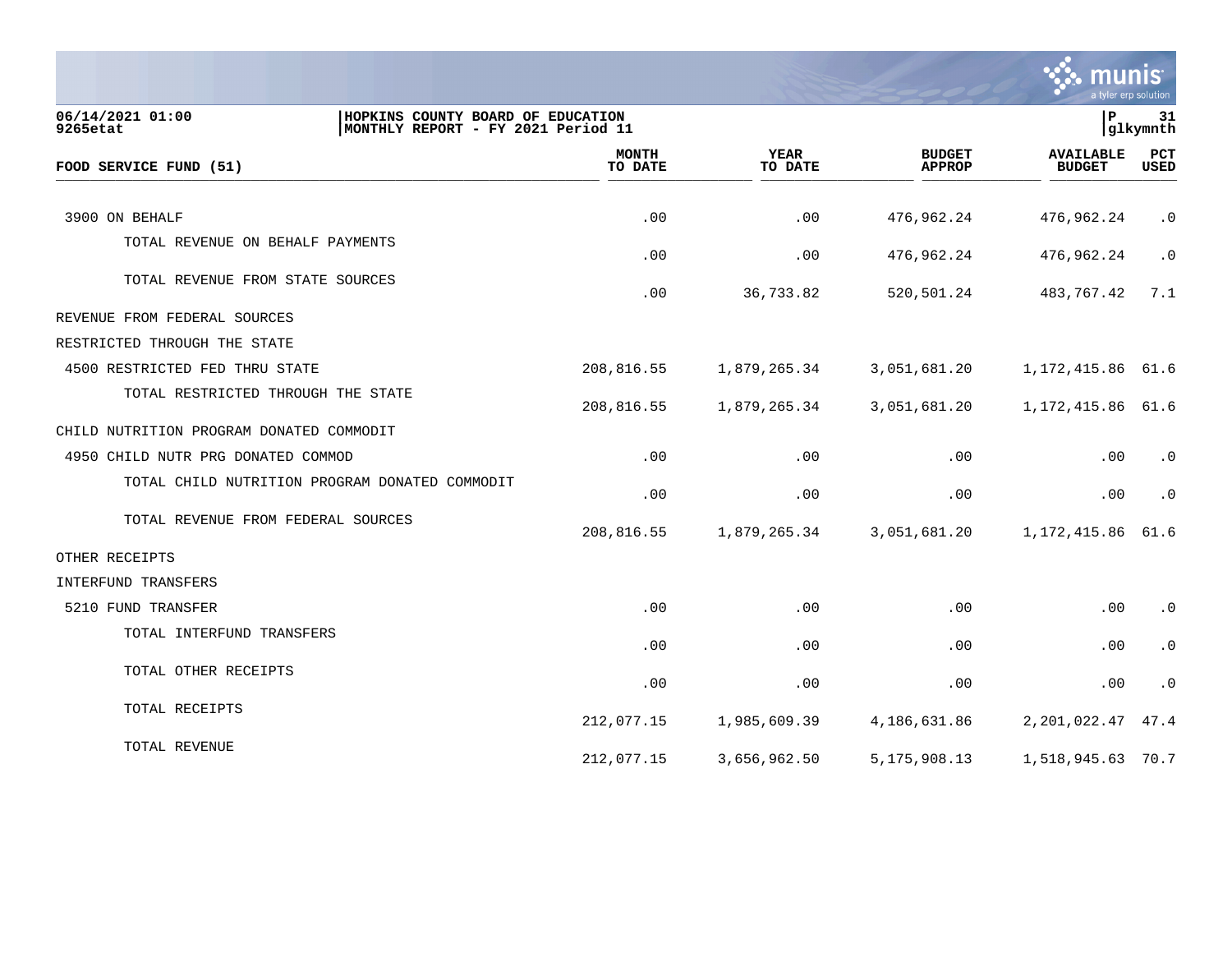

06/14/2021 01:00 **| HOPKINS COUNTY BOARD OF EDUCATION**<br>9265etat | MONTHLY REPORT - FY 2021 Period 11 **9265etat |MONTHLY REPORT - FY 2021 Period 11 |glkymnth MONTH YEAR BUDGET AVAILABLE PCT**<br>TO DATE TO DATE APPROP BUDGET USED FOOD SERVICE FUND (51)  $\overline{10 \text{ MHz}}$   $\overline{10 \text{ MHz}}$   $\overline{10 \text{ MHz}}$   $\overline{10 \text{ MHz}}$   $\overline{10 \text{ MHz}}$   $\overline{10 \text{ MHz}}$   $\overline{10 \text{ MHz}}$   $\overline{10 \text{ MHz}}$   $\overline{10 \text{ MHz}}$   $\overline{10 \text{ MHz}}$   $\overline{10 \text{ MHz}}$   $\overline{10 \text{ MHz}}$   $\overline{10 \text{ MHz}}$   $\overline{10 \text{ MHz}}$   $\overline{10 \text{ MHz}}$   $\overline{10 \text{ MHz$ EXPENDITURES 3100 FOOD SERVICE OPERATION 0100 SALARIES PERSONNEL SERVICES 98,964.89 977,296.06 1,294,296.95 317,000.89 75.5 0200 EMPLOYEE BENEFITS 30,983.07 301,002.04 451,375.99 150,373.95 66.7 0280 ON-BEHALF .00 .00 476,962.24 476,962.24 .0 0300 PURCHASED PROF AND TECH SERV .00 4,239.59 6,750.00 2,510.41 62.8 0400 PURCHASED PROPERTY SERVICES 189.69 17,864.12 117,000.00 99,135.88 15.3<br>0500 OTHER PURCHASED SERVICES 814.50 11,273.17 0500 OTHER PURCHASED SERVICES 614.50 814.50 11,273.17 41,900.00<br>0500 300PPLIES 814,642.95 30,031.770.17 950,191.73 2,064,642.95 0600 SUPPLIES 97,770.17 950,191.73 2,064,642.95 1,114,451.22 46.0 0700 PROPERTY .00 21,000.00 21,480.00 480.00 97.8 0800 DEBT SERVICE AND MISCELLANEOUS .00 152.50 .00 -152.50 .0 0840 CONTINGENCY TOTAL 3100 FOOD SERVICE OPERATION 228,722.32 2,283,019.21 5,175,908.13 2,892,888.92 44.1 TOTAL EXPENDITURES 228,722.32 2,283,019.21 5,175,908.13 2,892,888.92 44.1 TOTAL FOR FOOD SERVICE FUND (51)  $-16,645.17$  1,373,943.29 .00  $-1,373,943.29$  .0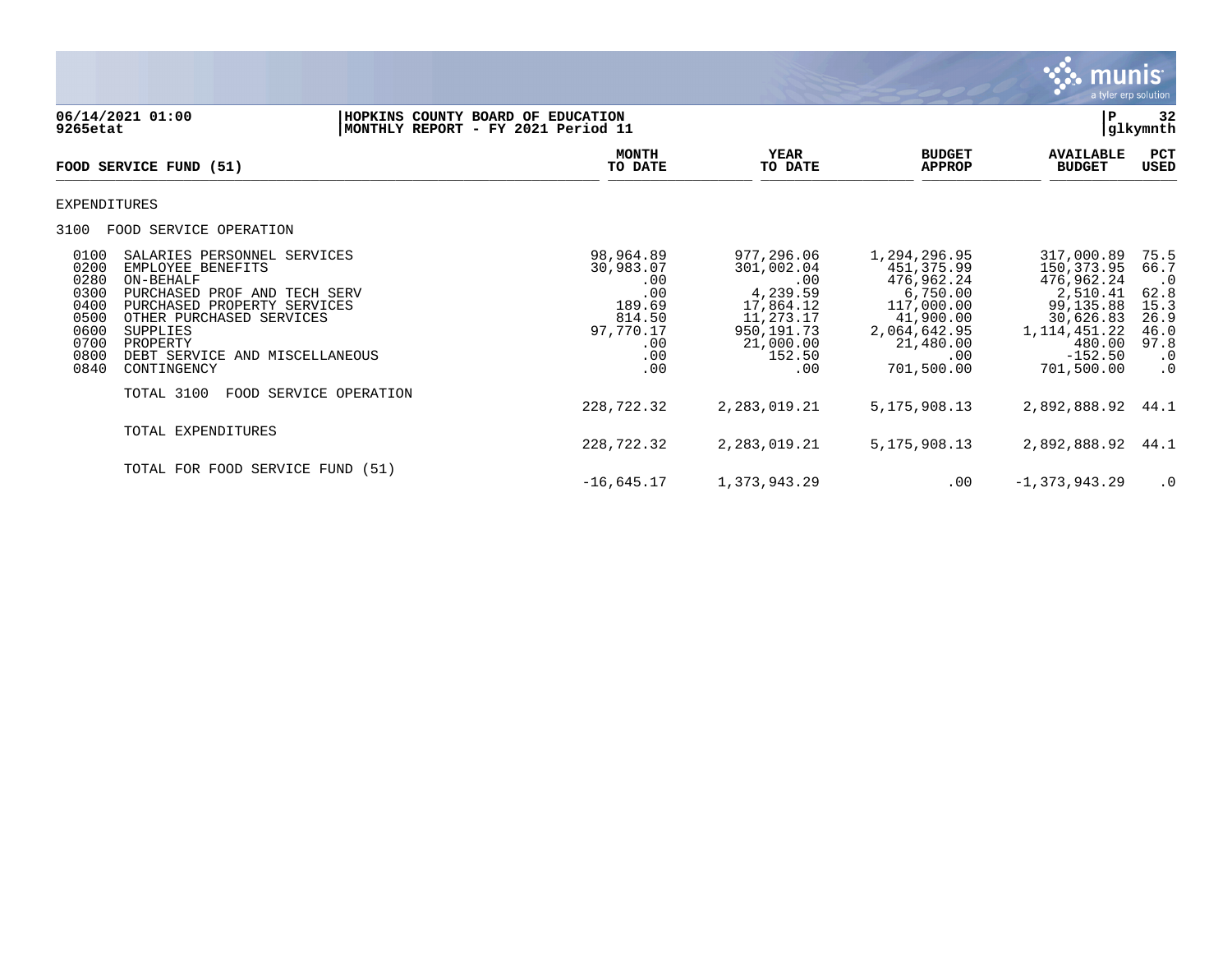|                                                                        |                                                                         |                      |                                | Imu                               | nıs<br>a tyler erp solution |
|------------------------------------------------------------------------|-------------------------------------------------------------------------|----------------------|--------------------------------|-----------------------------------|-----------------------------|
| 06/14/2021 01:00<br>9265etat                                           | HOPKINS COUNTY BOARD OF EDUCATION<br>MONTHLY REPORT - FY 2021 Period 11 |                      |                                | l P                               | 33<br> glkymnth             |
| CHILD CARE CENTER (52)                                                 | <b>MONTH</b><br>TO DATE                                                 | YEAR<br>TO DATE      | <b>BUDGET</b><br><b>APPROP</b> | <b>AVAILABLE</b><br><b>BUDGET</b> | PCT<br><b>USED</b>          |
| <b>REVENUES</b>                                                        |                                                                         |                      |                                |                                   |                             |
| 0999 BEGINNING BALANCE                                                 |                                                                         |                      |                                |                                   |                             |
| TOTAL 0999 BEGINNING BALANCE                                           | .00                                                                     | 76,149.31            | .00                            | -76,149.31                        | $\cdot$ 0                   |
| <b>RECEIPTS</b>                                                        |                                                                         |                      |                                |                                   |                             |
| REVENUE FROM LOCAL SOURCES                                             |                                                                         |                      |                                |                                   |                             |
| EARNINGS ON INVESTMENTS                                                |                                                                         |                      |                                |                                   |                             |
| 1510 INTEREST ON INVESTMENTS<br>1510 INTEREST ON INVESTMENTS           | 76.33<br>.00                                                            | 1,029.92<br>.00      | 190.00<br>.00                  | $-839.92542.1$                    | $.00$ $.0$                  |
| TOTAL EARNINGS ON INVESTMENTS                                          | 76.33                                                                   | 1,029.92             | 190.00                         | $-839.92542.1$                    |                             |
| COMMUNITY SERVICE ACTIVITIES                                           |                                                                         |                      |                                |                                   |                             |
| 1810 COMMUNITY SERVICE ACTIVITIES<br>1810 COMMUNITY SERVICE ACTIVITIES | 2,791.00<br>.00                                                         | 30,502.00<br>.00     | 91,024.87<br>.00               | 60,522.87 33.5<br>.00             | $\overline{\phantom{a}}$ .0 |
| TOTAL COMMUNITY SERVICE ACTIVITIES                                     | 2,791.00                                                                | 30,502.00            | 91,024.87                      | 60,522.87 33.5                    |                             |
| TOTAL REVENUE FROM LOCAL SOURCES                                       | 2,867.33                                                                | 31,531.92            | 91,214.87                      | 59,682.95 34.6                    |                             |
| REVENUE FROM STATE SOURCES                                             |                                                                         |                      |                                |                                   |                             |
| RESTRICTED                                                             |                                                                         |                      |                                |                                   |                             |
| 3200 RESTRICTED STATE REVENUE<br>3200 RESTRICTED STATE REVENUE         | 780.00<br>.00                                                           | 5,880.00<br>$.00 \,$ | 13,520.32<br>.00               | 7,640.32 43.5<br>.00              | $\cdot$ 0                   |
| TOTAL RESTRICTED                                                       | 780.00                                                                  | 5,880.00             | 13,520.32                      | 7,640.32 43.5                     |                             |
| REVENUE ON BEHALF PAYMENTS                                             |                                                                         |                      |                                |                                   |                             |
| 3900 ON BEHALF                                                         | .00                                                                     | .00                  | 27,361.02                      | 27,361.02                         | $\cdot$ 0                   |
| TOTAL REVENUE ON BEHALF PAYMENTS                                       | .00                                                                     | .00                  | 27,361.02                      | 27,361.02                         | $\cdot$ 0                   |
| TOTAL REVENUE FROM STATE SOURCES                                       | 780.00                                                                  | 5,880.00             | 40,881.34                      | 35,001.34 14.4                    |                             |
| TOTAL RECEIPTS                                                         | 3,647.33                                                                | 37,411.92            | 132,096.21                     | 94,684.29 28.3                    |                             |

**The State**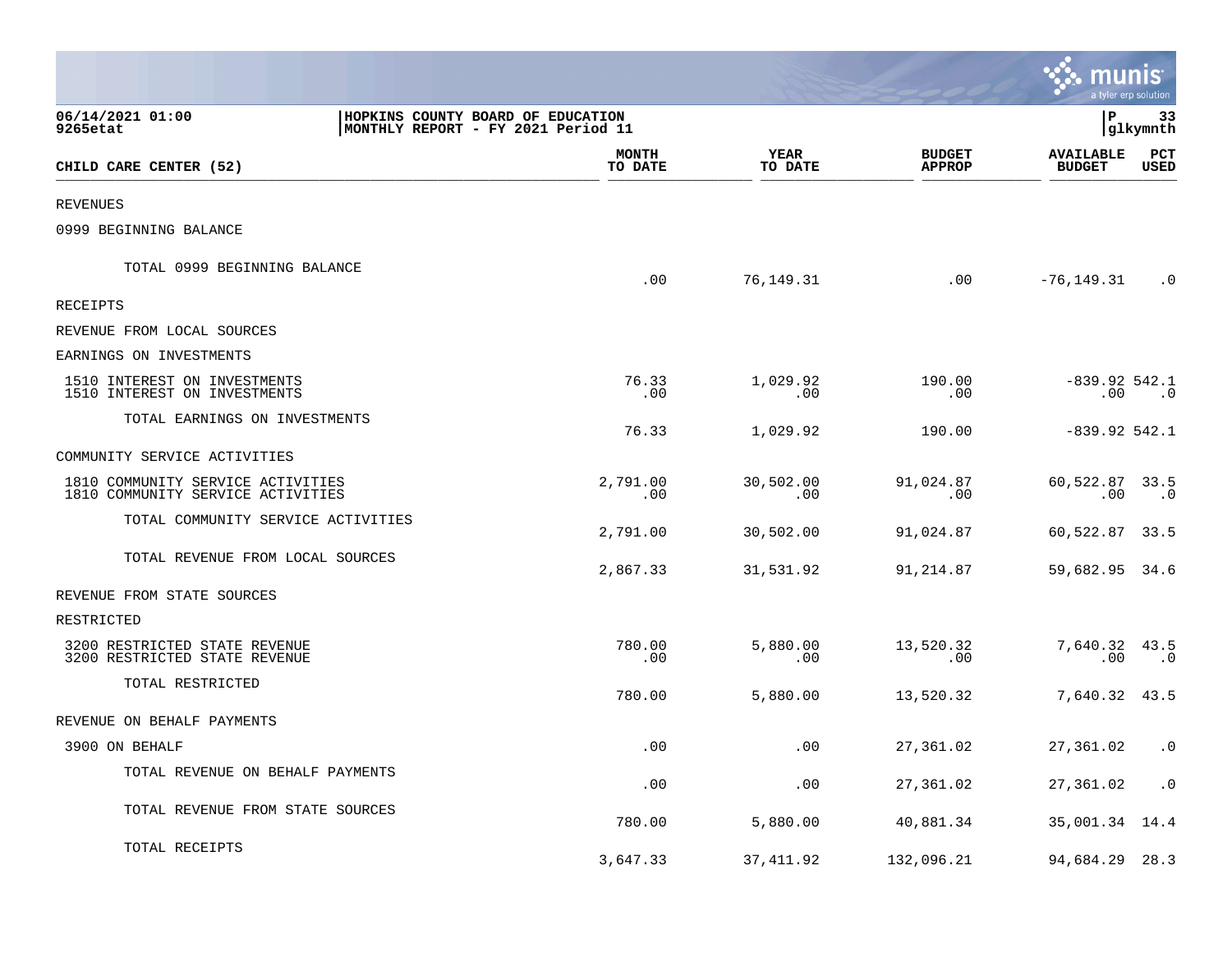|                              |                                                                         |                        |                         | <b>munis</b><br>a tyler erp solution             |
|------------------------------|-------------------------------------------------------------------------|------------------------|-------------------------|--------------------------------------------------|
| 06/14/2021 01:00<br>9265etat | HOPKINS COUNTY BOARD OF EDUCATION<br>MONTHLY REPORT - FY 2021 Period 11 |                        |                         | 34<br>glkymnth                                   |
| CHILD CARE CENTER (52)       | <b>MONTH</b><br>TO DATE                                                 | <b>YEAR</b><br>TO DATE | <b>BUDGET</b><br>APPROP | <b>AVAILABLE</b><br>PCT<br>USED<br><b>BUDGET</b> |
| TOTAL REVENUE                | 3,647.33                                                                | 113,561.23             | 132,096.21              | 18,534.98 86.0                                   |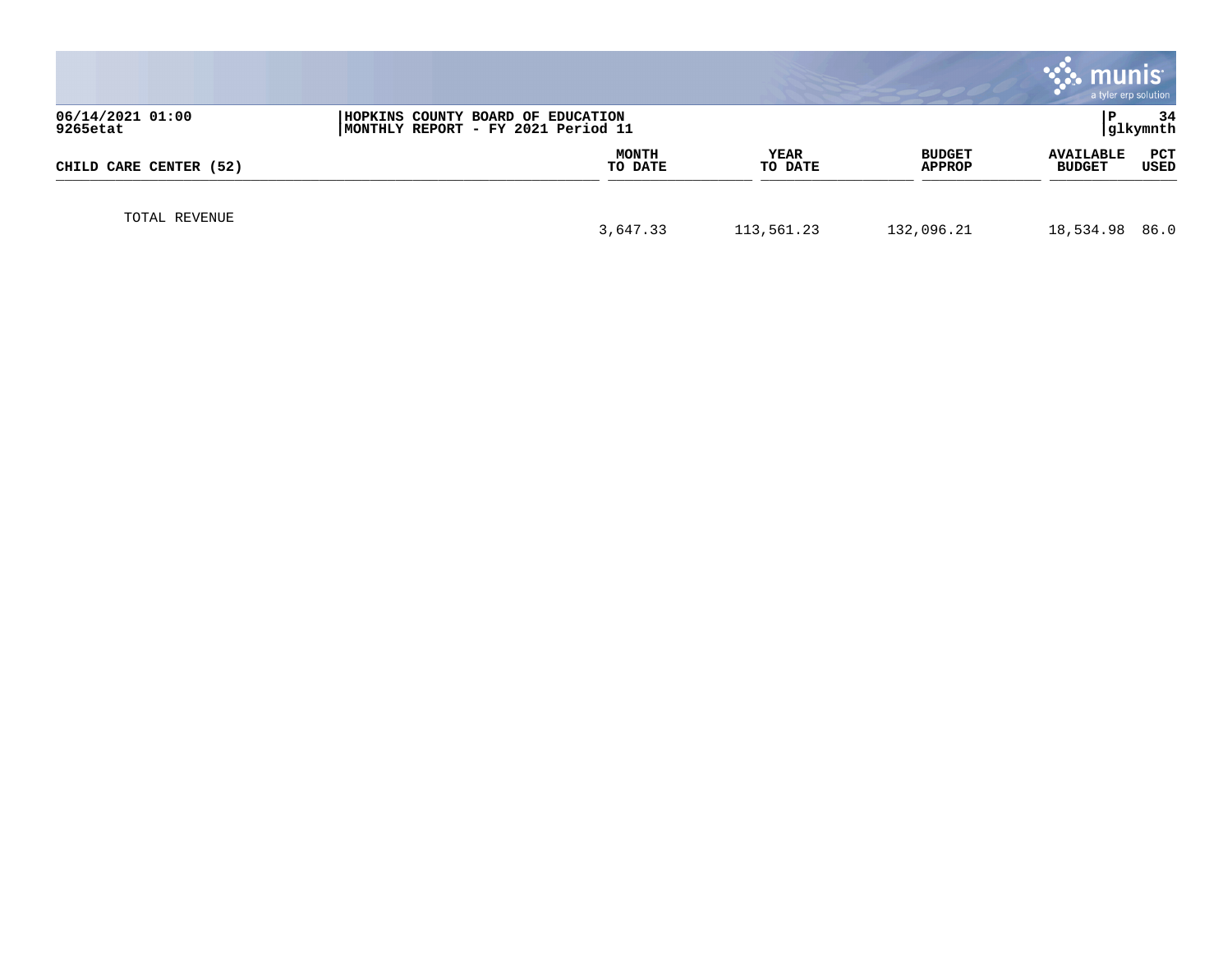|                                                                                                                                                                                                                                                                                                                   |                                                                                |                                                                                           |                                                                                                   | munis<br>a tyler erp solution                                                                    |                                                                                                       |
|-------------------------------------------------------------------------------------------------------------------------------------------------------------------------------------------------------------------------------------------------------------------------------------------------------------------|--------------------------------------------------------------------------------|-------------------------------------------------------------------------------------------|---------------------------------------------------------------------------------------------------|--------------------------------------------------------------------------------------------------|-------------------------------------------------------------------------------------------------------|
| HOPKINS COUNTY BOARD OF EDUCATION<br>06/14/2021 01:00<br>9265etat<br>MONTHLY REPORT - FY 2021 Period 11                                                                                                                                                                                                           |                                                                                |                                                                                           |                                                                                                   | ${\bf P}$                                                                                        | 35<br>glkymnth                                                                                        |
| CHILD CARE CENTER (52)                                                                                                                                                                                                                                                                                            | <b>MONTH</b><br>TO DATE                                                        | <b>YEAR</b><br>TO DATE                                                                    | <b>BUDGET</b><br><b>APPROP</b>                                                                    | <b>AVAILABLE</b><br><b>BUDGET</b>                                                                | PCT<br>USED                                                                                           |
| <b>EXPENDITURES</b>                                                                                                                                                                                                                                                                                               |                                                                                |                                                                                           |                                                                                                   |                                                                                                  |                                                                                                       |
| RESTRICT TO REV & BAL SHT ONLY<br>0000                                                                                                                                                                                                                                                                            |                                                                                |                                                                                           |                                                                                                   |                                                                                                  |                                                                                                       |
| UNDEFINED EXP OBJ                                                                                                                                                                                                                                                                                                 | .00                                                                            | .00                                                                                       | .00                                                                                               | .00                                                                                              | $\cdot$ 0                                                                                             |
| TOTAL 0000<br>RESTRICT TO REV & BAL SHT ONLY                                                                                                                                                                                                                                                                      | .00                                                                            | .00                                                                                       | .00                                                                                               | .00                                                                                              | $\cdot$ 0                                                                                             |
| 3200<br>DAY CARE OPERATIONS                                                                                                                                                                                                                                                                                       |                                                                                |                                                                                           |                                                                                                   |                                                                                                  |                                                                                                       |
| SALARIES PERSONNEL SERVICES<br>0100<br>0200<br>EMPLOYEE BENEFITS<br>0280<br>ON-BEHALF<br>0300<br>PURCHASED PROF AND TECH SERV<br>0400<br>PURCHASED PROPERTY SERVICES<br>0500<br>OTHER PURCHASED SERVICES<br>0600<br>SUPPLIES<br>0700<br>PROPERTY<br>0800<br>DEBT SERVICE AND MISCELLANEOUS<br>0900<br>OTHER ITEMS | 3,053.81<br>1,004.32<br>.00<br>.00<br>.00<br>85.19<br>.00<br>.00<br>.00<br>.00 | 36,214.80<br>11,975.68<br>.00<br>556.00<br>.00<br>892.21<br>1,942.09<br>.00<br>.00<br>.00 | 74,345.11<br>18,878.40<br>27,361.02<br>800.00<br>.00<br>3,200.00<br>7,511.68<br>.00<br>.00<br>.00 | 38,130.31<br>6,902.72<br>27,361.02<br>244.00<br>.00<br>2,307.79<br>5,569.59<br>.00<br>.00<br>.00 | 48.7<br>63.4<br>$\cdot$ 0<br>69.5<br>$\cdot$ 0<br>27.9<br>25.9<br>$\cdot$ 0<br>$\cdot$ 0<br>$\cdot$ 0 |
| TOTAL 3200<br>DAY CARE OPERATIONS                                                                                                                                                                                                                                                                                 |                                                                                |                                                                                           |                                                                                                   |                                                                                                  |                                                                                                       |
| <b>FUND TRANSFERS</b><br>5200                                                                                                                                                                                                                                                                                     | 4, 143.32                                                                      | 51,580.78                                                                                 | 132,096.21                                                                                        | 80,515.43                                                                                        | 39.1                                                                                                  |
| 0900<br>OTHER ITEMS                                                                                                                                                                                                                                                                                               | .00                                                                            | .00                                                                                       | .00                                                                                               | .00                                                                                              | $\cdot$ 0                                                                                             |
| TOTAL 5200<br>FUND TRANSFERS                                                                                                                                                                                                                                                                                      | .00                                                                            | .00                                                                                       | .00                                                                                               | .00                                                                                              | $\cdot$ 0                                                                                             |
| TOTAL EXPENDITURES                                                                                                                                                                                                                                                                                                | 4, 143. 32                                                                     | 51,580.78                                                                                 | 132,096.21                                                                                        | 80,515.43                                                                                        | 39.1                                                                                                  |
| TOTAL FOR CHILD CARE CENTER (52)                                                                                                                                                                                                                                                                                  | $-495.99$                                                                      | 61,980.45                                                                                 | .00                                                                                               | $-61,980.45$                                                                                     | $\cdot$ 0                                                                                             |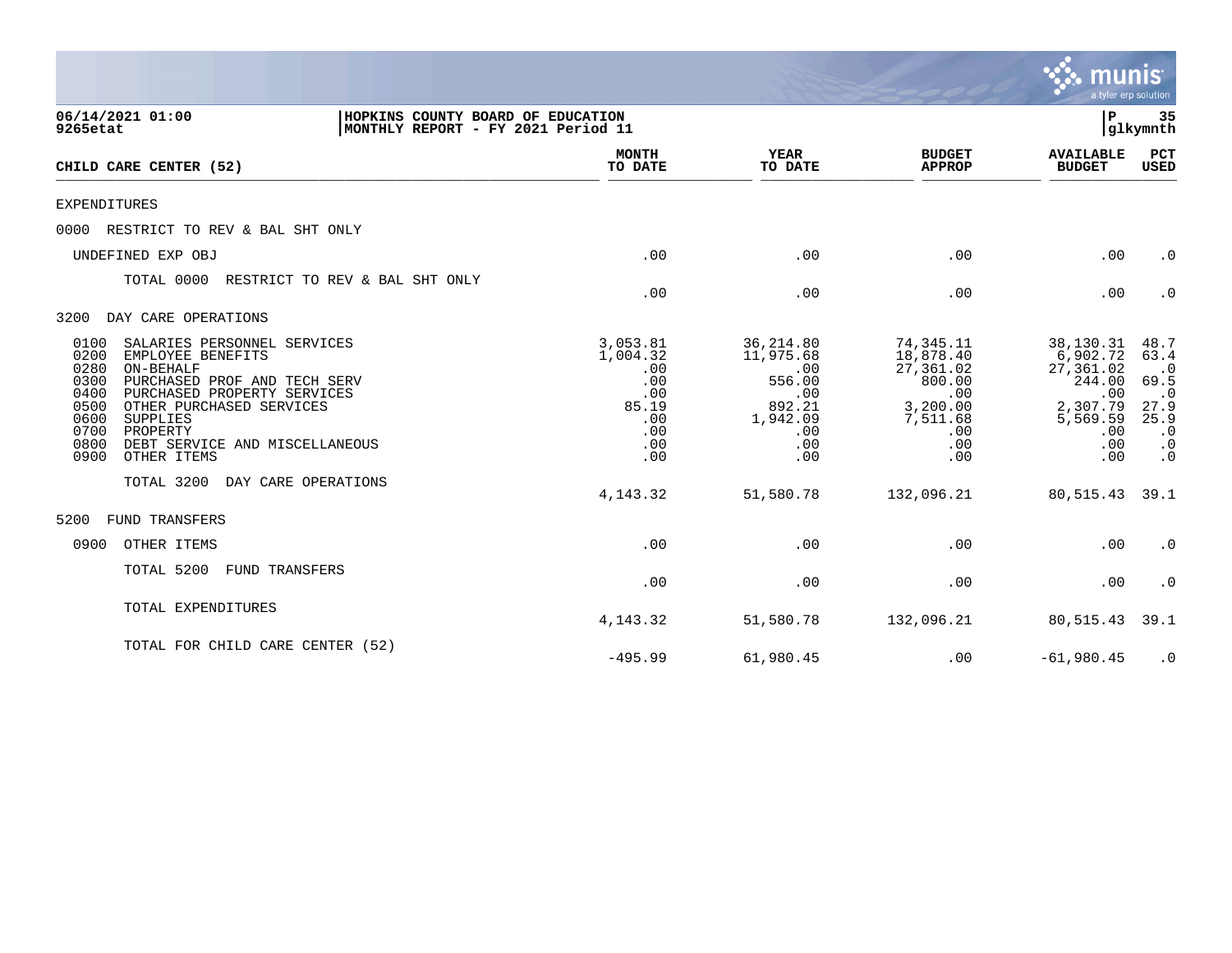

| 06/14/2021 01:00<br>HOPKINS COUNTY BOARD OF EDUCATION<br>MONTHLY REPORT - FY 2021 Period 11<br>9265etat |  |                         |                        |                                | ΙP                                | 36<br> glkymnth |
|---------------------------------------------------------------------------------------------------------|--|-------------------------|------------------------|--------------------------------|-----------------------------------|-----------------|
| FIDUCIARY FUND AGENCY FUNDS (6                                                                          |  | <b>MONTH</b><br>TO DATE | <b>YEAR</b><br>TO DATE | <b>BUDGET</b><br><b>APPROP</b> | <b>AVAILABLE</b><br><b>BUDGET</b> | PCT<br>USED     |
| EXPENDITURES                                                                                            |  |                         |                        |                                |                                   |                 |
| COMMUNITY SERVICES<br>3300                                                                              |  |                         |                        |                                |                                   |                 |
| 0600<br>SUPPLIES                                                                                        |  | .00                     | .00                    | .00                            | .00                               | .0              |
| TOTAL 3300<br>COMMUNITY SERVICES                                                                        |  | .00                     | .00                    | .00                            | .00                               | $\cdot$ 0       |
| TOTAL EXPENDITURES                                                                                      |  | .00                     | .00                    | .00                            | .00                               | .0              |
| TOTAL FOR FIDUCIARY FUND AGENCY FUNDS (61)                                                              |  | .00                     | .00                    | .00                            | .00                               | $\cdot$ 0       |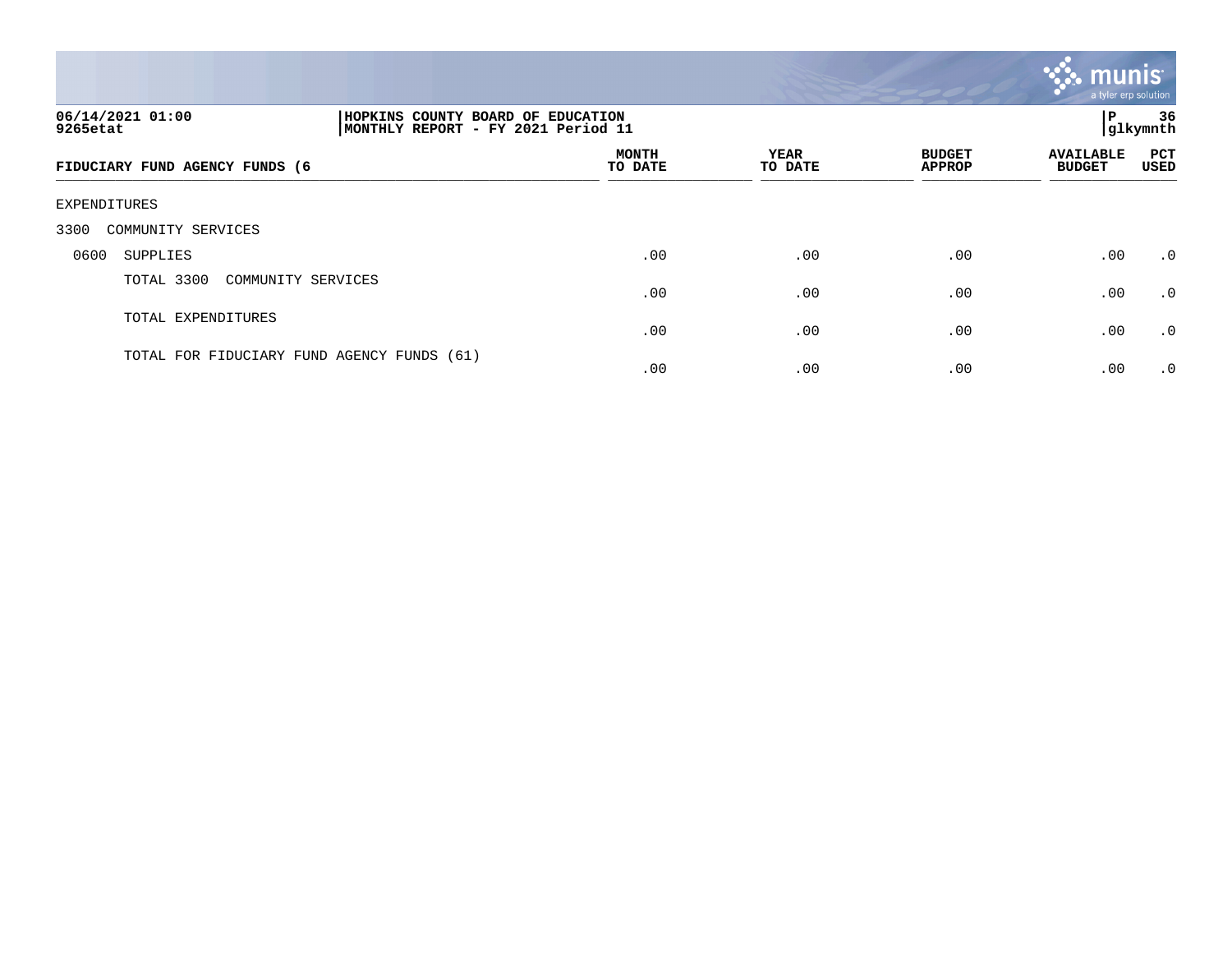|                                        |                                                                                                   |                        |                                | mun                               | a tyler erp solution   |  |  |  |
|----------------------------------------|---------------------------------------------------------------------------------------------------|------------------------|--------------------------------|-----------------------------------|------------------------|--|--|--|
| 06/14/2021 01:00<br>9265etat           | HOPKINS COUNTY BOARD OF EDUCATION<br>l P<br>37<br>glkymnth <br>MONTHLY REPORT - FY 2021 Period 11 |                        |                                |                                   |                        |  |  |  |
| FIDUCIARY PPP TRUST FUND (7000         | <b>MONTH</b><br>TO DATE                                                                           | <b>YEAR</b><br>TO DATE | <b>BUDGET</b><br><b>APPROP</b> | <b>AVAILABLE</b><br><b>BUDGET</b> | PCT<br>USED            |  |  |  |
| <b>REVENUES</b>                        |                                                                                                   |                        |                                |                                   |                        |  |  |  |
| 0999 BEGINNING BALANCE                 |                                                                                                   |                        |                                |                                   |                        |  |  |  |
| TOTAL 0999 BEGINNING BALANCE           | .00                                                                                               | 101,136.72             | .00                            | $-101, 136.72$                    | $\cdot$ 0              |  |  |  |
| <b>RECEIPTS</b>                        |                                                                                                   |                        |                                |                                   |                        |  |  |  |
| REVENUE FROM LOCAL SOURCES             |                                                                                                   |                        |                                |                                   |                        |  |  |  |
| EARNINGS ON INVESTMENTS                |                                                                                                   |                        |                                |                                   |                        |  |  |  |
| 1510 INTEREST ON INVESTMENTS           | 178.63                                                                                            | 2,313.52               | .00                            | $-2, 313.52$                      | $\cdot$ 0              |  |  |  |
| TOTAL EARNINGS ON INVESTMENTS          | 178.63                                                                                            | 2,313.52               | .00                            | $-2, 313.52$                      | $\cdot$ 0              |  |  |  |
| OTHER REVENUE FROM LOCAL SOURCES       |                                                                                                   |                        |                                |                                   |                        |  |  |  |
| 1920 CONTRIBUTIONS DONATIONS           | .00                                                                                               | .00                    | .00                            | .00                               | $\cdot$ 0              |  |  |  |
| TOTAL OTHER REVENUE FROM LOCAL SOURCES | .00                                                                                               | .00                    | .00                            | .00                               | $\cdot$ 0              |  |  |  |
| TOTAL REVENUE FROM LOCAL SOURCES       | 178.63                                                                                            | 2,313.52               | .00                            | $-2, 313.52$                      | $\cdot$ 0              |  |  |  |
| OTHER RECEIPTS                         |                                                                                                   |                        |                                |                                   |                        |  |  |  |
| INTERFUND TRANSFERS                    |                                                                                                   |                        |                                |                                   |                        |  |  |  |
| 5210 FUND TRANSFER                     | .00                                                                                               | .00                    | .00                            | .00                               | $\cdot$ 0              |  |  |  |
| TOTAL INTERFUND TRANSFERS              | .00                                                                                               | .00                    | .00                            | .00                               | $\cdot$ 0              |  |  |  |
| TOTAL OTHER RECEIPTS                   | .00                                                                                               | .00                    | .00.                           | $.00 \,$                          | $\cdot$ 0              |  |  |  |
| TOTAL RECEIPTS                         | 178.63                                                                                            | 2,313.52               | .00                            | $-2, 313.52$                      | $\boldsymbol{\cdot}$ 0 |  |  |  |
| TOTAL REVENUE                          | 178.63                                                                                            | 103,450.24             | .00                            | $-103, 450.24$                    | $\cdot$ 0              |  |  |  |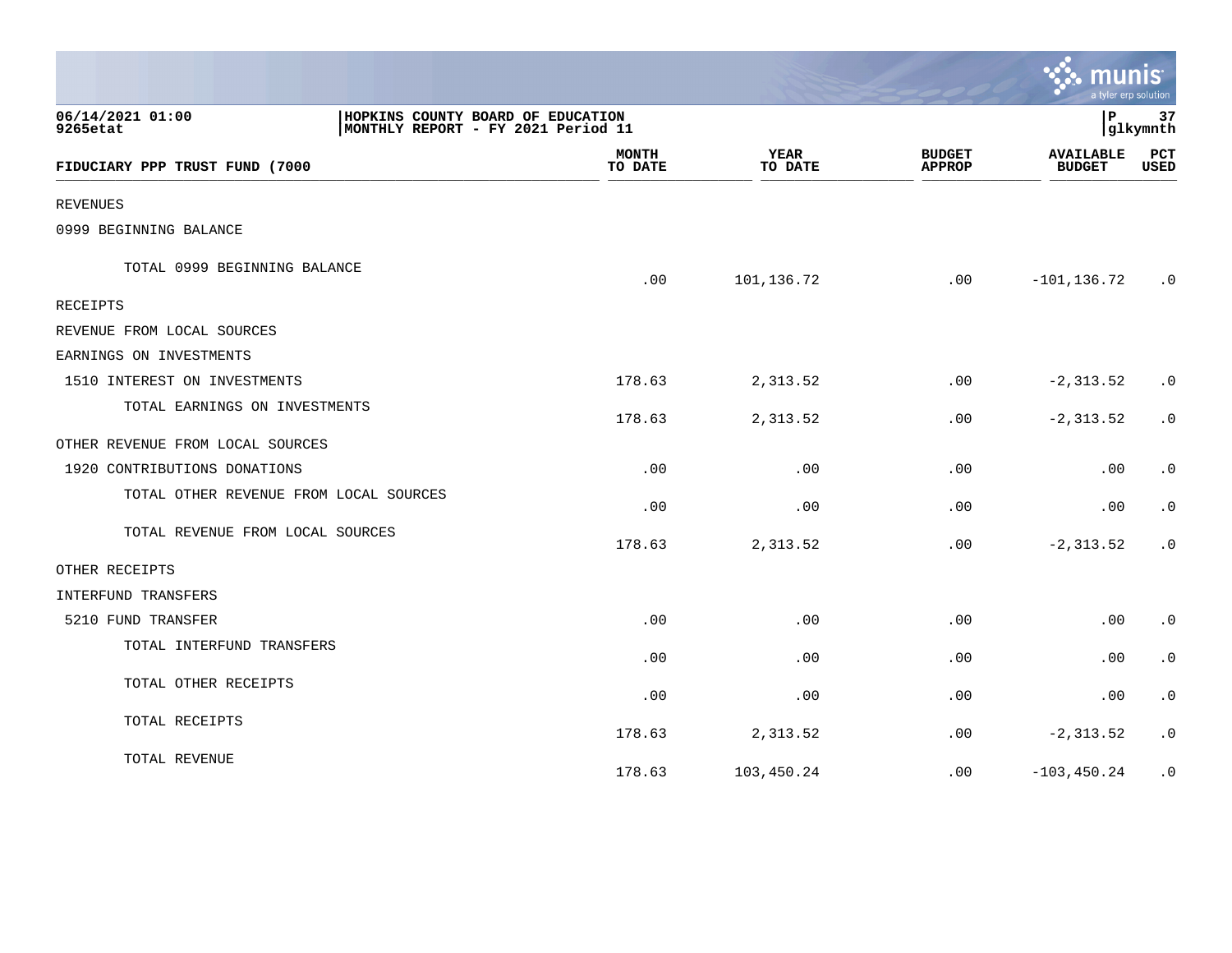

| 06/14/2021 01:00<br>9265etat              | HOPKINS COUNTY BOARD OF EDUCATION<br> MONTHLY REPORT - FY 2021 Period 11 |                 |                                |                                   |             |  |  |
|-------------------------------------------|--------------------------------------------------------------------------|-----------------|--------------------------------|-----------------------------------|-------------|--|--|
| FIDUCIARY PPP TRUST FUND (7000            | <b>MONTH</b><br>TO DATE                                                  | YEAR<br>TO DATE | <b>BUDGET</b><br><b>APPROP</b> | <b>AVAILABLE</b><br><b>BUDGET</b> | PCT<br>USED |  |  |
| EXPENDITURES                              |                                                                          |                 |                                |                                   |             |  |  |
| 3300<br>COMMUNITY SERVICES                |                                                                          |                 |                                |                                   |             |  |  |
| 0600<br>SUPPLIES                          | .00                                                                      | .00             | .00                            | .00                               | .0          |  |  |
| TOTAL 3300<br>COMMUNITY SERVICES          | .00                                                                      | .00             | .00                            | .00                               | .0          |  |  |
| TOTAL EXPENDITURES                        | .00                                                                      | .00             | .00                            | .00                               | .0          |  |  |
| TOTAL FOR FIDUCIARY PPP TRUST FUND (7000) | 178.63                                                                   | 103,450.24      | .00                            | $-103, 450.24$                    | $\cdot$ 0   |  |  |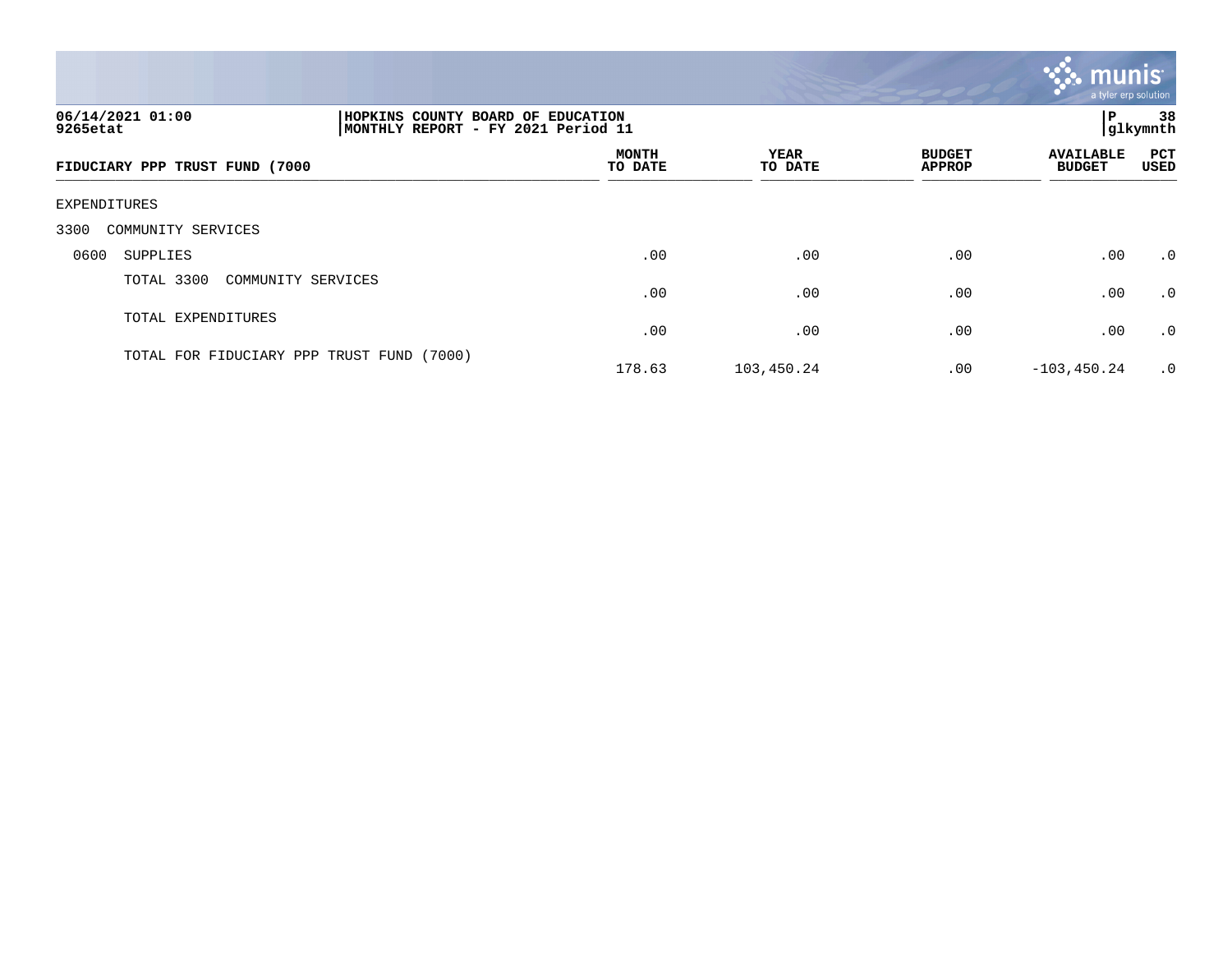|                                                                                                         |                         |                        |                                | $\mathsf{m}$ unis $\mathsf{m}$<br><b>Beach</b><br>a tyler erp solution |                                     |
|---------------------------------------------------------------------------------------------------------|-------------------------|------------------------|--------------------------------|------------------------------------------------------------------------|-------------------------------------|
| 06/14/2021 01:00<br>HOPKINS COUNTY BOARD OF EDUCATION<br>MONTHLY REPORT - FY 2021 Period 11<br>9265etat |                         |                        |                                | P                                                                      | 39<br>glkymnth                      |
| <b>GOVERNMENTAL ASSETS (8)</b>                                                                          | <b>MONTH</b><br>TO DATE | <b>YEAR</b><br>TO DATE | <b>BUDGET</b><br><b>APPROP</b> | <b>AVAILABLE</b><br><b>BUDGET</b>                                      | PCT<br>USED                         |
| <b>REVENUES</b>                                                                                         |                         |                        |                                |                                                                        |                                     |
| RECEIPTS                                                                                                |                         |                        |                                |                                                                        |                                     |
| OTHER RECEIPTS                                                                                          |                         |                        |                                |                                                                        |                                     |
| SALE OR COMP FOR LOSS OF ASSETS                                                                         |                         |                        |                                |                                                                        |                                     |
| 5311 SALE OF LAND & IMPROVEMENTS<br>5331 SALE OF BUILDINGS<br>5341 SALE OF EQUIPMENT ETC                | .00<br>.00<br>.00       | .00<br>.00<br>.00      | .00<br>.00<br>.00              | .00<br>.00<br>.00                                                      | $\cdot$ 0<br>$\cdot$ 0<br>$\cdot$ 0 |
| TOTAL SALE OR COMP FOR LOSS OF ASSETS                                                                   | .00                     | .00                    | .00                            | .00                                                                    | .0                                  |
| TOTAL OTHER RECEIPTS                                                                                    | .00                     | .00                    | .00                            | .00                                                                    | $\cdot$ 0                           |
| TOTAL RECEIPTS                                                                                          | .00                     | .00                    | .00                            | .00                                                                    | $\cdot$ 0                           |
| TOTAL REVENUE                                                                                           | .00                     | .00                    | .00                            | .00                                                                    | $\cdot$ 0                           |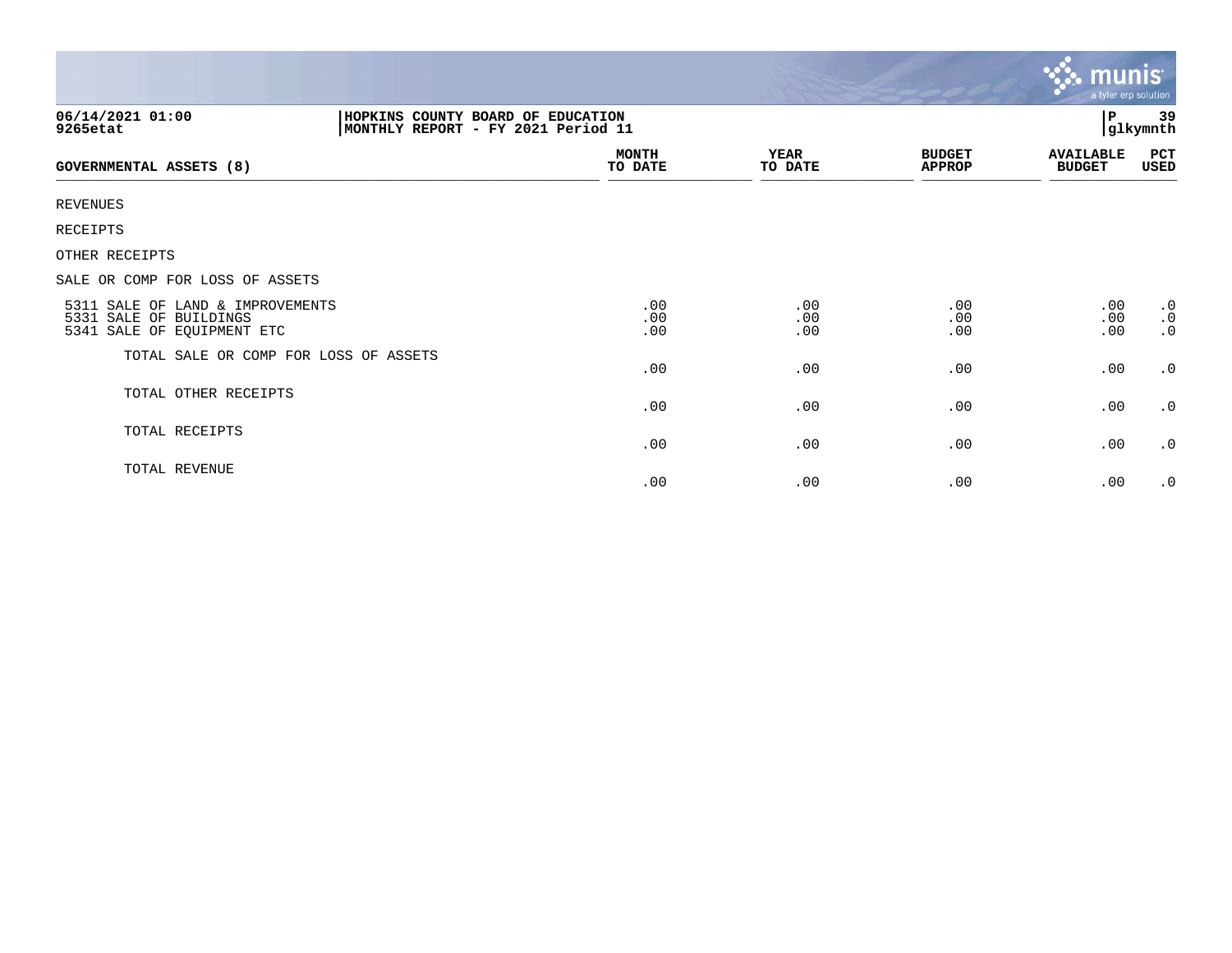|                                                                                                         |                                  |                         |                        |                                | a tyler erp solution              |                    |
|---------------------------------------------------------------------------------------------------------|----------------------------------|-------------------------|------------------------|--------------------------------|-----------------------------------|--------------------|
| 06/14/2021 01:00<br>HOPKINS COUNTY BOARD OF EDUCATION<br>MONTHLY REPORT - FY 2021 Period 11<br>9265etat |                                  |                         |                        |                                | l P                               | 40<br> glkymnth    |
| GOVERNMENTAL ASSETS (8)                                                                                 |                                  | <b>MONTH</b><br>TO DATE | <b>YEAR</b><br>TO DATE | <b>BUDGET</b><br><b>APPROP</b> | <b>AVAILABLE</b><br><b>BUDGET</b> | PCT<br><b>USED</b> |
| <b>EXPENDITURES</b>                                                                                     |                                  |                         |                        |                                |                                   |                    |
| 2100<br>STUDENT SUPPORT SERVICES                                                                        |                                  |                         |                        |                                |                                   |                    |
| 0700 PROPERTY                                                                                           |                                  | .00                     | .00                    | .00                            | .00                               | $\cdot$ 0          |
| TOTAL 2100<br>STUDENT SUPPORT SERVICES                                                                  |                                  | .00                     | .00                    | .00                            | .00                               | $\cdot$ 0          |
| 2200 INSTRUCTIONAL STAFF SUPP SERV                                                                      |                                  |                         |                        |                                |                                   |                    |
| 0700 PROPERTY                                                                                           |                                  | .00                     | .00                    | .00                            | .00                               | $\cdot$ 0          |
| TOTAL 2200                                                                                              | INSTRUCTIONAL STAFF SUPP SERV    | .00                     | .00                    | .00                            | .00                               | $\cdot$ 0          |
| 2300<br>DISTRICT ADMIN SUPPORT                                                                          |                                  |                         |                        |                                |                                   |                    |
| 0700 PROPERTY                                                                                           |                                  | .00                     | .00                    | .00                            | .00                               | $\cdot$ 0          |
| TOTAL 2300<br>DISTRICT ADMIN SUPPORT                                                                    |                                  | .00                     | .00                    | .00                            | .00                               | $\cdot$ 0          |
| 2400<br>SCHOOL ADMIN SUPPORT                                                                            |                                  |                         |                        |                                |                                   |                    |
| 0700 PROPERTY                                                                                           |                                  | .00                     | .00                    | .00                            | .00                               | $\cdot$ 0          |
| TOTAL 2400<br>SCHOOL ADMIN SUPPORT                                                                      |                                  | .00                     | .00                    | .00                            | .00                               | $\cdot$ 0          |
| 2500<br>BUSINESS SUPPORT SERVICES                                                                       |                                  |                         |                        |                                |                                   |                    |
| 0700 PROPERTY                                                                                           |                                  | .00                     | .00                    | .00                            | .00                               | $\cdot$ 0          |
| TOTAL 2500                                                                                              | BUSINESS SUPPORT SERVICES        | .00                     | .00                    | .00                            | .00                               | $\cdot$ 0          |
| 2600<br>PLANT OPERATIONS AND MAINTENANCE                                                                |                                  |                         |                        |                                |                                   |                    |
| 0700 PROPERTY                                                                                           |                                  | .00                     | .00                    | .00                            | .00                               | $\cdot$ 0          |
| TOTAL 2600                                                                                              | PLANT OPERATIONS AND MAINTENANCE | .00                     | .00                    | .00                            | .00                               | $\cdot$ 0          |
| STUDENT TRANSPORTATION<br>2700                                                                          |                                  |                         |                        |                                |                                   |                    |
| 0700 PROPERTY                                                                                           |                                  | .00                     | .00                    | .00                            | .00                               | $\cdot$ 0          |
| TOTAL 2700<br>STUDENT TRANSPORTATION                                                                    |                                  | .00                     | .00                    | .00                            | .00                               | $\cdot$ 0          |

3300 COMMUNITY SERVICES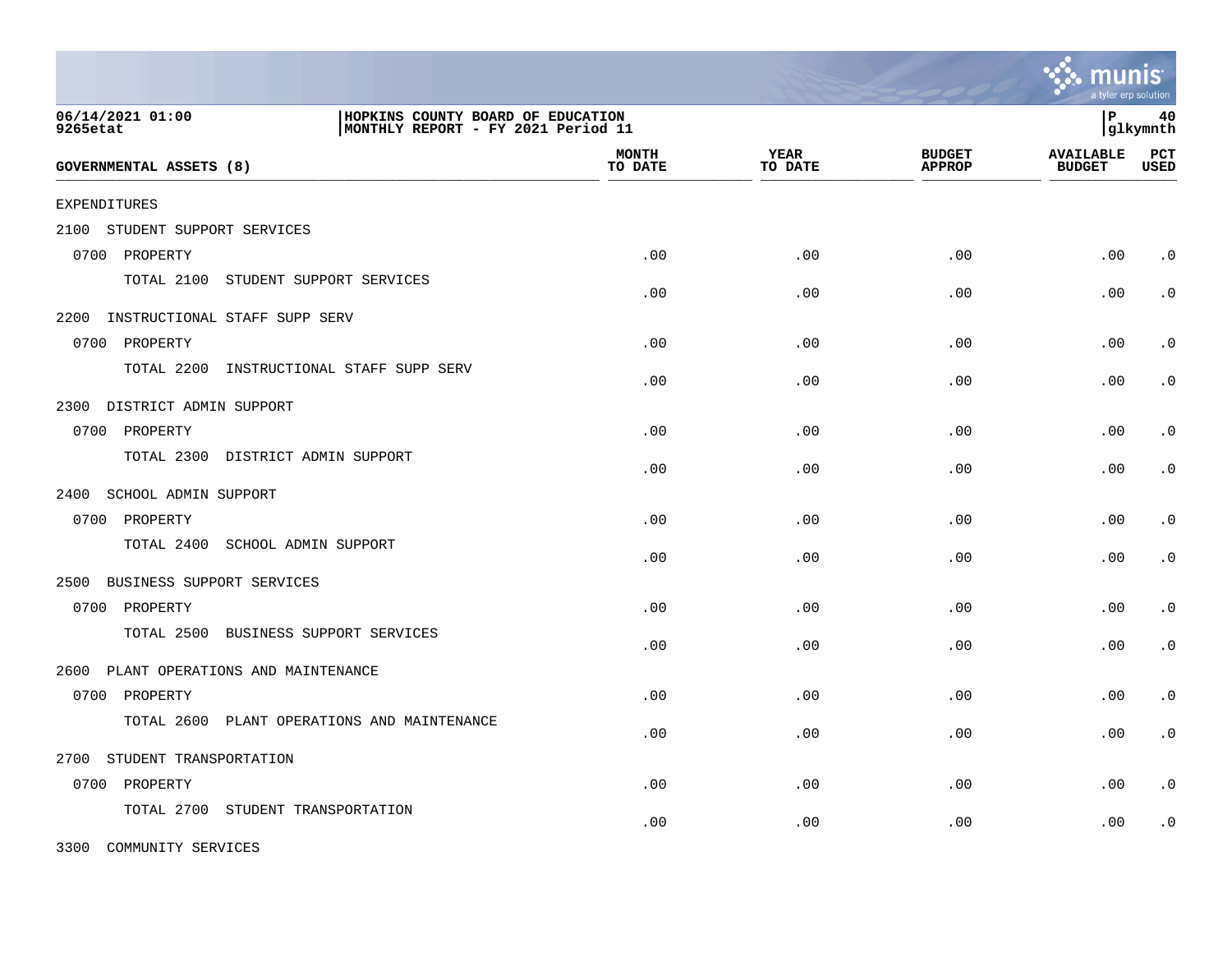

| 06/14/2021 01:00<br>9265etat      |                    | HOPKINS COUNTY BOARD OF EDUCATION<br>MONTHLY REPORT - FY 2021 Period 11 |                        |                                |                                   | ∣P<br>41<br> glkymnth |  |
|-----------------------------------|--------------------|-------------------------------------------------------------------------|------------------------|--------------------------------|-----------------------------------|-----------------------|--|
| <b>GOVERNMENTAL ASSETS (8)</b>    |                    | <b>MONTH</b><br>TO DATE                                                 | <b>YEAR</b><br>TO DATE | <b>BUDGET</b><br><b>APPROP</b> | <b>AVAILABLE</b><br><b>BUDGET</b> | PCT<br><b>USED</b>    |  |
| 0700<br>PROPERTY                  |                    | .00                                                                     | .00                    | .00                            | .00                               | $\cdot$ 0             |  |
| TOTAL 3300                        | COMMUNITY SERVICES | .00                                                                     | .00                    | .00                            | .00                               | $\cdot$ 0             |  |
| 4200<br>LAND IMPROVEMENTS         |                    |                                                                         |                        |                                |                                   |                       |  |
| 0700<br>PROPERTY                  |                    | .00                                                                     | .00                    | .00                            | .00                               | $\cdot$ 0             |  |
| TOTAL 4200<br>LAND IMPROVEMENTS   |                    | .00                                                                     | .00                    | .00                            | .00                               | $\cdot$ 0             |  |
| TOTAL EXPENDITURES                |                    | .00                                                                     | .00                    | .00                            | .00                               | $\cdot$ 0             |  |
| TOTAL FOR GOVERNMENTAL ASSETS (8) |                    | .00                                                                     | .00                    | .00                            | .00                               | $\cdot$ 0             |  |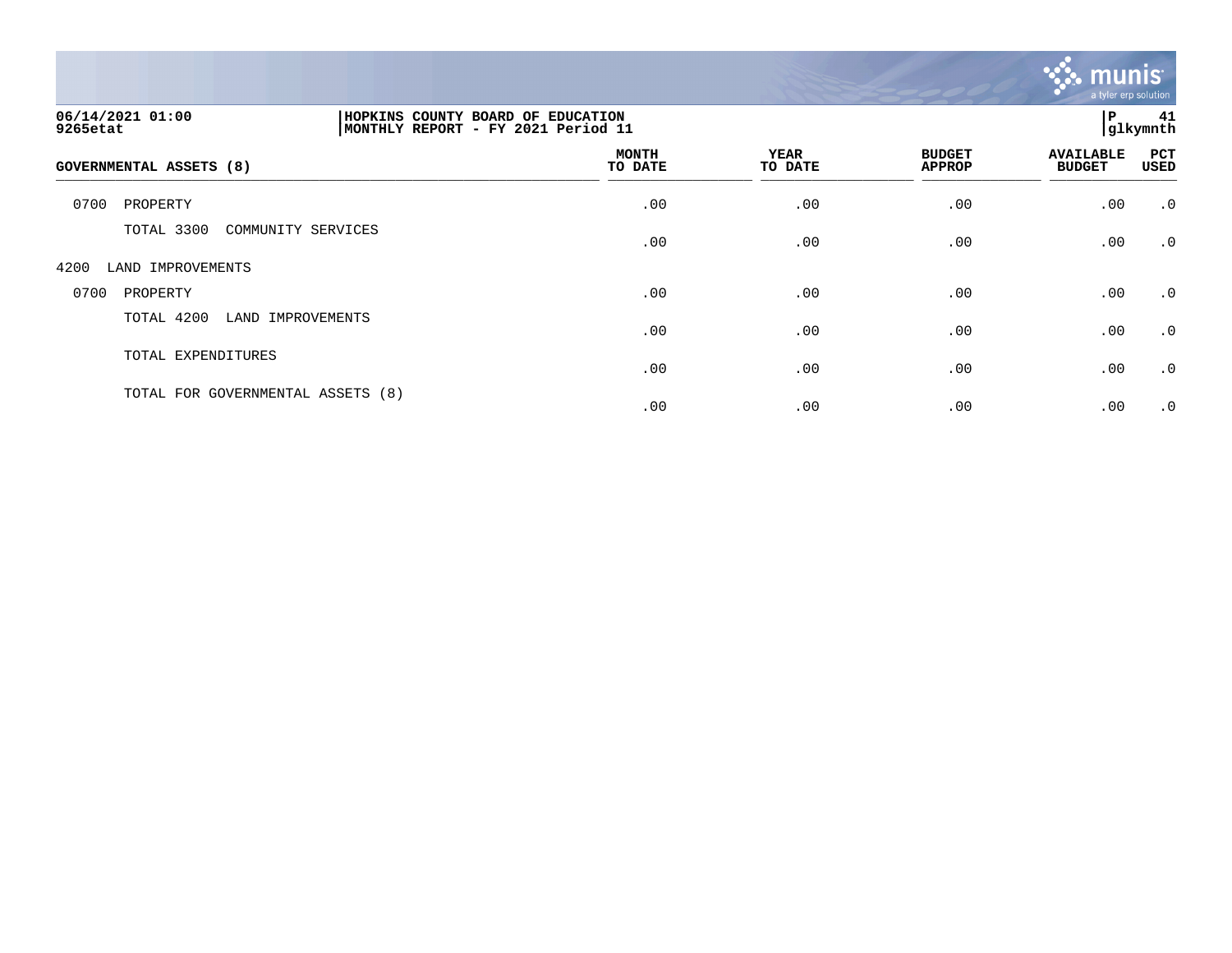|                                        |                                                                         |                         |                 |                                | munis<br>a tyler erp solution     |                     |  |
|----------------------------------------|-------------------------------------------------------------------------|-------------------------|-----------------|--------------------------------|-----------------------------------|---------------------|--|
| 06/14/2021 01:00<br>9265etat           | HOPKINS COUNTY BOARD OF EDUCATION<br>MONTHLY REPORT - FY 2021 Period 11 |                         |                 |                                |                                   | 42<br>P<br>glkymnth |  |
| FOOD SERVICE ASSETS (81)               |                                                                         | <b>MONTH</b><br>TO DATE | YEAR<br>TO DATE | <b>BUDGET</b><br><b>APPROP</b> | <b>AVAILABLE</b><br><b>BUDGET</b> | PCT<br>USED         |  |
| <b>REVENUES</b>                        |                                                                         |                         |                 |                                |                                   |                     |  |
| RECEIPTS                               |                                                                         |                         |                 |                                |                                   |                     |  |
| REVENUE FROM LOCAL SOURCES             |                                                                         |                         |                 |                                |                                   |                     |  |
| OTHER REVENUE FROM LOCAL SOURCES       |                                                                         |                         |                 |                                |                                   |                     |  |
| 1930 GAIN ORLOSS SALE CAPITAL ASSET    |                                                                         | .00                     | .00             | .00                            | .00                               | $\cdot$ 0           |  |
| TOTAL OTHER REVENUE FROM LOCAL SOURCES |                                                                         | .00                     | .00             | .00                            | .00                               | $\cdot$ 0           |  |
| TOTAL REVENUE FROM LOCAL SOURCES       |                                                                         | .00                     | .00             | .00                            | .00                               | $\cdot$ 0           |  |
| TOTAL RECEIPTS                         |                                                                         | .00                     | .00             | .00                            | .00                               | $\cdot$ 0           |  |
| TOTAL REVENUE                          |                                                                         | .00                     | .00             | .00                            | .00                               | $\cdot$ 0           |  |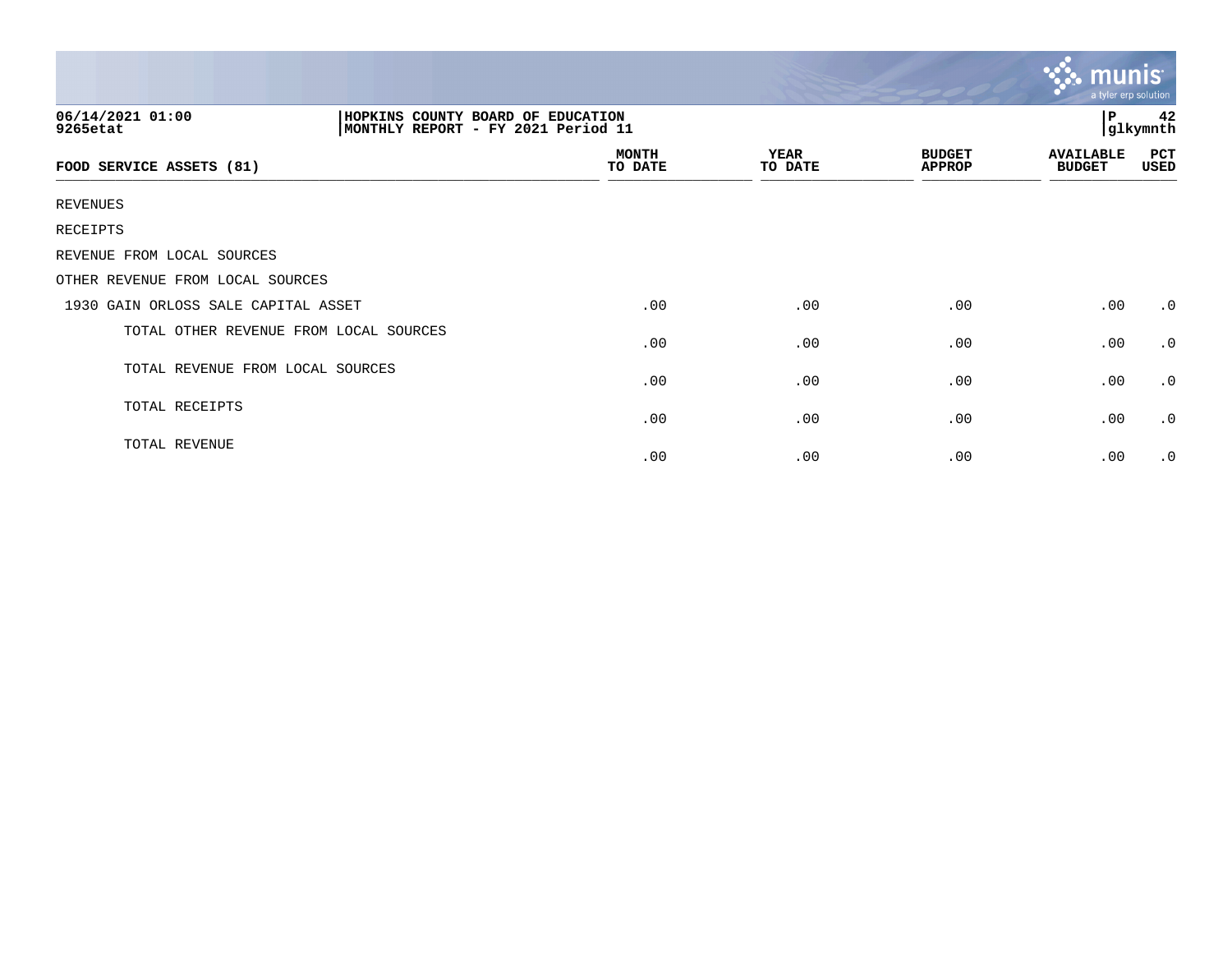

| 06/14/2021 01:00<br>9265etat       | HOPKINS COUNTY BOARD OF EDUCATION<br>ΙP<br>MONTHLY REPORT - FY 2021 Period 11<br> glkymnth |                         |                 |                                |                                   |             |
|------------------------------------|--------------------------------------------------------------------------------------------|-------------------------|-----------------|--------------------------------|-----------------------------------|-------------|
| FOOD SERVICE ASSETS (81)           |                                                                                            | <b>MONTH</b><br>TO DATE | YEAR<br>TO DATE | <b>BUDGET</b><br><b>APPROP</b> | <b>AVAILABLE</b><br><b>BUDGET</b> | PCT<br>USED |
| EXPENDITURES                       |                                                                                            |                         |                 |                                |                                   |             |
| 3100<br>FOOD SERVICE OPERATION     |                                                                                            |                         |                 |                                |                                   |             |
| 0700<br>PROPERTY                   |                                                                                            | .00                     | .00             | $.00 \,$                       | .00                               | $\cdot$ 0   |
| TOTAL 3100                         | FOOD SERVICE OPERATION                                                                     | .00                     | .00             | .00                            | .00                               | .0          |
| TOTAL EXPENDITURES                 |                                                                                            | .00                     | .00             | .00                            | .00                               | $\cdot$ 0   |
| TOTAL FOR FOOD SERVICE ASSETS (81) |                                                                                            | .00                     | .00             | .00                            | .00                               | $\cdot$ 0   |